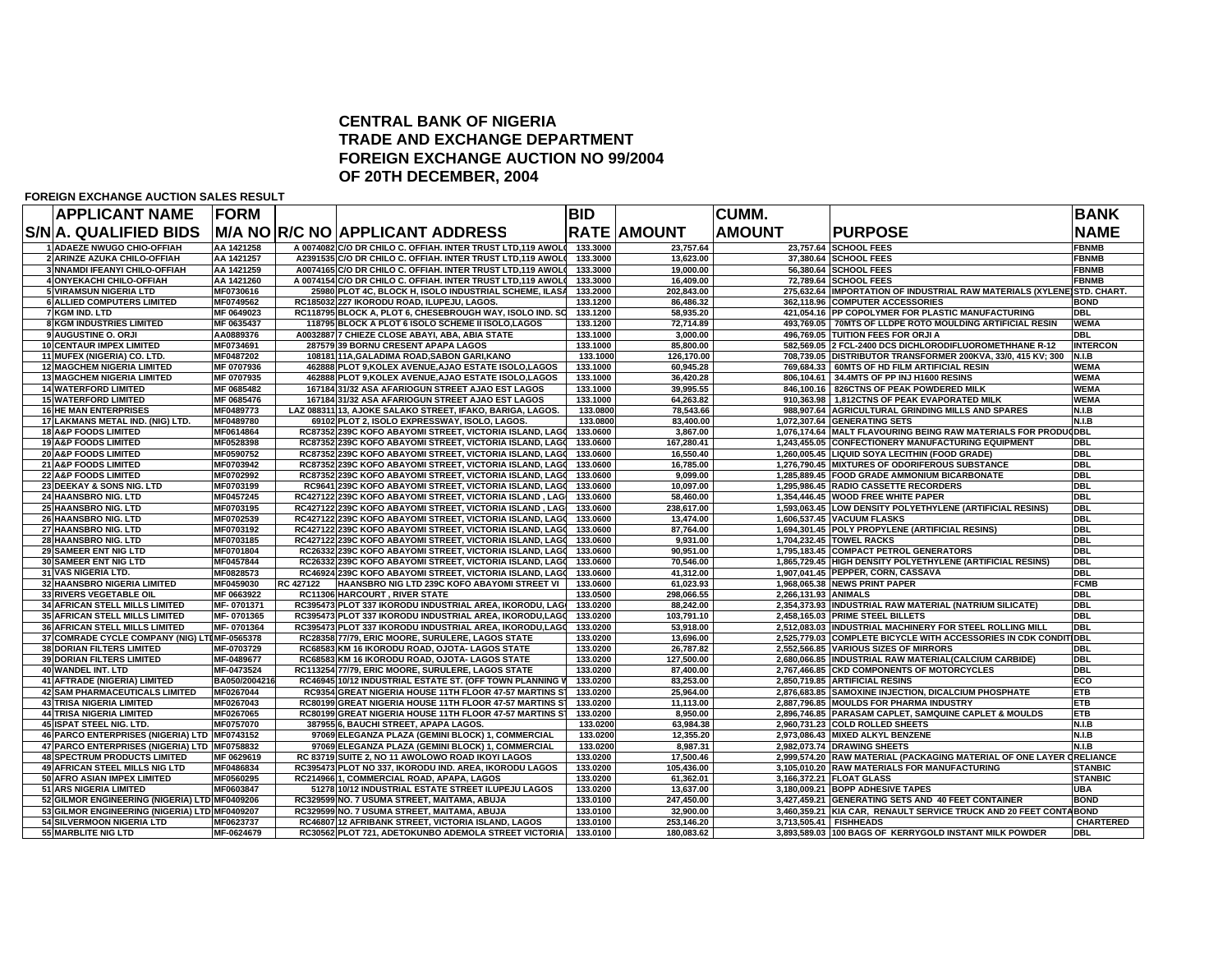| 56 NEW HOME APPLIANCE INDUSTRIES (IMF-0516646     |            |           | RC34806 13, FATAI ATERE WAY MATORI LAGOS STATE             | 133.0100 | 28,327.99    | 3,921,917.02 235, NOS KNOCKED DOWN COMPONENTS OF IGNIS AIRCO DBL                 |                  |
|---------------------------------------------------|------------|-----------|------------------------------------------------------------|----------|--------------|----------------------------------------------------------------------------------|------------------|
| 57 KARESHMA INTERNATIONAL LIMITED MF0691030       |            |           | RC27056 18, OBUN-EKO STREET, 2ND FLOOR FLAT1 LAGOS         | 133.0100 | 11,658.30    | 3,933,575.32 BABY DOLLS (BABY TOYS)                                              | <b>ETB</b>       |
| 58 GIVANAS NIGERIA LTD                            | MF0601924  |           | 220409 11A BURMA ROAD, APAPA LAGOS                         | 133.0100 | 718.410.00   | 4,651,985.32 LUNA BRAND OF MILK                                                  | <b>GUARANTY</b>  |
| 59 GLOPEX NIG LTD                                 | MF0605994  |           | 447 11A BURMA ROAD, APAPA LAGOS                            | 133.0100 | 53,750.00    | 4,705,735.32 GLORIE INSTANT POWDER MILK                                          | <b>GUARANTY</b>  |
| 60 POLY PRODUCT NIG. PLC                          | MF0482959  |           | RC 4331 PLOT C, BLOCK 10, ILUPEJU IND. SCHEME, ILUPEJU     | 133.0100 | 50,287.18    | 4,756,022.50 HIGH DENSITY POLYETHYLENE (PLASTIC MATERIALS)                       | <b>INDO</b>      |
| 61 POLY PRODUCT NIG. PLC                          | MF0482960  |           | RC 4331 PLOT C, BLOCK 10, ILUPEJU IND. SCHEME, ILUPEJU     | 133.0100 | 35,954.62    | 4,791,977.12 LOW DENSITY SPGR 0.94 POLYETHYLENE                                  | <b>INDO</b>      |
| 62 POLY PRODUCT NIG. PLC                          | MF0482963  |           | RC 4331 PLOT C, BLOCK 10, ILUPEJU IND. SCHEME, ILUPEJU     | 133.0100 | 66,861.61    | 4,858,838.73 HDPE POWDER (CHEMICALS FOR PLASTIC INDUSTRY)                        | <b>INDO</b>      |
| 63 POLY PRODUCT NIG. PLC                          | MF0482961  |           | RC 4331 PLOT C, BLOCK 10, ILUPEJU IND. SCHEME, ILUPEJU     | 133.0100 | 89,459.69    | 4,948,298.42 RESIN (CHEMICALS FOR INDUSTRIES)                                    | <b>INDO</b>      |
| 64 POLY PRODUCT NIG. PLC                          | MF0183821  |           | RC 4331 PLOT C, BLOCK 10, ILUPEJU IND. SCHEME, ILUPEJU     | 133.0100 | 53,926.36    | 5,002,224.78 LINEAR LOW DENSITY POLYETHYLENE (CHEMICAL FOR PINDO                 |                  |
| 65 Fareast Mercantile Limited                     | MF0618382  |           | RC1104 721, Adetokunbo Ademola Street, V/Island, Lagos     | 133.0100 | 16,229.03    | 5,018,453.81 1,950 Cans of Weikfield Baking Powder                               | <b>NAMBI</b>     |
| 66 Global Ventures Nigeria Ltd                    | MF0685489  |           | RC21711 21, Olosa Street, Victoria Island, Lagos           | 133.0100 | 102,762.07   | 5,121,215.88 Sterilized Milk & Evaporated Fullcream Milk                         | <b>NAMBL</b>     |
| 67 Midway Ventures Limited                        | MF0696801  |           | RC78434 31/32, Afariogun Street, Ajao Estate, Lagos        | 133.0100 | 206.388.24   | 5.327.604.12 Artificial Resins HDPB 270. HD PF150 LD BF 511                      | <b>NAMBL</b>     |
| 68 Waterford Limited                              | MF0685424  |           | RC78464 31/32, Asa Afariogun Street, Ajao Estate, Lagos    | 133.0100 | 183,095.68   | 5,510,699.80 Evaporated Milk 96 x 170 GMS                                        | <b>NAMBL</b>     |
| 69 BEAUTYFAIR LABORATORIES LTD                    | MF0541880  |           | 20770 12, REDEMPTION CRESCENT GBAGADA LAGOS                | 133.0100 | 40,350.06    | 5,551,049.86 INDUSTRIAL PACKAGING MATERIALS                                      | <b>NBM</b>       |
| <b>70 INSIS LIMITED</b>                           | MF0541308  |           | 291160 3, ARE AVENUE BODIJA IBADAN                         | 133.0100 | 15,130.88    | 5,566,180.74 AGRICULTURAL INSECTICIDE: ERICINE IOLS-PLANT GROVNBM                |                  |
| <b>71 SARA FOODS LIMITED</b>                      | MF0726762  |           | 435378 184/185, HAPPY HOME AVENUE KIRIKIRI LAGOS           | 133.0100 | 67.548.61    | 5,633,729.35 BIAXIALLY-ORIENTED POLYPROPYLENE                                    | <b>NBM</b>       |
| 72 POLY PRODUCTS PLC                              | MF0604329  |           | 4331 PLOT C, BLOCK 10 ILUPEJU INDUSTRIAL ESTATE LAGO       | 133.0100 | 102,038.70   | 5,735,768.05 HIGH DENSITY POLYETHYLENE (HDPE)                                    | <b>UBA</b>       |
| 73 POLY PRODUCTS PLC                              | MF0602991  |           | 4331 PLOT C, BLOCK 10 ILUPEJU INDUSTRIAL ESTATE LAGO       | 133.0100 | 81,312.61    | 5,817,080.66 LOW DENSITY POLYETHYLENE                                            | <b>UBA</b>       |
| <b>74 R.H PLASTICS LIMITED</b>                    | MF0676990  |           | 18254 PLOT 2, TANKO CLOSE KADUNA                           | 133.0100 | 178,800.00   | 5,995,880.66 AUTOMATIC BLOW MOULDING MACHINE                                     | <b>UBA</b>       |
| <b>75 G.C. ENWERE MOTORS</b>                      | MF0169116  |           | RC250357 29 HERBERT MACAULAY STREET EBUTE METTA LAGO       | 133.0000 | 100,000.00   | 6,095,880.66 170UNITS OF FAIRLY USED MOTOR CYCLE                                 | <b>ACB</b>       |
| <b>76 LINKSERVE LTD</b>                           | AA1054770  |           | RC294128 PLOT 308 ADEOLA ODEKU VICTORIA ISLAND LAGOS       | 133.0000 | 84,950.00    | 6.180.830.66 PAYMENT FOR BANDWIDTH CHARGES                                       | <b>ACB</b>       |
| 77 ALPHA AUTO REFINISHES                          | MF0620267  |           | 417754 65, AKINWUNMI STREET, ALAGOMEJI, EBUTE META, LA     | 133.0000 | 115,987.62   | 6,296,818.28 AUTO REFINISHES (DERTON HARDNER)                                    | <b>ACCESS</b>    |
| 78 JAWA INTERNATIONAL LIMITED                     | MF0620153  |           | 93309 JAWA HOUSE, PLOT 6, ABIMBOLA STREET, ISOLO INDU      | 133.0000 | 41,640.00    | 6,338,458.28 PHARMACEUTICAL RAW MATERIAL (LIQUID GLUCOSE)                        | <b>ACCESS</b>    |
| 79 KINGTOWN INVESTMENT LIMITED                    | MF0725045  |           | RC219263 BLOCK 3 SUIT 23; BLOCK 4 SUIT 25, SHOPPING COMPLI | 133.0000 | 200,000.00   | 6,538,458.28 ELASTIC, ZIPPER, WELDING ELECTRODE, PRINTING PAPE ASSURANCE         |                  |
| 80 TADECO INDUSTRIAL ENTERPRISES (IMF0547306      |            |           | RC84536 21, KOSOKO STREET, LAGOS                           | 133.0000 | 79.284.00    | 6,617,742.28 WHITE MANILLA BOARD IN SHEET                                        | <b>ASSURANCE</b> |
| 81 K3 PACKAGING INDUSTRIAL LIMITED MF0408003      |            |           | RC498864 2 ADEWUNMI ESTATE, BEHIND FIRST BANK, OREGUN,     | 133.0000 | 20,000.00    | 6,637,742.28 COLOUR PRINTING MACHINE                                             | <b>BOND</b>      |
| 82 CFAO Technologies                              | MF 0949463 |           | RC 455928 1, Aerodrome Road, Apapa, Lagos                  | 133.0000 | 72,634.22    | 6,710,376.50 Spare Parts for Lifts                                               | Capital          |
| 83 Multipak Nig Ltd                               | MF 0562465 |           | RC 25894 23, Industrial Avenue, Ilupeju, Lagos             | 133.0000 | 33,100.00    | 6,743,476.50 Cavity Injection Mould, Cavity Blow Mould for PVC Dettol Bd Capital |                  |
| <b>84 CHURCHGATE NIGERIA LIMITED</b>              | MF0499273  |           | RC10406 PLOT 30 AFRIBANK STREET, VICTORIA ISLAND, LAGOS    | 133.0000 | 4,612,500.00 | 11,355,976.50   INDIAN RICE                                                      | CHARTERED        |
| 85 BOULOS ENTERPRISES LIMITED                     | MF0315736  |           | RC3763 PLOT 10 BLOCK D ACME ROAD, OGBA, IKEJA, LAGOS       | 133.0000 | 202,800.00   | 11,558,776.50 600 SETS OF LIFAN, MOTOCYCLES CKD COMPONENTS                       | <b>CHARTERED</b> |
| <b>86 CHURCHGATE NIGERIA LIMITED</b>              | MF0499291  |           | RC10406 PLOT 30 AFRIBANK STREET, VICTORIA ISLAND, LAGOS    | 133.0000 | 3,332,500.00 | 14,891,276.50 REFINED SUGAR                                                      | <b>CHARTERED</b> |
| <b>87 CORPORATE MEDIA LTD</b>                     | AA1339902  |           | A1071458 6TH FLOOR ELEPHANT CEMENT HSE, ALAUSA, IKEJA,     | 133.0000 | 10,000.00    | 14,901,276.50 SCHOOL FEES                                                        | <b>CHARTERED</b> |
| 88 MIND BUILDERS SCHOOL                           | AA1339901  |           | A2133066 219 LOLA HOLLOWAY STREET, OMOLE, IKEJA, LAGOS     | 133.0000 | 7,624.50     | 14,908,901.00 SCHOOL FEES                                                        | <b>CHARTERED</b> |
| 89 PAPERWORLD VENTURES LTD                        | MF0187944  |           | RC137964 190 IKORODU ROAD, PALM GROOVE, SHOMOLU, LAGO      | 133.0000 | 23,625.00    | 14,932,526.00 WHITE PRINTING PAPER BOARD                                         | <b>CHARTERED</b> |
| 90 OCEAN COMMODITIES VENTURES                     | MF0536217  |           | LAZ118170 42 BISHOP OLUWOLE STREET LAGOS                   | 133.0000 | 11,310.70    | 14,943,836.70 CHANGE OVER SWITCHES                                               | <b>CITIZENS</b>  |
| 91 OCEAN COMMODITIES VENTURES                     | MF0637119  |           | LAZ118170 42 BISHOP OLUWOLE STREET LAGOS                   | 133.0000 | 12,587.00    | 14,956,423.70 WINDOW LOUVRE FRAMES                                               | <b>CITIZENS</b>  |
| 92 CHINTECH ELECTRO (NIG) LTD                     | MF-0663460 |           | RC 382683 12 NELSON MANDELA ROAD, CALABAR, CROSS RIVER     | 133.0000 | 30,868.00    | 14,987,291.70 ELECTRICAL MATERIALS; POT INSULATOR, SPINDLE & DISDBL              |                  |
| 93 CITIZENS CHEMICALS IND.NIG. LTD                | MF0797314  |           | RC197698 25 ST JOHN'S CROSS ODOAKPU-ONITSHA, ANAMBRA S     | 133.0000 | 77,223.00    | 15,064,514.70 CAN MACHINE &SPARES                                                | <b>DBL</b>       |
| 94 GLOBAL ORGANICS                                | MF 0650093 |           | RC382078 2B, LAMIDO ROAD KANO, KANO STATE                  | 133.0000 | 24,886.00    | 15,089,400.70 HARMLESS VETERINARY MEDICINES; ALBENDAZOLE USPDBL                  |                  |
| 95 QUALITY RADIATORS LIMITED                      | MF 0061235 |           | RC116619 PT 75A TRANS AMADI IND. EST. P/H, RIVERS STATE    | 133.0000 | 17.770.00    | 15.107.170.70 STRETCH BLOW MOULDING MACHINE                                      | <b>DBL</b>       |
| 96 SALCO LIMITED                                  | MF-0528899 |           | RC10980 6,REGINA OMOLARA STREET, OFF OPEBI ROAD, IKEJA,    | 133.0000 | 41,792.99    | 15,148,963.69 16,000KG L-LYSINE (ADM) ORIGIN BEING RAW MATERIALS DBL             |                  |
| 97 ACEZ INVESTMENTS LIMITED                       | MF0790068  |           | RC226766 129 EHI ROAD, ABA                                 | 133.0000 | 58,958.00    | 15,207,921.69 719 BAGS OF FISH HEADS/WASTE                                       | ECO              |
| 98 AKINGBESOTE KAYODE                             | AA1114804  |           | A1514096 AP BENIN/OWO ROAD, AKURE, ONDO STATE              | 133.0000 | 6,958.00     | 15,214,879.69 SCHOOL FEES                                                        | ECO              |
| 99 AKINGBESOTE KAYODE                             | AA1114803  |           | A1514096 AP BENIN/OWO ROAD, AKURE, ONDO STATE              | 133.0000 | 3,096.80     | 15,217,976.49 ACCOMMODATION DEPOSIT                                              | ECO              |
| 100 GREGIL INTERNATIONAL LIMITED                  | MF0790067  |           | RC152057 91 CLIFFORD ROAD, ABA                             | 133.0000 | 331,500.00   | 15,549,476.49 3900 BAGS OF DRIED STOCKFISH HEADS                                 | ECO              |
| 101 MULTI-LINKS TELECOMMUNICATION L BA081/2003000 |            |           | RC239630 231 ADEOLA ODEKU STREET, V/ISLAND, LAGOS          | 133.0000 | 7,537,094.56 | 23,086,571.05 TELECOMMUNICATIONS EQUIPMENT: APPARATUS FOR R ECO                  |                  |
| 102 OSADEBE HENRY CHUKWUDI                        | AA1006595  |           | A2520418 30 AKINBAIYE STREET, ISOLO, LAGOS                 | 133.0000 | 15.288.00    | 23,101,859.05 SCHOOL FEES                                                        | ECO              |
| 103 OSADEBE HENRY CHUKWUDI                        | AA1006596  |           | A2520418 30 AKINBAIYE STREET, ISOLO, LAGOS                 | 133.0000 | 392.00       | 23,102,251.05 ACCOMMODATION DEPOSIT                                              | ECO              |
| 104 SIMBABE BALLOONS & ACCESSORIES AA1391459      |            |           | RC372372 164 OGUNLANA DRIVE, SURULERE, LAGOS               | 133.0000 | 19.500.00    | 23,121,751.05 SCHOOL FEES                                                        | ECO              |
| <b>105 CWAY NIGERIA DRINKING WATER</b>            | MF0659380  |           | 372774 NO. 1, ABEBE VILLAGE ROAD, OFF ERIC MOORE ROAD,     | 133.0000 | 57,241.00    | 23,178,992.05 PREFORM BOTTLE, ICE TEA, PEACH & APPLE CONCENTR, EQUITY            |                  |
| 106 KARESHMA INTERNATIONAL LIMITED MF0080407      |            |           | RC27056 18, OBUN-EKO STREET, 2ND FLOOR FLAT1 LAGOS         | 133.0000 | 32.442.12    | 23.211.434.17 MATHEMATICAL SETS                                                  | <b>ETB</b>       |
| 107 SATKARTAR INDUSTRIES NIGERIA LIMMF0691001     |            |           | RC457239 59, TAPA STREET, IJESHATEDO SURULERE LAGOS        | 133.0000 | 30,049.70    | 23,241,483.87 VACUUM FLASKS                                                      | <b>ETB</b>       |
| <b>108 WYTAK PRESS LIMITED</b>                    | MF0691572  |           | RC52424 PLOT 1 BLK F OLUYOLE EST. IBADAN                   | 133.0000 | 126,425.00   | 23,367,908.87 PRINTING PAPER                                                     | <b>ETB</b>       |
| 109 EMZOR PHARMACEUTICALS IND LTD MF0706420       |            |           | 61894 PLOT 3C, BLOCK A, ASWANI MARKET ROAD ISOLO LAG       | 133.0000 | 19,950.00    | 23,387,858.87 AMPICILIN TRIHYDRATE POWDER                                        | <b>FBN</b>       |
| 110 EMZOR PHARMACEUTICALS IND LTD MF0706422       |            |           | 61894 PLOT 3C, BLOCK A, ASWANI MARKET ROAD ISOLO LAG       | 133.0000 | 246,641.06   | 23,634,499.93 FLUID BED DRYER - PHARMACEUTICAL MACHINERY                         | <b>FBN</b>       |
| 111 EMZOR PHARMACEUTICALS IND LTD MF0706423       |            |           | 61894 PLOT 3C, BLOCK A, ASWANI MARKET ROAD ISOLO LAG       | 133.0000 | 342,673.60   | 23,977,173.53 STAINLESS STEEL CHAMBER WITH BASIC CONTROL SYSTEBN                 |                  |
| 112 INTERLAND NIC.AUTO PARTS LTD.                 | MF0179885  |           | 77209 ZONE D.BLK 5.SHOP 19/24 ASPAMDA TRADEFAIR COMP       | 133.0000 | 6,898.40     | 23,984,071.93 RUG MAT, TINTED FILM, BODY CHROME - SPARE PARTS FBN                |                  |
| 113 INTERLAND NIC.AUTO PARTS LTD.                 | MF0179884  |           | 77209 ZONE D, BLK 5, SHOP 19/24 ASPAMDA TRADEFAIR COMP     | 133.0000 | 27,678.08    | 24,011,750.01 DOUBLE WIPER, BRAKE PAD, AUTO JACK - SPARE PARTS FBN               |                  |
| 114 INTERLAND NIC.AUTO PARTS LTD.                 | MF0179882  |           | 77209 ZONE D.BLK 5.SHOP 19/24 ASPAMDA TRADEFAIR COMP       | 133.0000 | 14,282.00    | 24,026,032.01 SIDE MIRROR, ROOF CARRIER, - SPARE PARTS FOR CONFBN                |                  |
| 115 INTERLAND NIC.AUTO PARTS LTD.                 | MF0179886  |           | 77209 ZONE D.BLK 5.SHOP 19/24 ASPAMDA TRADEFAIR COMP       | 133.0000 | 22.048.58    | 24,048,080.59 FOG LAMP, GLUE, - SPARE PARTS FOR COMMERCIAL VEIFBN                |                  |
| 116 NASAF DEVELOPMENT CO.LTD.                     | MF0522603  |           | 17471 1, MOBOLAJI BANK ANTHONY WAY, IKEJA, LAGOS           | 133.0000 | 22,097.50    | 24,070,178.09 GREAT FOIL AND ALUM FOIL                                           | <b>FBN</b>       |
| 117 F.A ONWUACHU ENTERPRISES LIMITEMF 0662234     |            |           | 66677 21 MODEBE AVENUE, ONITSHA, ANAMBRA STATE             | 133.0000 | 21,000.00    | 24,091,178.09 AMPOULES BOTTLE                                                    | <b>FBNMB</b>     |
| <b>118 BELLVIEW AIRLINES LIMITED</b>              | AA1365473  | RC 172806 | BELLVIEW AIRLINES LIMITED 31/37 TOYIN STREET IKE.          | 133.0000 | 100,000.00   | 24,191,178.09 Payment for lease rental on B737-200A MSN 21599 for the m FCMB     |                  |
| 119 DAN-MUSA GAMBO MUSA                           | AA 1076843 |           | AO 955689 23 AWOLOWO ROAD, IKOYI LAGOS                     | 133.0000 | 2,000.00     | 24,193,178.09 PERSONAL TRAVEL ALLOWANCE                                          | <b>FSB</b>       |
| 120 KEN CARGO NIGERIA LIMITED                     | AA 1271171 |           | RC 417365 NAHCO BUILDING MURTALA MOHAMMED INTL AIRPORT     | 133.0000 | 20,762.49    | 24,213,940.58 FREIGHT RECEIVED ON BEHALF OF HEAD OFFICE                          | <b>FSB</b>       |
| <b>121 RABI MOHAMMED</b>                          | AO 844437  |           | AA 1076844 23 AWOLOWO ROAD, IKOYI LAGOS                    | 133.0000 | 2,000.00     | 24,215,940.58 PERSONAL TRAVEL ALLOWANCE                                          | <b>FSB</b>       |
| 122 SA'ID ABDULLAHI LAWAN                         | AA 1076842 |           | A 2110017 23 AWOLOWO ROAD, IKOYI LAGOS                     | 133.0000 | 2.000.00     | 24,217,940.58 PERSONAL TRAVEL ALLOWANCE                                          | <b>FSB</b>       |
|                                                   |            |           |                                                            |          |              |                                                                                  |                  |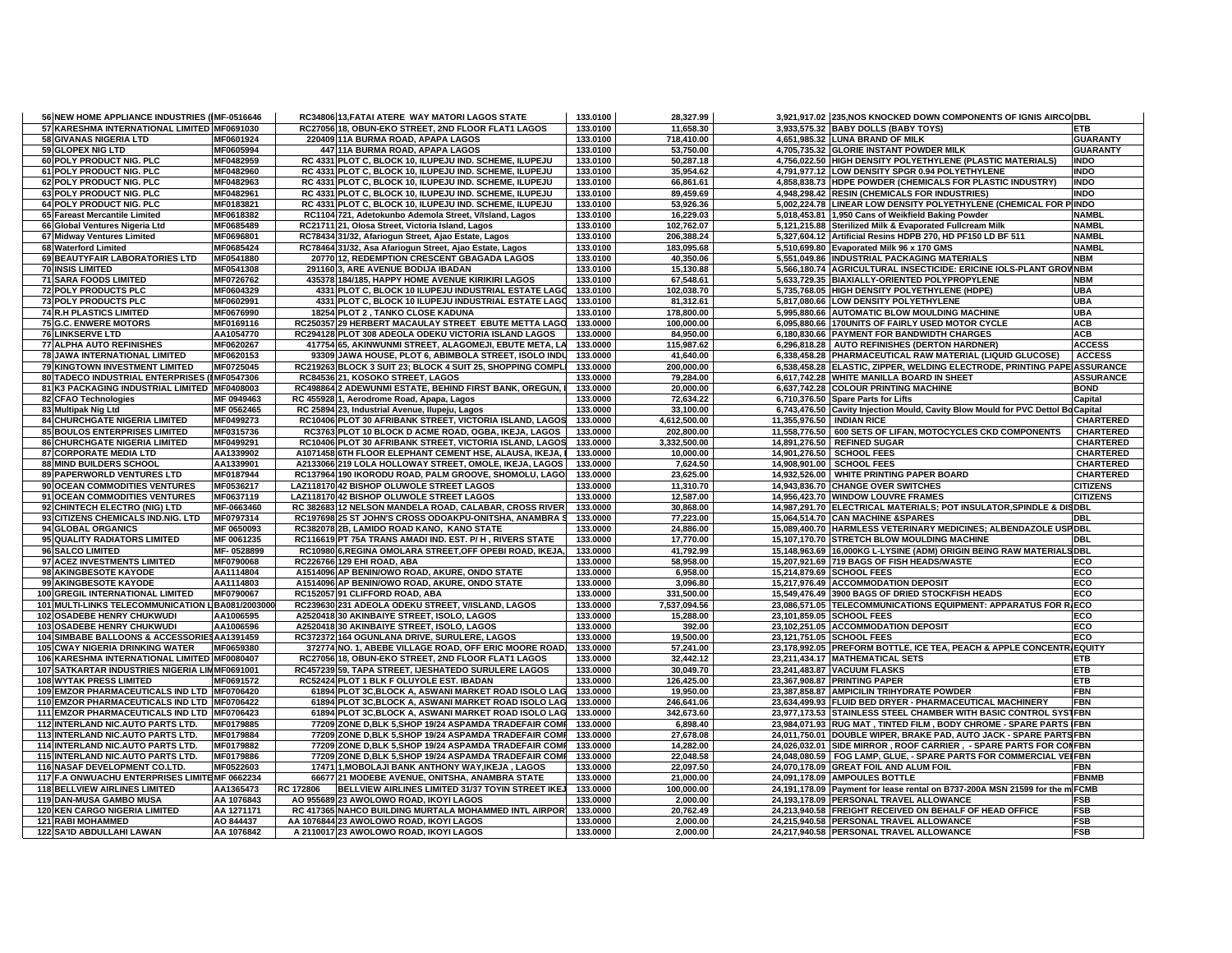| <b>123 EZTO MARINE ENTERPRISES</b>              | MF0949202              | BN LAZ 146309 1 COMMERCIAL ROAD, ELEGANZA PLAZA APAPA, LAG | 133.0000             | 29,500.00    | 24,247,440.58 2 PNEUMATIC FLOATING FENDERS- 3.3 X 6.5 METRES               | <b>GUARANTY</b>  |
|-------------------------------------------------|------------------------|------------------------------------------------------------|----------------------|--------------|----------------------------------------------------------------------------|------------------|
| <b>124 EZTO MARINE ENTERPRISES</b>              | MF0949201              | BN LAZ 146309 1 COMMERCIAL ROAD, ELEGANZA PLAZA APAPA, LAG | 133.0000             | 27,500.00    | 24,274,940.58 2 YOKOHAMA PNEUMATIC FLOATING FENDERS                        | <b>GUARANTY</b>  |
| <b>125 SAPONARIA INDUSTRIES LIMITED</b>         | MF0601932              | 435829 122-132 OSHODI / APAPA EXPRESSWAY, LAGOS            | 133.0000             | 70,175.00    | 24,345,115.58 INDUSTRIAL RAW MATERIALS-BLEACHED TOPYT TALLOW GUARANTY      |                  |
| <b>126 SOKOA CHAIR CENTRE LTD</b>               | MF0689844              | 512241 HOUSE OF HIS GLORY, BLOCK 94, PLOT 18 LEKKI EPE     | 133.0000             | 26,709.59    | 24,371,825.17 COMPENENTS FOR OFFICE SEATINGS & RACKS                       | <b>GUARANTY</b>  |
| <b>127 COSCHARIS MOTORS</b>                     | MF 0205867             | RC 56536 1 - 7 COSCHARIS STREET KIRIKIRI IND. ESTATE APAPA | 133.0000             | 1,000,000.00 | 25,371,825.17 VARIOUS ABRO PRODUCTS - FIRE EXTINGUISHER, BODY I GUARDIAN   |                  |
| <b>128 FINIX NIGERIA LIMITED</b>                | MF0640956              | RC 146613 3, ADENEKAN SALAKO CLOSE, OGBA, IKEJA            | 133.0000             | 31,310.40    | 25,403,135.57 INDUSTRIAL AUTOMOBILE TYRES (BEAUTRAK BRAND TYIINDO          |                  |
| <b>129 INTEGRATED RUBBER PRODUCTS</b>           | MF0482995              | RC 65033 17B, MCEWEN STREET, SABO, YABA                    | 133.0000             | 16.777.00    | 25,419,912.57 CARBONLESS PAPERS FOR BANK STATEMENT PRODUCTINDO             |                  |
| 130 PRIMA INDUSTRIAL LIMITED                    | MF0674934              | RC 215875 12, AKINWANDE STREET, ALABA COKER, S/L           | 133.0000             | 198.90       | 25,420,111.47 POLYPRO PYLENE (PLASTIC RAW MATERIAL)                        | <b>INDO</b>      |
| 131 MC PLASTIC LTD                              | MF0674402              | 240735 52 FAGGE TAKUDU KANTIN KWARI, KANO                  | 133.0000             | 9,750.00     | 25,429,861.47 MOULDS AND ACCESSORIES FOR PLASTIC INJECTION                 | <b>INTERCITY</b> |
| <b>132 ROE LIMITED</b>                          | MF0674068              | 100594 AMAZING GRACE PLAZA, 2E-4E LIGALI AYORINDE STRI     | 133.0000             | 249,855.03   | 25,679,716.50 COMPUTER EQUIPMENT                                           | <b>INTERCITY</b> |
| 133 CHANDSUN IMPORT AND EXPORT NIG MF0652604    |                        | 496246 2 ILUPEJU BYE PASS(HENRY STEPHEN COMPOUND) ILI      | 133.0000             | 24,000.00    | 25,703,716.50 1-5520 TALC RAW MATERIAL FOR PAPER INDUSTRY                  | <b>INTERCON</b>  |
| 134 ESTENDO POWER PRODUCT CO LIMIT MF0680971    |                        | 254170 300 WHAFR ROAD APAPA LAGOS                          | 133.0000             | 17,956.40    | 25,721,672.90 GASOLINE GENERATING SET                                      | <b>INTERCON</b>  |
| 135 ESTENDO POWER PRODUCT CO LIMIT MF0680970    |                        | 254170 300 WHAFR ROAD APAPA LAGOS                          | 133.0000             | 7,680.00     | 25,729,352.90 66 PCS OF GENERATOR                                          | <b>INTERCON</b>  |
| 136 INYAMA EKWUTOSI EZINM                       | AA1088867              | A1009028 26 HAILE SELASSIE STREET ASOKORO ABUJA            | 133.0000             | 4,100.00     | 25,733,452.90 SCHOOL FEES                                                  | <b>INTERCON</b>  |
| 137 NIGERIAN CARTON & PACKAGING MAMF0624970     |                        | 12108 23 INDUSTRIAL AVENUE ILUPEJU LAGOS                   | 133.0000             | 1,236.24     | 25,734,689.14 INDUSRIAL RAW MATERIAL KRAFT LINNER BOARD                    | <b>INTERCON</b>  |
| 138 RIMA MINING COMPANY NIGERIA LIMITMF0428788  |                        | 409836 15 NAGOGO ROAD KADUNA                               | 133.0000             | 1,525,000.00 | 27,259,689.14 12500 MT OF BAGGED NPK FERTILIZER (15.15.15)                 | <b>INTERCON.</b> |
| <b>139 ERUSMOORE INTL LTD</b>                   | MF0102511              | RC439031 14 BAYODE OLUWOLE STREET IKEJA LAGOS              | 133.0000             | 90,000.00    | 27,349,689.14 USED HONDA , YAMAHA AND SUZUKI MOTORCYCLES                   | <b>LIBERTY</b>   |
| <b>140 BEL PAPYRUS LIMITED</b>                  | MF0208729              | 87929 PLOT 6, KUDIRAT ABIOLA WAY, OREGUN ROAD,             | 133.0000             | 35,168.21    | 27,384,857.36 BAILING PRESS MODEL HSM HL1615                               | <b>N.I.B</b>     |
| <b>141 BEL PAPYRUS LIMITED</b>                  | MF0208708              | 87929 PLOT 6, KUDIRAT ABIOLA WAY, OREGUN ROAD,             | 133.0000             | 26,993.35    | 27,411,850.71 CIRCULAR BLADES                                              | N.I.B            |
| <b>142 BEL PAPYRUS LIMITED</b>                  | MF0208715              | 87929 PLOT 6, KUDIRAT ABIOLA WAY, OREGUN ROAD,             | 133.0000             | 164.299.08   | 27,576,149.79 BLEACHED BISULPHITE SOFTWOO LONG FIBRE                       | <b>N.I.B</b>     |
| 143 H.D.F. & SONS LIMITED                       | MF0194140              | 206111 24, UNITY ROAD, KANO                                | 133.0000             | 8,400.00     | 27,584,549.79 2, 4-D AMINE 720 SALT (WEEDAMINE)                            | N.I.B            |
| 144 H.D.F. & SONS LIMITED                       | MF0194145              | 206111 24, UNITY ROAD, KANO                                | 133.0000             | 4,064.00     | 27,588,613.79 GLYCEROL MONOSTEARATE                                        | N.I.B            |
|                                                 |                        |                                                            |                      |              |                                                                            | N.I.B            |
| 145 H.D.F. & SONS LIMITED                       | MF0194143<br>MF0194138 | 206111 24, UNITY ROAD, KANO                                | 133.0000<br>133.0000 | 6,660.00     | 27,595,273.79 BUTACHLOR 50 EC (BUTACLEAR)                                  | N.I.B            |
| 146 H.D.F. & SONS LIMITED                       |                        | 206111 24, UNITY ROAD, KANO                                |                      | 2,553.00     | 27,597,826.79 ATRAZINE 80 WP (HERBAZINE)                                   |                  |
| <b>147 NESTLE' NIGERIA PLC</b>                  | MF0606202              | 6540 22-24, INDUSTRIAL AVENUE, ILUPEJU IKEJA LAGOS.        | 133.0000             | 131,080.98   | 27,728,907.77 NESCAFE 10*120*2G                                            | N.I.B            |
| <b>148 NORGEM (NIG) LIMITED</b>                 | MF0197583              | 27683 23, OLATUNDE AYOOLA AVENUE, ANTHONY, LAGOS.          | 133.0000             | 41,387.50    | 27,770,295.27 20.7 MT OF ALIMET (LIQUID METHIONINE HYDROXYL                | N.I.B            |
| 149 Maersk Nigeria Limited                      | AA1205007              | RC108069 Plot 121, Louis Solomon Close, V/Island, Lagos    | 133.0000             | 524,459.31   | 28,294,754.58 Year 2002 & Year 2003 Technical Fee                          | <b>NAMBL</b>     |
| 150 Maersk Nigeria Limited                      | AA1205025              | RC108069 Plot 121, Louis Solomon Close, V/Island, Lagos    | 133.0000             | 2,072,096.40 | 30,366,850.98 Year 2003 Final Dividend & Year 2004 Interim Dividend        | <b>NAMBL</b>     |
| 151 ANTLANTIC ENG. \$ CONSTR. CO LTD            | MF0498535              | 251586 59 OREGUN ROAD OREGUN, IKEJA LAGOS                  | 133.0000             | 214,232.50   | 30,581,083.48 NEPA TRANSFORMERS                                            | <b>PLATINUM</b>  |
| <b>152 ET NIGERIA LIMITED</b>                   | MF0554694              | 402530 23 TONY ANEGBODE STREET VICTORIA ISLAND LAGOS       | 133.0000             | 22,800.00    | 30,603,883.48 NEW WORKSHOP TOOLS AND EQUIPMENTS                            | <b>PLATINUM</b>  |
| 153 KINGSMAT AGRO ALLIED CO LTD                 | MF0797741              | 136005 30 BABS ANIMASHAUN STREET SURULERE LAGOS            | 133.0000             | 32,780.00    | 30,636,663.48 HIGH PRESSURE COMPRESSORS AND BLOW DRYING MA(PLATINUM        |                  |
| <b>154 RAPIDDAC CONSORTIUM LTD</b>              | MF0655577              | 502424 20 OYEKAN ROAD APAPA LAGOS                          | 133.0000             | 21,100.00    | 30,657,763.48 FLOOR TILES AND TORCH LIGHTS                                 | <b>PLATINUM</b>  |
| <b>155 VICKY INVESTMENTS LTD</b>                | MF0498837              | 98354 23/26 NNAMDI AZIKIWE STREET LAGOS                    | 133.0000             | 25,580.80    | 30,683,344.28 UNGLAZED CERAMIC TILES AND FLUSHING CISTERNS                 | <b>PLATINUM</b>  |
| <b>156 CHURCHGATE NIG. LTD</b>                  | MF 0546769             | 10406 PLT PC 30 AFRIBANK ST.V/ISLAND, LAGOS                | 133.0000             | 51,305.00    | 30,734,649.28 INDUSTRIAL HEAT EXCHANGERS                                   | <b>REGENT</b>    |
| 157 EXQUISITE INDUSTRIES (NIG) LTD              | MF 0112067             | RC 56611 19 MILVERTON AVENUE ABA ABIA STATE                | 133.00               | 49,400.00    | 30,784,049.28 DRIED FISH HEAD                                              | <b>RELIANCE</b>  |
| <b>158 AFRICAN TEXTILE MANUFACTURES</b>         | MF0664542              | RC32300 NO 52, FAGGE TA KUDU, KANO                         | 133.0000             | 267,300.00   | 31,051,349.28 GREY BAFT FOR TEXTILE INDUSTRY                               | <b>STANBIC</b>   |
| <b>159 COMPUTER WAREHOUSE LIMITED</b>           | MF0547997              | RC175641 13A, A J MARINHO DRIVE, VICTORIA ISLAND ANNEX     | 133.0000             | 637,281.00   | 31,688,630.28 TELECOMMUNICATION EQUIPMENTS PARTS AND RACKS STANBIC         |                  |
| <b>160 COMPUTER WAREHOUSE LIMITED</b>           | MF0547996              | RC175641 13A, A J MARINHO DRIVE, VICTORIA ISLAND ANNEX     | 133.0000             | 53,856.00    | 31,742,486.28 ANDREW 1.8M C-BAND ANTENNA                                   | <b>STANBIC</b>   |
| <b>161 COMPUTER WAREHOUSE LIMITED</b>           | MF0176817              | RC175641 13A. A J MARINHO DRIVE. VICTORIA ISLAND ANNEX     | 133.0000             | 88,660.00    | 31,831,146.28 COMPUTER OPTIPLEX, DELL, SMALL DESKTOP                       | <b>STANBIC</b>   |
| <b>162 LUCKY FIBRES NIGERIA LIMITED</b>         | MF0560190              | RC87644 KM 5, ITOKIN ROAD, IKORODU LAGOS                   | 133.0000             | 30,181.92    | 31,861,328.20 SECONDARY CARPET BACKING                                     | <b>STANBIC</b>   |
| <b>163 DOMINIC OBIAJULU</b>                     | AA1086020              | A0406200 3RD AVENUE, K CLOSE, HOUSE 20, FESTAC TOWN, LAC   | 133.0000             | 10,000.00    | 31,871,328.20 PAYMENT OF TUTION FEES                                       | <b>STB</b>       |
| 164 J AND E INTEGRATED MACHINERY LIMMF0504985   |                        | RC129418 55, WESTERN AVENUE, LAGOS                         | 133.0000             | 118,492.00   | 31,989,820.20 PAYMENT FOR MOTORCYCLE SPARE PARTS AND ACCESSSTB             |                  |
| <b>165 KINGSDEY FAVOUR VENTURES</b>             | MF0769231              | LAZ 150709 1, BALOGUN STREET, ANIFOWOSE, IKEJA, LAGOS      | 133.0000             | 23,960.00    | 32,013,780.20 PAYMENT FOR 20 BY 30CM AND 40 BY 40CM CERAMIC TILISTB        |                  |
|                                                 |                        |                                                            |                      |              |                                                                            |                  |
| 166 LINDA MANFACTURING COMPANY LIM MF0769766    |                        | RC319523 12/16 AKINWUNMI STREET, PAPA AJAO, MUSHIN, LAGO   | 133.0000             | 113,904.00   | 32,127,684.20 PAYMENT FOR FIBER SYNTHETIC TOW                              | <b>STB</b>       |
| 167 ODUME NGOZICHUKWUSOMUSO A.                  | AA0062945              | A2683788 1, ODUME CRESCENT, ACHALLA-IBUSA, DELTA STATE     | 133.0000             | 12,000.00    | 32,139,684.20 PAYMENT OF TUTION FEES                                       | <b>STB</b>       |
| <b>168 ODUME OBIANUJU WHITNEY</b>               | AA0062944              | A2683789 1, ODUME CRESCENT, ACHALLA-IBUSA, DELTA STATE     | 133.0000             | 12,000.00    | 32,151,684.20 PAYMENT OF TUTION FEES                                       | <b>STB</b>       |
| 169 CONSUMER ELECTRONICS LTD.                   | MF0578147              | 458790 OSHOPEY PLAZA, 1789, ALLEN AVENUE, IKEJA            | 133.0000             | 20,000.00    | 32,171,684.20 COMPUTER HARDWARE (USED)                                     | STD. CHART.      |
| 170 DN MEYER PLC                                | MF0792341              | 2188 PLOT 34, OREGUN INDUSTRIAL ESTATE, ALAUSA IKEJ/       | 133.0000             | 125,100.00   | 32,296,784.20 IMPORTATION OF RAW MATERIALS (60000KG OF TITANIUNSTD. CHART. |                  |
| 171 NIGERIAN SYNTHETIC FABRICS LIMITEMF0578225  |                        | 4447 PLOT B, BLOCK 1, ILUPEJU INDUSTRIAL ESTATE            | 133.0000             | 155,409.66   | 32,452,193.86 IMPORTATION OF GENERATORS                                    | STD. CHART.      |
| <b>172 CRAIG ROLI STELLA</b>                    | AA1109057              | A1958176 37 ADENIJI JONES ST. IKEJA LAGOS                  | 133.0000             | 11,662.00    | 32,463,855.86 SCHOOL FEES IFO THE UNIVERSITY OF BUCKINGHAM, UISTD. CHRTD.  |                  |
| <b>173 ACA LIMITED</b>                          | MF0525285              | 336842 17, WAZIRI IBRAHIM CRESCENT, VICTORIA ISLAND LAG    | 133.0000             | 76,500.00    | 32,540,355.86 MENTHOL CRYSTALS                                             | <b>UBA</b>       |
| 174 JAWA INTERNATIONAL LIMITED                  | MF0674878              | 93309 JAWA HOUSE, PLOT 6, ABIMBOLA STREET, ISOLO INDU      | 133.0000             | 10,800.00    | 32,551,155.86 DRY ALU. HYDROXIDE GEL BP 02, MAGNESIUM HYDROXIDUBA          |                  |
| 175 TRACTOR AND EQUIPMENT NIGERIA L MF0609964   |                        | 241553 1, BILLINGSWAY, OREGUN LAGOS                        | 133.0000             | 240,132.87   | 32,791,288.73 CATERPILLAR SPARE PARTS                                      | <b>UBA</b>       |
| 176 TRACTOR AND EQUIPMENT NIGERIA LMF0736268    |                        | 241553 1, BILLINGSWAY, OREGUN LAGOS                        | 133.0000             | 38,103.38    | 32,829,392.11 ONE NEW CARTERPILLAR FORKLIFT MODEL DP50K                    | <b>UBA</b>       |
| 177 TRACTOR AND EQUIPMENT NIGERIA L MF0736272   |                        | 241553 1, BILLINGSWAY, OREGUN LAGOS                        | 133.0000             | 32,226.46    | 32,861,618.57 ONE NEW CARTERPILLAR FORKLIFT MODEL DP20NT                   | <b>UBA</b>       |
| 178 NIGERIAN PHARMACEUTICAL PROMO MF0233115     |                        | 21975 1 ALABI OLADIPO APOESO STREET EJIGBO-ISOLO LAG       | 133.0000             | 12,975.00    | 32,874,593.57 INDUSTRIAL RAW MATERIALS (180,600 X 25 KG BAGS OF JUTB       |                  |
| <b>179 CHEMAGRO COMPANY LIMITED</b>             | MF 0647794             | 82987 1, OBASA ROAD, IKEJA, LAGOS                          | 133.0000             | 36,685.92    | 32,911,279.49 1UNIT OF 99-DESC-RI SPRAYING VALVES                          | <b>WEMA</b>      |
| <b>180 CHEMAGRO COMPANY LIMITED</b>             | MF 0647795             | 82987 1, OBASA ROAD, IKEJA, LAGOS                          | 133.0000             | 29.500.00    | 32.940.779.49 1UNIT OF VP 60 TUBE FILLING MACHINES                         | <b>WEMA</b>      |
| <b>181 CHEMAGRO COMPANY LIMITED</b>             | MF 0216950             | 82987 1, OBASA ROAD, IKEJA, LAGOS                          | 133.0000             | 49,207.00    | 32,989,986.49 111.6MTS OF BENEGAS PROPERLLANT GAS                          | WEMA             |
| <b>182 MRS ASHIRU ABIKE</b>                     | AA 0971342             | A2659279 6, ADENEYE STR. OFF FAKOYA STREET IJEBU ODE       | 133.0000             | 4,877.50     | 32,994,863.99 PAYMENT FOR SCHOOL FEES                                      | <b>WEMA</b>      |
| 183 WAPCO PLC                                   | MF 0675266             | 1858 ELEPHANT CEMENT HOUSE IKEJA LAGOS                     | 133.0000             | 218,524.80   | 33,213,388.79 2,550MTS OF PORLAND CEMENT HIGH RESISTANCE IN BIWEMA         |                  |
| <b>184 AMEX BROWN LIMITED</b>                   | MF 0794331             | 223246 114, BROAD STREET MARINA LAGOS                      | 133.0000             | 1,848.91     | 33,215,237.70 FRUIT JUICE CONCENTRATE- TETRA PACK ASEPTIC PACHZENITH       |                  |
| <b>185 AROMA CHEMICALS LIMITED</b>              | MF 0100421             | 1250 13 SHOPEJU STREET, OSHODI LAGOS                       | 133.0000             | 50,000.00    | 33,265,237.70 INDUSTRIAL CHEMICAL- MIXTURES OF ESSENIAL OILS               | <b>ZENITH</b>    |
| <b>186 BASCO NIGERIA LIMITED</b>                | MF0642159              | 247330 END OF LAGOS EXPRESS WAY, OYO ROAD, OPPOSITE        | 133.0000             | 1,137,600.00 | 34,402,837.70 NEW JINCHENG MOTORCYCLE IN CKD CONDITION MODEL ZENITH        |                  |
| <b>187 BUREAUFAX TECHNOLOGIES LTD</b>           | MF0944962              | 1106454 191, HERBERT MACAULAY ST ADEKUNLE YABA LAGOS       | 133.0000             | 7,477.03     | 34,410,314.73 COMMUNICATION EQUIPMENT- EFT 30 POS TERMINALS                | <b>ZENITH</b>    |
| 188 ITALIAN GRANITE & MARBLE CO. LTD. MF0696842 |                        | 175300 229, APAPA ROAD IJORA LAGOS                         | 133.0000             | 37,867.48    | 34,448,182.21 COTTON TILES IN ASSORTED SIZES & THICKNESS                   | <b>ZENITH</b>    |
| 189 KGM INDUSTRIES NIGERIA LTD.                 | MF0637167              | 118795 CHESEBROUGH WAY . BLOCK A. PLOT 6 ISOLO, SCHEN      | 133.0000             | 82.870.58    | 34.531.052.79 RAW MATERIAL- LLDPE FOR PLASTIC MANUFACTURING ZENITH         |                  |
|                                                 |                        |                                                            |                      |              |                                                                            |                  |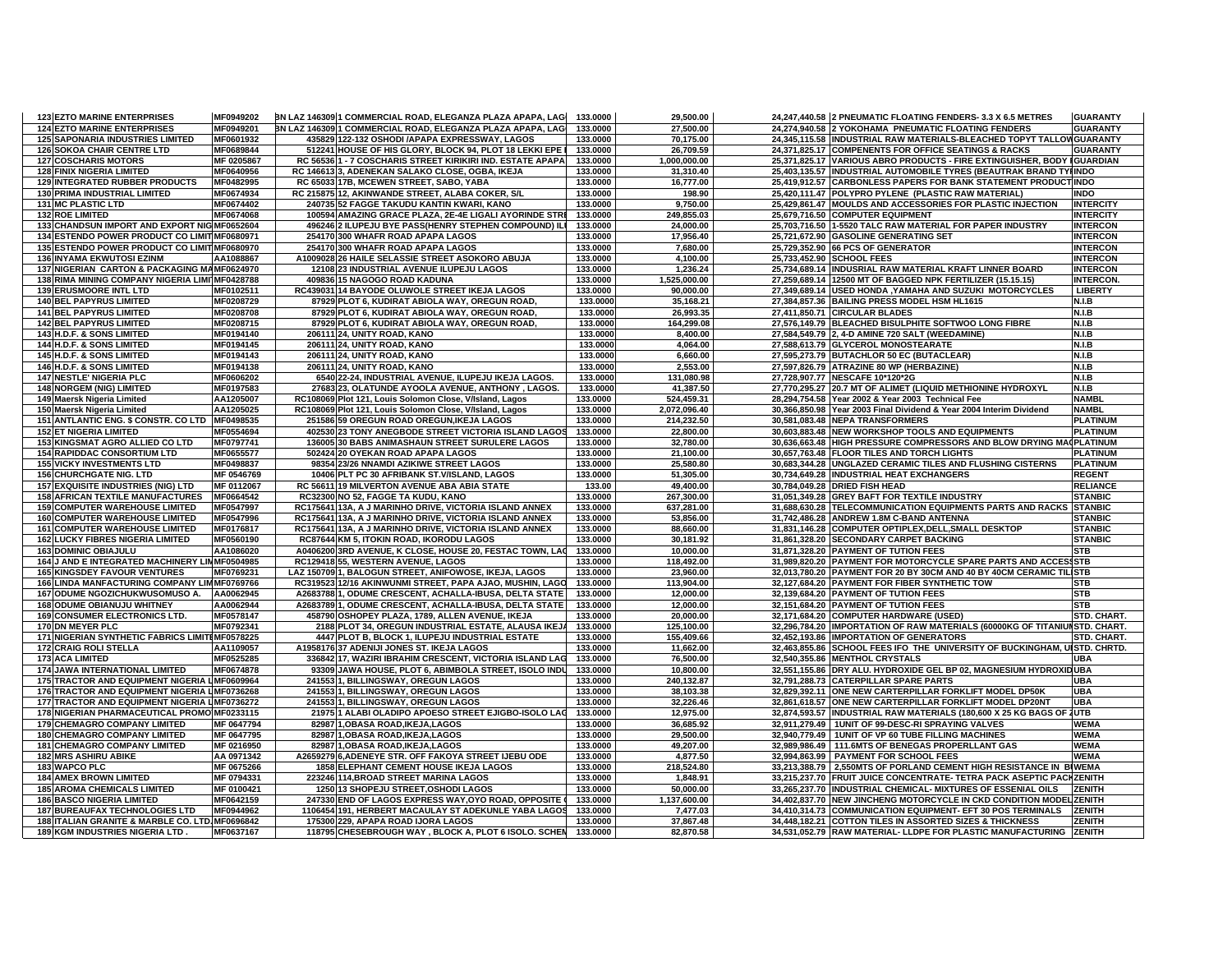| 191 KGM INDUSTRIES NIGERIA LTD.                                 | MF0637170              | 118795 CHESEBROUGH WAY, BLOCK A, PLOT 6 ISOLO. SCHEN                           | 133.0000             | 91,693.55               | 34,622,746.34 PP HOMOPOLYMER - CHEMICAL RAW MATERIAL                                                         | <b>ZENITH</b>                      |
|-----------------------------------------------------------------|------------------------|--------------------------------------------------------------------------------|----------------------|-------------------------|--------------------------------------------------------------------------------------------------------------|------------------------------------|
|                                                                 | MF0637164              | 118795 CHESEBROUGH WAY, BLOCK A, PLOT 6 ISOLO. SCHEN                           | 133.0000             | 142,800.00              | 34,765,546.34 PLASTIC RAW MATERIAL- POLYPROPYLENE                                                            | <b>ZENITH</b>                      |
| 192 LINDA MANUFACTURING CO. LTD,                                | MF0765860              | 319523 12/16 AKINWUMI STREET PAPA-AJAO MUSHIN LAGOS                            | 133.0000             | 61,482.00               | 34,827,028.34 RAW MATERIAL-FIBRE SYNTHETIC TOW.                                                              | <b>ZENITH</b>                      |
| 193 LUCKY FIBRES NIG. LTD                                       | MF0765462              | 87644 56 AWOLOWO ROAD, IKOYI, LAGOS.                                           | 133.0000             | 34,052.64               | 34,861,080.98 PRIMARY CARPET BACKING                                                                         | <b>ZENITH</b>                      |
| 194 LUCKY FIBRES NIG. LTD                                       | MF0765461              | 87644 56 AWOLOWO ROAD, IKOYI, LAGOS.                                           | 133.0000             | 48,648.00               | 34,909,728.98 RAW MATEWRIAL-LATEX                                                                            | <b>ZENITH</b>                      |
| <b>195 MATEF LIMITED</b>                                        | MF 0451615             | 8538 103 IBADAN STREET (EAST) EBUTE METTA LAGOS                                | 133.0000             | 14.239.44               | 34.923.968.42 GRANITE POLISHED SLABS                                                                         | <b>ZENITH</b>                      |
| <b>196 MIDWAY VENTURES LTD</b>                                  | MF 0707945             | 78434 21 OLOSA STREET, VICTORIA ISLAND LAGOS.                                  | 133.0000             | 34,845.94               | 34,958,814.36 MOBIL 1018EB                                                                                   | ZENITH                             |
| <b>197 MIDWAY VENTURES LTD</b>                                  | MF 0696610             | 78434 21 OLOSA STREET, VICTORIA ISLAND LAGOS.                                  | 133.0000             | 39,539.39               | 34,998,353.75 RAW MATERIAL- ARTIFICIAL RESIN - M1600 & H1600                                                 | <b>ZENITH</b>                      |
| <b>198 MIDWAY VENTURES LTD</b>                                  | MF 0707915             | 78434 21 OLOSA STREET, VICTORIA ISLAND LAGOS.                                  | 133.0000             | 96.698.40               | 35,095,052.15 CHEMICAL RAW MATERIAL- ARTIFICIAL RESIN - HD 2500                                              | <b>ZENITH</b>                      |
| <b>199 MULTICHOICE NIG. LTD</b>                                 | AA0757300              | 234847 1379 TIAMIYU SAVAGE STREET, VICTORIA ISLAND, LAGO                       | 133.0000             | 1,584,044.00            | 36,679,096.15 PROGRAMMING CHARGES FOR MONTH OF OCTOBER 2004 ZENITH                                           |                                    |
| 200 RIVERS VEGETABLE OIL CO. LTD.                               | MF0690388              | 11306 80 TRANS AMADI PORT HARCOURT RIVERS STATE                                | 133.0000             | 58,650.00               | 36,737,746.15 CHEMICAL RAW MATERIAL-300 MT SODIUM SULPHATE                                                   | <b>ZENITH</b>                      |
| <b>201 ROTIC WINNERS LTD</b>                                    | MF0637775              | 244015 21B ISSA WILLIAMS STREET MARINA LAGOS                                   | 133.0000             | 76.046.47               | 36.813.792.62 BOLTS & NUTS                                                                                   | <b>ZENITH</b>                      |
| 202 S. I. L. CHEMICALS LTD                                      | MF0642293              | 463012 3 BLIND CENTRE STREET, CAPPA OSHODI LAGOS.                              | 133.0000             | 97.787.54               | 36,911,580.16 CHEMICAL RAW MATERIAL- SILICATE                                                                | <b>ZENITH</b>                      |
|                                                                 |                        |                                                                                |                      |                         |                                                                                                              |                                    |
| 203 SEYDEL INDUSTRIES LIMITED.                                  | MF0695834              | 168326 3, BLIND CENTRE STREET, CAPPA, OSHODI, LAGOS.                           | 133.0000             | 31,855.07               | 36,943,435.23 INDUSTRIAL CHEMICAL-MDI/POLYOL                                                                 | <b>ZENITH</b>                      |
| <b>204 SOSACO NIGERIA LIMITED</b>                               | MF0643323              | 347146 86A ALLEN AVENUE IKEJA LAGOS                                            | 133.0000             | 68,055.25               | 37,011,490.48 GROCERIES- MAYONNAISE                                                                          | <b>ZENITH</b>                      |
| <b>205 SOSACO NIGERIA LIMITED</b>                               | MF0643326              | 347146 86A ALLEN AVENUE IKEJA LAGOS                                            | 133.0000             | 100,000.00              | 37,111,490.48 EVAPORATED MILK                                                                                | <b>ZENITH</b>                      |
| 206 SOSAPLAST NIGERIA LTD                                       | MF 0632233             | 147143 PLOT 1 BLOCK C FATAI ATERE WAY MATORI, MUSHIN                           | 133.0000             | 183,150.00              | 37,294,640.48 CHEMICAL RAW MATERIAL- ETHYLENE VINYL ACETATE C ZENITH                                         |                                    |
| 207 STARPOINT COMMODITIES LTD,                                  | MF0656000              | 225480 25, FATAI ATERE WAY, MATORI LAGOS                                       | 133.0000             | 61,500.00               | 37,356,140.48 RAW MATERIAL -PRINTING PAPER FOR EXERCISE BOOKS ZENITH                                         |                                    |
| 208 VICTORINA CO. LTD                                           | MF0940041              | 267415 PLOT 25, BLOCK M ISOLO INDUSTRIAL SCHEME OSHOI                          | 133.0000             | 66,765.00               | 37,422,905.48 ONE USED CATERPILLAR D 6HLGP AND SPARE PARTS FOZENITH                                          |                                    |
| 209 VIRAMSUN NIGERIA LIMITED.                                   | MF 0642428             | 25980 SUN GROUP COMPOUND, PLOT NO, 4C, BLOCK H ISOLO                           | 133.0000             | 102,806.01              | 37,525,711.49 AUTOMOBILE TYRES                                                                               | <b>ZENITH</b>                      |
| 210 Sonnex Packaging                                            | MF 0624921             | RC 380220 KM 16, Ikorodu Road, Behind Phillips Ojota, Lagos                    | 132.9900             | 89,461.60               | 37,615,173.09 Complete Generator                                                                             | Capital                            |
| 211 Sonnex Packaging                                            | MF 0559434             | RC 380220 KM 16, Ikorodu Road, Behind Phillips Ojota, Lagos                    | 132.9900             | 113,167.44              | 37,728,340.53 HDPE FILM (Artificial Resins)                                                                  | Capital                            |
| 212 Sonnex Packaging                                            | MF 0559446             | RC 380220 KM 16, Ikorodu Road, Behind Phillips Ojota, Lagos                    | 132.9900             | 3,950.00                | 37,732,290.53 Spares For Bag Making Machines Spares( Linear Perforation Capital                              |                                    |
| 213 Sonnex Packaging                                            | MF 0497465             | RC 380220 KM 16, Ikorodu Road, Behind Phillips Ojota, Lagos                    | 132.9900             | 3,700.00                | 37,735,990.53 Spares For Injection Machine Voltage Stabiliser                                                | Capital                            |
| 214 STAR CHIMIE LTD                                             | MF0689133              | 95110 36 MORISON CRESCENT, OREGUN IND ESTATE, OREGU                            | 132.9900             | 120,815.10              | 37,856,805.63 PRM- BIAXILLY ORIENTED POLY PROPELENE                                                          | <b>GUARANTY</b>                    |
| 215 ALLIED COMPUTERS LIMITED                                    | MF0824031              | 185032 227 IKORODU ROAD, LAGOS                                                 | 132.9900             | 227,342.86              | 38,084,148.49 COMPUTER MONITOR - HP FLAT PANEL MONITOR                                                       | <b>ZENITH</b>                      |
| 216 G.M.O AND COMPANY LIMITED                                   | MF0408686              | RC5328 1, ABIMBOLA SHODIPE STREET, WESTERN AVENUE, SU                          | 132.9800             | 35,535.00               | 38,119,683.49 BICYCLE SPARE PARTS                                                                            | <b>BOND</b>                        |
|                                                                 |                        |                                                                                |                      |                         |                                                                                                              |                                    |
| 217 BUDDAN INDUSTRIES LTD                                       | MF0731455              | RC468285 42 ADELABU STREET, SURULERE, LAGOS                                    | 132.9800<br>132.9800 | 40,111.76               | 38,159,795.25 ENAMEL WARE                                                                                    | <b>CHARTERED</b><br><b>DBL</b>     |
| 218 EMI SYSTEMS                                                 | MF-0793823             | RC248986 4A, LAWRENCE STREET IKOYI, LAGOS STATE                                |                      | 33,310.00               | 38,193,105.25 PANEL DOOR COMPLETE 403 PCS                                                                    |                                    |
| 219 FINE CHEMICALS NIG. LTD                                     | MF0690544              | RC31570 No. 22 MUSA YARADUA STREET, VICTORIA ISLAND, LA                        | 132.9800             | 83,200.00               | 38,276,305.25 40MTx25kg BAGS OF TITANIUM DIOXIDE KRONOS 2190                                                 | <b>DBL</b>                         |
| 220 G.M.O AND COMPANY LTD                                       | MF0686930              | 5328 1 ABIMBOLA SHODIPE STREET, WESTERN AVENUE, SU                             | 132.9800             | 49,000.00               | 38.325.305.25 BICYCLE SPARE PARTS                                                                            | <b>GUARANTY</b>                    |
| 221 INTERNATIONAL PLASTICS NIGERIA L'MF0727645                  |                        | RC 6551 PLOT 4C IJORA CAUSEWAY IJORA LAGOS                                     | 132.9800             | 97,304.64               | 38,422,609.89 POLYPROPYLENE                                                                                  | <b>HABIB</b>                       |
| 222 JOHNNY IND. LTD.                                            | MF0565618              | RC 15238 430, IKORODU ROAD, OJOTA, LAGOS                                       | 132.9800             | 75,660.90               | 38,498,270.79 HOMOPOLYMER (PLASTIC RAW MATERIALS)                                                            | <b>INDO</b>                        |
| 223 MAPLE PLASTIC INDS NIG. LTD                                 | MF0541545              | 194717 PLOT 26, IZE IYAMU STREET OREGUN LAGOS                                  | 132.9800             | 150.640.00              | 38,648,910.79 ARTIFICIAL RESIN: RAW MATERIAL FOR PLASTIC INDUSTINBM                                          |                                    |
| 224 TADECO INDUSTRIAL ENT. NIG LTD                              | MF0497826              | RC 84536 21 KOSOKO STREET LAGOS                                                | 132.9700             | 11,399.40               | 38,660,310.19 WHITE PRINTING PAPER BOARD IN SHEETS                                                           | <b>ACB</b>                         |
| 225 OLYMPIC ENTERPRISES NIGERIA LIMI MF0543721                  |                        | 57706 4, DABARA STREET, OLOWOGBOWO, LAGOS, NIGERIA.                            | 132.9700             | 102,300.00              | 38,762,610.19 82.50 MT ARTIFICIAL RESINS - PP RAFFIA.                                                        | <b>EQUITY</b>                      |
| 226 OLYMPIC ENTERPRISES NIGERIA LIMI MF0543720                  |                        | 57706 4, DABARA STREET, OLOWOGBOWO, LAGOS, NIGERIA.                            | 132.9700             | 122,760.00              | 38,885,370.19 99,000 MT POLYPROPYLENE HOMOPOLYMER INJECTION                                                  | <b>EQUITY</b>                      |
| 227 RECKITT BENCKISER NIGERIA                                   | MF0488756              | 3159 12, MONTGOMERY ROAD, YABA LAGOS.                                          | 132.9700             | 291,660.90              | 39,177,031.09 12456 CARTONS OF DETTOL ANTISEPTIC LIQUID                                                      | N.I.B                              |
|                                                                 |                        |                                                                                |                      |                         |                                                                                                              |                                    |
| 228 PHARCHEM INDUSTRIES LIMITED.                                | MF0764939              | 5612 PLOT J INDUSTRIAL STREET ILUPEJU. LAGOS                                   | 132.9700             | 39,000.00               |                                                                                                              | <b>ZENITH</b>                      |
| <b>229 G N IHEAKU &amp; CO LIMITED</b>                          | MF0758418              | RC37325 24 OLD MARKET ROAD, ONITSHA                                            | 132.9600             | 153.920.00              | 39,216,031.09 97.5MT OF CORN STARCH<br>39.369.951.09 STOCK FISH                                              | <b>CHARTERED</b>                   |
|                                                                 |                        |                                                                                |                      |                         |                                                                                                              | <b>DBL</b>                         |
| 230 CROWNSTAR COMMERCIAL INVESTMEMF0703559                      |                        | RC81823 13, EREKO STREET, IDUMOTA, LAGOS STATE                                 | 132.9600             | 35,938.80               | 39,405,889.89 OVEN TOASTERS                                                                                  |                                    |
| 231 LEOCOOL INDUSTRY LIMITED                                    | MF 0701776             | RC414280 PLOT K KOPEK ROAD, OFF FATAI ATERE WAY, MATOR                         | 132.9600             | 314,422.49              | 39,720,312.38 270 METRIC TONS HDPE BLOW PRIME VIRGIN MATERIAL IIDBL                                          |                                    |
| 232 PAPILON INDUSTRY LIMITED                                    | MF 0701777             | RC22435 PLOT K KOPEK ROAD, OFF FATAI ATERE WAY, MATOR                          | 132.9600             | 97,731.93               | 39,818,044.31 82.50 METRIC TONS PP INJECTION PRIME VIRGIN MATERI DBL                                         |                                    |
| 233 SADHWANIS NIGERIA LIMITED                                   | MF0703700              | RC7048 13, EREKO STREET, IDUMOTA, LAGOS STATE                                  | 132.9600             | 38,986.00               | 39,857,030.31 POLY PROPYLENE-FILM GRADE H4540                                                                | DBL                                |
| 234 SADHWANIS NIGERIA LIMITED                                   | MF0703572              | RC7048 13, EREKO STREET, IDUMOTA, LAGOS STATE                                  | 132.9600             | 43,776.00               | 39,900,806.31 HIGH DENSITY POLYETHYLENE GRADE PF-150                                                         | <b>DBL</b>                         |
| 235 VISTA INTERNATIONAL LTD                                     | MF0703880              | RC208914 PLOT 44, JIMOH ODUTOLA STREET, SURULERE, LAGOS                        | 132.9600             | 46,318.66               | 39,947,124.97 VARIOUS RAW MATERIALS FOR PRINTING INDUSTRY                                                    | <b>DBL</b>                         |
| 236 AVON CROWN CAPS & CONTAINERS PMF0690542                     |                        | 22940 22A SAPARA WILLIAMS STREET V.I. ISLAND LAGOS                             | 132.9600             | 714,000.00              | 40,661,124.97 INDUSTRIAL RAW MATERIAL - COATED TINPLATE                                                      | <b>FBN</b>                         |
| 237 G.N IHEAKU & CO LTD                                         | MF 0662244             | 37325 24 OLD MARKET ROAD, ONITSHA, ANAMBRA STATE                               | 132.9600             | 299,655.00              | 40,960,779.97 880 BALES NORWEGIAN STOCKFISH                                                                  | <b>FBNMB</b>                       |
| 238 AVON CROWNCAPS & CONTAINERS                                 | MF0690535              | 22940 22 MUSA YAR'ADUA STREET, VICTORIA ISLAND LAGOS                           | 132.9600             | 570,000.00              | 41,530,779.97 INDUSTRIAL RAW MATERIAL - COATED TIN PLATES                                                    | <b>GUARANTY</b>                    |
| 239 CORPORATE OIL & GAS LTD                                     | MF0499495              | 213617 27/29 ADEYEMO ALAKIJA STREET, VICTORIA ISLAND, L                        | 132.9600             | 154,684.20              | 41,685,464.17 4,300PCS BRANDNEW TYRES(315/80 R22.5 HSR) AS PER PGUARANTY                                     |                                    |
| 240 CORPORATE OIL & GAS LTD                                     | MF0689843              | 213617 27/29 ADEYEMO ALAKIJA STREET, VICTORIA ISLAND, L                        | 132.9600             | 225,000.00              | 41,910,464.17 FLOOR TILES, WALL TILES AND BULBS AS PER PROFORM GUARANTY                                      |                                    |
| 241 CORPORATE OIL & GAS LTD                                     | MF0686297              | 231617 27/29 ADEYEMO ALAKIJA STREET, VICTORIA ISLAND, L                        | 132.9600             | 440,488.42              | 42,350,952.59 F.G WILSON GENERATING SETS                                                                     | <b>GUARANTY</b>                    |
| 242 JOHN HOLT PLC                                               | MF0696725              | 2662 3/4 ADEWUMI INDUSTRIAL ESTATE, OREGUN LAGOS                               | 132.9600             | 372,147.19              | 42.723.099.78 HOLSTAR BRAND TRANSFORMERS                                                                     | <b>GUARANTY</b>                    |
| <b>243 PENTAGON COMMODITIES LTD</b>                             | MF0688425              | 400508 49B ADEOLA ODEKU STREET, VICTORIA ISLAND, LAGO                          | 132.9600             | 176,469.40              | 42,899,569.18 500 METRIC TONS OF WRITING PAPER AS PER PROFORM GUARANTY                                       |                                    |
| <b>244 SOMOTEX NIG LTD</b>                                      | MF0559405              | 308383 KM16 IKORODU ROAD, BEHIND PHILIPS BUILDING, OJO                         | 132.9600             | 19.625.43               | 42,919,194.61 144 PCS BRAND NEW WHIRLPOOL REFRIGERATORS MODIGUARANTY                                         |                                    |
| <b>245 SOMOTEX NIG LTD</b>                                      | MF0559406              | 308383 KM16 IKORODU ROAD, BEHIND PHILIPS BUILDING, OJO                         | 132.9600             | 53,025.30               | 42,972,219.91 189 SETS BRAND NEW LG HOUSEHOLD APPLIANCES, REFIGUARANTY                                       |                                    |
| <b>246 SOMOTEX NIG LTD</b>                                      | MF0165745              | 308383 KM16 IKORODU ROAD, BEHIND PHILIPS BUILDING, OJO                         | 132.9600             | 180,129.94              | 43,152,349.85 MACHINERY AND SPARE PARTS FOR ASSEMBLY OF AIRC GUARANTY                                        |                                    |
| 247 VISTA INTERNATIONAL LTD                                     | MF0686750              | 208914 PLOT 44, BLOCK I, JIMOH ODUTOLA STREET, OFF ERIC                        | 132.9600             | 56,934.81               | 43,209,284.66 RAW MATERIALS FOR PAPER INDUSTRY: MANILA BOARD, GUARANTY                                       |                                    |
| <b>248 ADEMU NIGERIA LIMITED</b>                                | AA1096040              | RC 32328 7, ASHOGBON STREET, IDUMOTA, LAGOS                                    | 132.9600             | 2,500.00                | 43,211,784.66 BUSINESS TRAVELLING ALLWANCE                                                                   | INDO                               |
|                                                                 |                        |                                                                                |                      |                         |                                                                                                              |                                    |
| <b>249 ADEMU NIGERIA LIMITED</b>                                | MF0183810              | RC 32328 7, ASHOGBON STREET, IDUMOTA, LAGOS                                    | 132.9600             | 19,022.86               | 43,230,807.52 GRANITE TILES                                                                                  | <b>INDO</b><br><b>INDO</b>         |
| 250 KRSNA PROJECTS LTD.                                         | MF0565638              | RC 70614 DADDO TERMINAL, NEAR BEACHLAND EST. KIRIKIRI, P                       | 132.9600             | 233,559.10              | 43,464,366.62 INSTANT FULL CREAM MILK POWDER                                                                 |                                    |
| 251 MEGA PLASTICS IND. LTD.                                     | MF0674985              | RC 398729 PLOT 4, ILUPEJU BYEPASS, ILUPEJU                                     | 132.9600             | 50,000.00               | 43,514,366.62 RESIN (CHEMICALS FOR INDUSTRIES)                                                               | <b>INDO</b>                        |
| 252 NUMED ELECTRICAL IND. & INVEST.                             | AA1096041              | RC 104296 152, NNAMDI AZIKIWE STREET, IDUMOTA, LAGOS                           | 132.9600             | 2,500.00                | 43,516,866.62 BUSINESS TRAVELLING ALLWANCE                                                                   | <b>INDO</b>                        |
| 253 NUMED ELECTRICAL IND. & INVEST.                             | MF0751752              | RC 104296 152, NNAMDI AZIKIWE STREET, IDUMOTA, LAGOS                           | 132.9600             | 13.270.78               | 43,530,137.40 CERAMIC SANITARY WARES                                                                         | <b>INDO</b>                        |
| 254 NUMED ELECTRICAL IND. & INVEST.                             | MF0640626              | RC 104296 152, NNAMDI AZIKIWE STREET, IDUMOTA, LAGOS                           | 132.9600             | 18,111.78               | 43,548,249.18 OUT-DOOR WEATHER PROOF LIGHT FITTING                                                           | <b>INDO</b>                        |
| <b>255 BENUE CEMENT COMPAMY</b><br>256 DE-DAMAK NIGERIA LIMITED | MF0648510<br>MF0649000 | 15545 1 ALFRED REWANE RD FALOMO<br>118621 111 ABAYOMI BUS STOP IWO ROAD IBADAN | 132.9600<br>132.9600 | 523,082.00<br>73.000.00 | 44,071,331.18 INDUSTRIAL MACHINERY CATERPILLAR ESCAVATOR<br>44,144,331.18 NEW ASSEMBLY LINE AND TESTING LINE | <b>INTERCON</b><br><b>INTERCON</b> |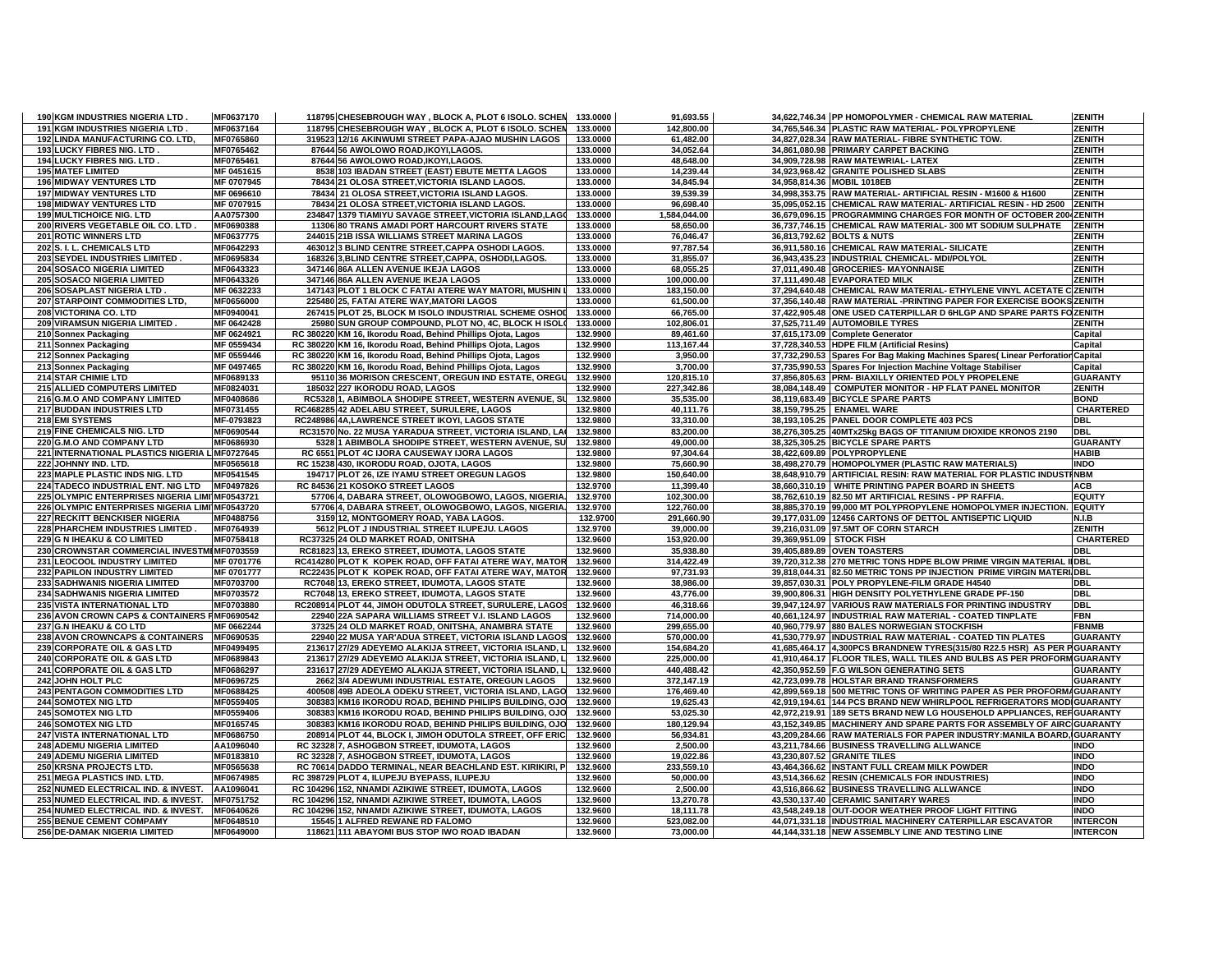| 257 FAMUREWA ITOHAN                             | AA1046101  | A1335103 5 INNO NWOSU STREET AJAO ESTATE                           | 132.9600 | 2,000.00     | 44,146,331.18 PTA                                                                | <b>INTERCON</b>  |
|-------------------------------------------------|------------|--------------------------------------------------------------------|----------|--------------|----------------------------------------------------------------------------------|------------------|
| <b>258 AVON CROWNCAPS &amp; CONTAINERS</b>      | MF0480213  | 22940 22A MUSA YAR'ADUA STREET, V/I LAGOS                          | 132.9600 | 746,000.00   | 44,892,331.18 MACHINERY FOR METAL CROWNCAPS                                      | <b>N.I.B</b>     |
| 259 AVON CROWNCAPS & CONT (NIG)                 | MF0480220  | 22940 22A MUSA YARADUA ST. VICTORIA ISLAND                         | 132.9600 | 36,690.00    | 44,929,021.18 PVC COMPOUN GREY P2(XG MS 352)                                     | <b>UBA</b>       |
| 260 AVON CROWNCAPS & CONT (NIG)                 | MF0628568  | 22940 22A MUSA YARADUA ST. VICTORIA ISLAND                         | 132.9600 | 315,485.00   | 45,244,506.18 DUAL BURNERS & GAS PRESSURE REGULATORS                             | <b>UBA</b>       |
| 261 AVON CROWNCAPS AND CONTAINERS MF0690533     |            | 22940 22A MUSA - YARADUA STREET VICTORIA ISLAND, LAGO              | 132.9600 | 899,250.00   | 46,143,756.18 COATED TIN FREE STEEL SHEET                                        | <b>UBA</b>       |
| 262 AVON CROWNCAPS & CONTAINERS L'MF 0690541    |            | 22940 337, MUSA YARADUA STREET, V/ ISLAND LAGOS                    | 132.9600 | 770,605.92   | 46,914,362.10 647.568MTS OF COATED TIN PLATE                                     | <b>WEMA</b>      |
| 263 AVON CROWNCAPS & CONTAINERS L'MF 0647264    |            | 22940 337, MUSA YARADUA STREET, V/ ISLAND LAGOS                    | 132.9600 | 65,681.47    | 46,980,043.57 1,074,060SETS OF AEROSOL COMPONENTS                                | <b>WEMA</b>      |
| 264 AVON CROWNCAPS & CONTAINERS L'MF 0603136    |            | 22940 337, MUSA YARADUA STREET, V/ ISLAND LAGOS                    | 132.9600 | 119,297.10   | 47,099,340.67 750UNITS OF SYNCRONISING GEAR BOX, ROLLERS (PARTIWEMA              |                  |
| 265 FRONTAGE COMMUNICATIONS LIMITE AA 1095172   |            | 304791 PLOT 192B JIDE OKI STREET VICTORIA ISLAND LAGOS             | 132.9600 | 300,000.00   | 47,399,340.67 PAYMENT FOR ACCRUED TELEVISION STUDIO SERVICES WEMA                |                  |
| 266 FRONTAGE COMMUNICATIONS LIMITE AA 1095173   |            | 304791 PLOT 192B JIDE OKI STREET VICTORIA ISLAND LAGOS             | 132.9600 | 250,000.00   | 47,649,340.67 PAYMENT FOR ACCRUED SATELLITE STUDIO SERVICES WEMA                 |                  |
| 267 FRONTAGE COMMUNICATIONS LIMITE AA 1095174   |            | 304791 PLOT 192B JIDE OKI STREET VICTORIA ISLAND LAGOS             | 132.9600 | 23,412.00    | 47,672,752.67 PAYMENT FOR ACCRUED CHANNEL MANAGEMENT SERVIVEMA                   |                  |
| 268 CROWNSTAR COMM. INV.                        | MF0637938  | 81823 13, EREKO STREET, IDUMOTA, LAGOS                             | 132.9600 | 35,014.11    | 47,707,766.78 AUTOMATIC VOLTAGE REGULATOR                                        | ZENITH           |
| 269 CROWNSTAR COMM. INV.                        | MF0637936  | 81823 13, EREKO STREET, IDUMOTA, LAGOS                             | 132.9600 | 50,372.68    | 47,758,139.46 ELECTRONICS- RADIO CASSETTE RECORDERS                              | <b>ZENITH</b>    |
| 270 ALCAC NIGERIA LIMITED                       | MF0547934  | RC380602 234, MURI OKUNOLA STREET, VICTORIA ISLAND                 | 132.9500 | 141,250.00   | 47,899,389.46 RAW MATERIALS FOR PRODUCTION OF EXERCISE BOOKSASSURANCE            |                  |
| 271 ASSOCIATED TELECOMS & ELECTRONMF0493066     |            | RC304482 90, ABA ROAD, PORT HARCOURT, RIVERS STATE                 | 132.9500 | 278,440.00   | 48,177,829.46 GSM TELEPHONE HANDSETS SAMSUNG MODEL R220                          | <b>ASSURANCE</b> |
| 272 CHOICE FINISHING & FURNISHING LIM MF0547660 |            | RC270138 3A ADEYEMO ALAKIJA STREET, VICTORIA ISLAND, LAC           | 132.9500 | 38,430.98    | 48,216,260.44 POLISH GRANITE TILES & SLAB                                        | <b>ASSURANCE</b> |
| <b>273 CHRIST EMBASSY</b>                       | AA1380344  | RC7013 51 - 53 OREGUN ROAD, OREGUN, LAGOS                          | 132.9500 | 66.000.00    | 48.282.260.44 TELEVISION SATELLITE TRANSMISSION SERVICES                         | <b>ASSURANCE</b> |
| 274 COMPUTER WAREHOUSE LIMITED                  | MF0176814  | RC175641 13A A. J. MARINHO DRIVE, VICTORIS ISLAND, LAGOS           | 132.9500 | 43,500.00    | 48,325,760.44 TELECOMMUNICATIONS CABLE (SIZE 1071)S                              | <b>ASSURANCE</b> |
| 275 NAPEJO NIGERIA LIMITED                      | MF0493851  | RC408121 PLOT 9, BLOCK B, BELLO FALAWIYO CRESCENT, OFF             | 132.9500 | 99,434.02    | 48,425,194.46 INDUSTRIAL SEWING MACNINES                                         | <b>ASSURANCE</b> |
| 276 NICETOP PAPER INDUSTRIES LIMITED MF0478551  |            | RC101739 KM 1, ABUJA EXPRESSWAY, KADUNA                            | 132.9500 | 54,067.00    | 48,479,261.46 PAPER REWINDING MACHINE & ACCESSORIES                              | <b>ASSURANCE</b> |
| 277 OLYMPIC ENTERPRISES NIGERIA LIMI MF0547266  |            | RC57706 4, DABARA STREET, 2ND FLOOR OLOWOGBOWO, LAGO               | 132.9500 | 130,560.00   | 48,609,821.46 INDUSTRIAL RAW MATERIAL (PP EXXONMOBIL HOMOPOL ASSURANCE           |                  |
| 278 OLYMPIC ENTERPRISES NIGERIA LIMI MF0492692  |            | RC57706 4, DABARA STREET, 2ND FLOOR, OLOWOGBOWO, LAG               | 132.9500 | 141.900.00   | 48,751,721.46 LDPE MOBIL EXTRUSION FILM                                          | <b>ASSURANCE</b> |
| 279 OLYMPIC INKS LTD                            | MF0492691  | RC133210 KM38 LAGOPS/ ABEOKUTA EXPRESSWAY, SANGO OTA               | 132.9500 | 82,800.00    | 48,834,521.46 PVC RESINS                                                         | <b>ASSURANCE</b> |
| 280 POCALIS (W.A) LIMITED                       | MF0547778  | RC414193 46, PREMIER LUCK UP STORES, ONITSHA                       | 132.9500 | 64,882.40    | 48,899,403.86 HOT ROLLED CHEQUERED PLATES                                        | <b>ASSURANCE</b> |
| 281 POCALIS W.A LTD                             | MF0725054  | RC414193 46, PREMIER LUCK UP STORES, ALONG UGA STREET,             | 132.9500 | 92,560.00    | 48,991,963.86 MILD STEEL HOT ROLLED CHEQUERED PLATES TEARDROASSURANCE            |                  |
| 282 SALIENT RUBBER PRODUCTS LTD                 | MF0547265  | RC68361 VEEPEE INDUSTRIAL AVENUE, KM 38, LAGOS/ABEOKU              | 132.9500 | 42,827.00    | 49,034,790.86 RAW MATERIALS FOR MANUFACTURING BLOWING AGEN ASSURANCE             |                  |
|                                                 |            |                                                                    |          |              |                                                                                  |                  |
| 283 SIMBA TECHNOLOGY LTD                        | AA1354385  | RC305797 77/79 ERIC MOORE ROAD, SURULERE, LAGOS                    | 132.9500 | 55,000.00    | 49,089,790.86 SATELLITE BANDWIDTH                                                | <b>ASSURANCE</b> |
| 284 TADECO INDUSTRIAL ENTERPRISES NMF0547301    |            | RC84536 21. KOSOKO STREET. LAGOS                                   | 132.9500 | 122,046.92   | 49,211,837.78 RAW MATERIALS (WHITE BOND PAPER IN REELS)                          | <b>ASSURANCE</b> |
| 285 TADECO INDUSTRIAL ENTERPRISES NMF0547302    |            | RC84536 21, KOSOKO STREET, LAGOS                                   | 132.9500 | 100,000.00   | 49,311,837.78 PRINTING PAPER FOR EXERCISE BOOKS COVER                            | <b>ASSURANCE</b> |
| <b>286 TECHNOLOGY DISTRIBUTIONS LTD</b>         | AA1380233  | RC351814 13A IDOWU MARTINS STREEET. VICTORIA ISLAND                | 132.9500 | 72.739.44    | 49.384.577.22 SOFTWARE ROYALTY                                                   | <b>ASSURANCE</b> |
| 287 TECHNOLOGY DISTRIBUTIONS LTD                | MF0481089  | RC351814 13A IDOWU MARTIN S STREET, VICTORIA ISLAND, LAGO          | 132.9500 | 376,217.74   | 49,760,794.96 COMPONENTS FOR COMPUTER DESKTOPS AND PRINTER ASSURANCE             |                  |
| <b>288 THE BOOKHOUSE COMPANY</b>                | AA1380581  | RC427416 27, ADEOLA ADELEYE STREET, OFF COKER ROAD, ILLI           | 132.9500 | 13,070.92    | 49,773,865.88 MAGAZINES & JOURNALS                                               | <b>ASSURANCE</b> |
| 289 TRUVALU LIMITED                             | MF0547214  | RC178314 3B, FOLAWEWO AVENUE, OFF OGUNDANA STREET, IK              | 132.9500 | 94,270.00    | 49,868,135.88 PHARMACEUTICAL RAW MATERIALS (SULPHONAMIDES)                       | <b>ASSURANCE</b> |
| 290 CHI Pharmaceutical                          | MF 0559153 | RC 300051 14, Chivita Avenue, Apakun Oshodi, Lagos                 | 132.9500 | 54,763.80    | 49,922,899.68 Glucose Syrup (Raw Material For Manufacture)                       | Capital          |
| 291 CHI Pharmaceutical                          | MF 0559152 | RC 300051 14, Chivita Avenue, Apakun Oshodi, Lagos                 | 132.9500 | 31,450.00    | 49,954,349.68 Vinko Pulp:Dried Potato Pulp (Pharmaceutical Raw Materials Capital |                  |
| 292 Interworld Products (Nig) Ltd               | MF 0662571 | RC 268357 Afprint Industrial Estate, 122/132 Apapa Oshodi Expressv | 132.9500 | 18,640.96    | 49,972,990.64 Binatone Sandwich Toaster (Goods are New)                          | Capital          |
| 293 Interworld Products (Nig) Ltd               | MF 0624636 | RC 268357 Afprint Industrial Estate, 122/132 Apapa Oshodi Expressv | 132.9500 | 35,583.40    | 50,008,574.04 Binatone Automatic Voltage Stabilizer (Goods are New)              | Capital          |
| 294 Interworld Products (Nig) Ltd               | MF 0362683 | RC 268357 Afprint Industrial Estate, 122/132 Apapa Oshodi Expressy | 132.9500 | 86,765.26    | 50,095,339.30 Binatone Steam and Dry Iron (Goods are New)                        | Capital          |
| 295 Interworld Products (Nig) Ltd               | MF 0362673 | RC 268357 Afprint Industrial Estate, 122/132 Apapa Oshodi Expressv | 132.9500 | 12,884.84    | 50,108,224.14 Binatone Wet & Dry Vacuum Cleaner (Goods are New)                  | Capital          |
| 296 Interworld Products (Nig) Ltd               | MF 0362693 | RC 268357 Afprint Industrial Estate, 122/132 Apapa Oshodi Expressy | 132.9500 | 50,556.14    | 50,158,780.28 Binatone Uninterruptible Power Supply (Goods are New)              | Capital          |
| 297 Interworld Products (Nig) Ltd               | MF 0662565 | RC 268357 Afprint Industrial Estate, 122/132 Apapa Oshodi Expressv | 132.9500 | 32,904.40    | 50,191,684.68 Binatone Super Active Rotating Antenna (Goods are New)             | Capital          |
| 298 Paramount Spinners Limited                  | MF 0624865 | RC 132388 20, Chief Benson Anorue Street, Apakun, Oshodi, Lagos    | 132.9500 | 249,593.00   | 50,441,277.68 Benin Cotton Zana (Cotton For Ginning)                             | Capital          |
| 299 Romson Oil Services                         | MF 0601450 | RC 230228 20, Chief Benson Anorue Street, Apakun Oshodi, Lagos     | 132.9500 | 35,877.47    | 50,477,155.15 Fibre Ropes (Lifting Bands In Polyester)                           | Capital          |
| 300 Sacvin Nigeria Ltd                          | MF0662579  | 41859 4/5 Godmon Road, Okota, Isolo, Lagos                         | 132.9500 | 96,055.00    | 50,573,210.15  Industrial Raw Materials - Artificial Resins (HDPE Film GradeCDB  |                  |
| 301 Sacvin Nigeria Ltd                          | MF0612476  | 41859 4/5 Godmon Road, Okota, Isolo, Lagos                         | 132.9500 | 3,945.00     | 50,577,155.15 Plastic Making Raw Materials (High Density Propylene Ethyl CDB     |                  |
| 302 CANVEST NIGERIA LIMITED                     | MF0531657  | RC34997 3B EKO-AKETE CLOSE, IKOYI, LAGOS                           | 132.9500 | 270,119.81   | 50,847,274.96 SPICES ( CURRY & THYME)                                            | <b>CHARTERED</b> |
| 303 PROF BOLAJI AKINYEMI                        | AA1349884  | A0158659 3D PRINCES COURT, VICTORIA ISLAND, LAGOS                  | 132.9500 | 2,000.00     | 50,849,274.96 PTA                                                                | <b>CHARTERED</b> |
| 304 I-JAPT INT. COMPANY LTD.                    | MF0702512  | RC244751 1, ADEKUNLE ODUNLAMI STREET, ILUPEJU, LAGOS ST.           | 132.9500 | 136,467.20   | 50,985,742.16 SMA BABY FOOD                                                      | <b>DBL</b>       |
|                                                 |            |                                                                    |          |              |                                                                                  |                  |
| 305 MID-CENTURY AGRO-ALLIED VENTURIMF 0793058   |            | RC 203,948 279 OLD ABEOKUTA MOTOR ROAD, AGEGE, LAGOS ST            | 132.9500 | 46,459.52    | 51,032,201.67 FISH MEAL - ANIMAL FEED SUPPLEMENT                                 | <b>DBL</b>       |
| 306 QUORUM INDUSTRIES LIMITED                   | MF-0797999 | RC-261507 12, OYEBOLA STREET OJOTA LAGOS STATE                     | 132.9500 | 44,250.00    | 51,076,451.67 600 BAGS OF ANTISOL FL 30000 - 15MT - RAW MATERIALS DBL            |                  |
| 307 VISTA INTERNATIONAL LTD                     | MF0702391  | RC208914 PLOT 44, JIMOH ODUTOLA STREET, SURULERE, LAGOS            | 132.9500 | 139,532.84   | 51,215,984.51 WOOD FREE BOND PAPER IN REELS                                      | <b>DBL</b>       |
| <b>308 MOUKA LIMITED</b>                        | MF0602343  | RC209244 PLOT 'M' AWOSIKA AVENUE, IKEJA, LAGOS                     | 132.9500 | 18,415.80    | 51,234,400.31 HOT ROLLED STEEL COILS                                             | ECO              |
| 309 AK-TEL ELEKTRO LIMITED                      | MF0659268  | 69171 272, IKORODU ROAD, LAGOS.                                    | 132.9500 | 33,904.00    | 51,268,304.31 33KV PIN INSULATOR COMPLETE.                                       | <b>EQUITY</b>    |
| 310 FALMA ORGANICS LIMITED                      | MF0717729  | 202768 38/46, BURMA ROAD, APAPA, LAGOS.                            | 132.9500 | 31,121.20    | 51,299,425.51 PHARMACEUTICAL PRODUCTS - COLTAB TABLETS.                          | <b>EQUIT)</b>    |
| 311 SUMACH IMPEX NIG. LIMITED                   | MF0267037  | RC415033 60/2 KOFO ABAYOMI STREET, APAPA LAGOS                     | 132.9500 | 27,164.20    | 51,326,589.71 INDUSTRIAL MACHINE                                                 | <b>ETB</b>       |
| 312 BANEX INDUSTRIES LTD.                       | MF0166422  | 71075 15/17 ABIMBOLA STREET, ISOLO, LAGOS                          | 132.9500 | 13,850.00    | 51,340,439.71 MOTOR AND INDUSTRIAL SPARE PARTS                                   | <b>FBN</b>       |
| 313 HONDA MFG NIG LTD                           | MF0522377  | 29448 KM 6, OTA/IDIROKO RD, OTA                                    | 132.9500 | 226,615.00   | 51,567,054.71 HONDA MOTORCYCLE MODEL CGL 125 - 500 SETS                          | <b>FBN</b>       |
| <b>314 HONDA MFG NIG LTD</b>                    | MF0522376  | 29448 KM 6. OTA/IDIROKO RD. OTA                                    | 132.9500 | 72.020.00    | 51.639.074.71 NEW HONDA POWER PRODUCTS MODEL WB20XT DR. WBFBN                    |                  |
| 315 AMANIK INVESTMENTS LIMITED                  | MF 0662023 | 69946 7 PRINCE OLIWO STREET, MENDE, MARYLAND, LAGOS                | 132.9500 | 66,000.00    | 51,705,074.71 AGRICULTURAL INSECTICIDES DICHLORVOS (CLEPESTS), FBNMB             |                  |
| <b>316 AMANIK INVESTMENTS LIMITED</b>           | MF 0707253 | 69946 7 PRINCE OLIWO STREET. MENDE. MARYLAND. LAGOS                | 132.9500 | 39.000.00    | 51.744.074.71 AGRICULTURAL HERBICIDE & AGRICULTURAL INSECTICIDFBNMB              |                  |
| 317 AFRICAN PETROLEUM PLC                       | MF 0299708 | RC 4119 AP HOUSE, 54/59 BROAD STREET, LAGOS                        | 132.9500 | 3,250,000.00 | 54,994,074.71 750 MT DUAL PURPOSE KEROSINE (DPK)                                 | <b>FIDELITY</b>  |
| 318 EUU PROJECTS LIMITED                        | MF 0382095 | RC 44778 1A OYEWOLE OSHODI STREET, ILUPEJU LAGOS                   | 132.9500 | 65,600.00    | 55,059,674.71 PANPAN INSTANT DRY YEAST (32MT)                                    | <b>FIDELITY</b>  |
| 319 NUCLEUS VENTURES LIMITED                    | MF0736710  | 129768 PLOT 1B BLOCK E, FATAI ATERE WAY, MATORI LAGOS              | 132.9500 | 203.802.53   | 55,263,477.24 500MT WHITE LINED PRINTING BOARD                                   | <b>GUARANTY</b>  |
| 320 NUCLEUS VENTURES LIMITED                    | MF0610485  | 129768 PLOT 1B BLOCK E, FATAI ATERE WAY, MATORI LAGOS              | 132.9500 | 91,612.08    | 55,355,089.32 510MT OF WOODFREE BOND PAPER IN SHEETS                             | <b>GUARANTY</b>  |
| 321 NUCLEUS VENTURES LIMITED                    | MF0736707  | 129768 PLOT 1B BLOCK E, FATAI ATERE WAY, MATORI LAGOS              | 132.9500 | 119,264.29   | 55,474,353.61 200MT WHITE MANILLA BOARD                                          | <b>GUARANTY</b>  |
| 322 VISTA INTERNATIONAL LTD                     | MF0686744  | 208914 PLOT 44, BLOCK I, JIMOH ODUTOLA STREET, OFF ERIC            | 132.9500 | 44,207.31    | 55,518,560.92 RAW MATERIAL FOR PAPER & PRINTING INDUSTRY WOODGUARANTY            |                  |
| <b>323 SAMDAVID NIGERIA LTD</b>                 | MF0727519  | RC 258847 59 TAPA STREET IJESHATEDO SURULERE LAGOS                 | 132.9500 | 65.799.09    | 55.584.360.01 FCL FLOAT BRONZE GLASS                                             | <b>HABIB</b>     |
|                                                 |            |                                                                    |          |              |                                                                                  |                  |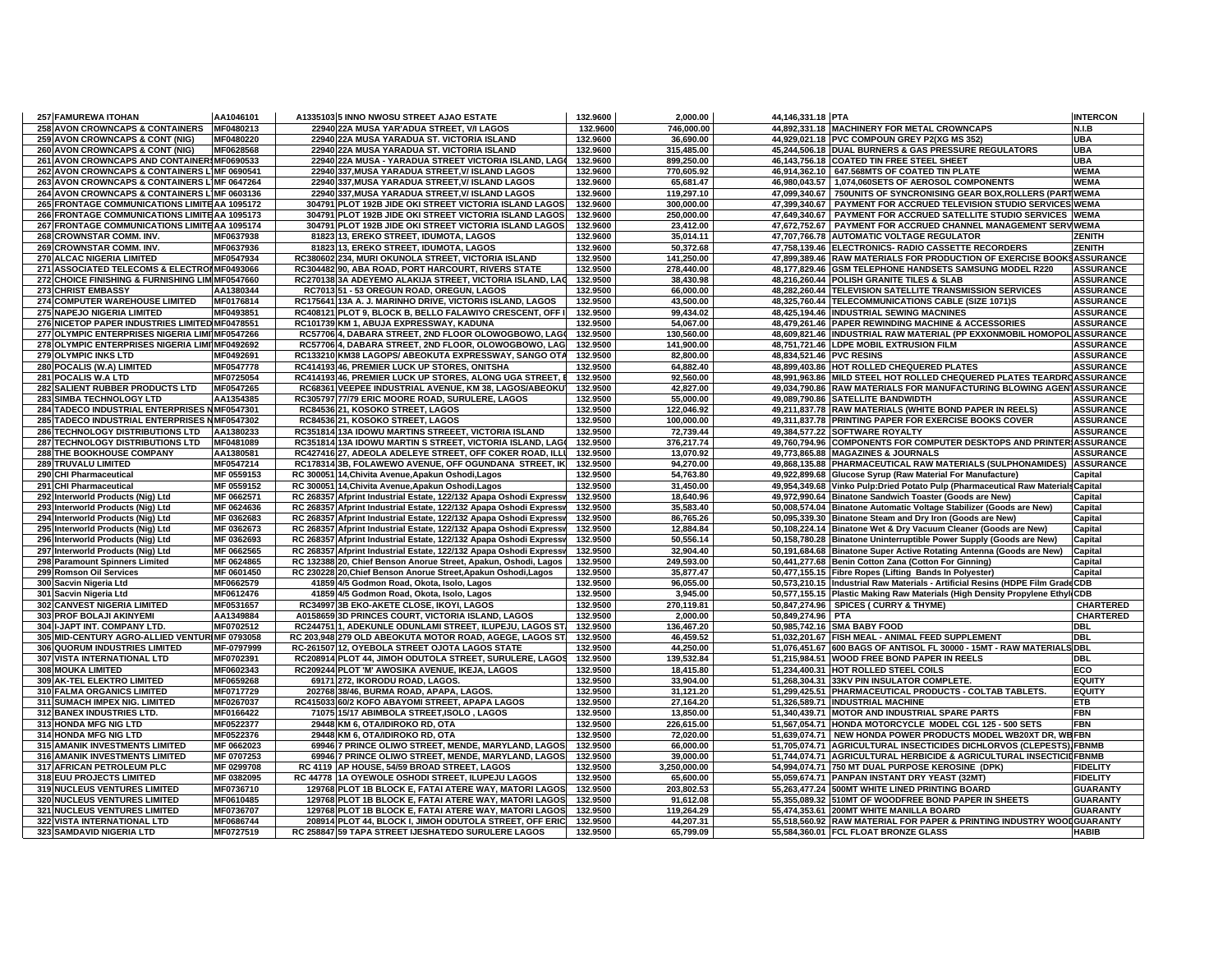| 324 VEEVEE PAPER PRODUCTS LTD                   | MF0611359         | RC 462986 35/37 GBOLADE ADEBANJO STREET ILUPEJU LAGOS     | 132.9500 | 80,666.28              |                           | 55,665,026.29 UNCOATED PAPER IN REELS (FLUTING)                           | <b>HABIB</b>    |
|-------------------------------------------------|-------------------|-----------------------------------------------------------|----------|------------------------|---------------------------|---------------------------------------------------------------------------|-----------------|
| 325 AVIATION DEVELOPMENT CO. LTD.               | AA0977932         | RC 67499 84, OPEBI ROAD, IKEJA, LAGOS                     | 132.9500 | 100,000.00             |                           | 55,765,026.29 PART-PAYMENT OF 4TH QUARTER INSURANCE ON 4 AIRC INDO        |                 |
| 326 S. SAHU                                     | AA1096042         | E2831211 42, ADEOLA HOPEWELL STREET, VICTORIA ISLAND      | 132.9500 | 1,000.00               |                           | 55,766,026.29 PERSONAL HOME REMITTANCE                                    | <b>INDO</b>     |
| 327 S.I.L. CHEMICALS LIMITED                    | MF0565537         | RC 463012 3, BLIND CENTRE RD. CAPPA OSHODI, LAGOS         | 132.9500 | 62,998.22              |                           | 55,829,024.51 CAUSTIC SODA PEARLS (INDUSTRIAL RAW MATERIALS)              | <b>INDO</b>     |
| 328 SATKARTAR IND. LTD.                         | MF0691005         | RC 457239 59, TAPA STREET, IJESHATEDO, LAGOS              | 132.9500 | 16,828.46              |                           | 55,845,852.97 HURRICANE LATERNS                                           | <b>INDO</b>     |
| 329 SOLAR ENERGY POWER SYSTEM LTD MF0751579     |                   | RC 318299 SHAMROCK HSE, PLOT 10, APAP OSHODI-EXP.WAY, AP  | 132.9500 | 31,600.00              |                           | 55,877,452.97 INVERTERS (ELECTRICAL EQUIPMENT)                            | <b>INDO</b>     |
| 330 HONDA MANUFACTURING (NIG) LTD               | MF0711609         | 26448 KILOMETER 8 OTA IDIROKO EXPRESSWAY OTA OGUN \$      | 132.9500 | 82,113.74              |                           | 55,959,566.71 NEW CDK COMPONENT FOR HONDA MOTOR CYCLE MODEINTERCON        |                 |
| 331 INTERCONTINENTAL BANK PLC                   | AA1046972         | 125352 PLOT 999C DANMOLE STREET V/I LAGOS                 | 132.9500 | 2,827.07               |                           | 55,962,393.78 SWIFT BILL PAYMENT                                          | <b>INTERCON</b> |
| 332 TOFA GENERAL ENTERPRISES LIMITE MF0570150   |                   | 27396 469 HOTORO COMMERCIAL LAYOUT KANO                   | 132.9500 | 114,240.00             |                           | 56,076,633.78 STAHL FOLDING MACHINE, MODEL KH 66/4/KTL/FFH/SAK5 INTERCON. |                 |
| 333 JUBAILI BROS ENGINEERING LTD                | MF0208409         | 285728 291 MURI OKUNOLA STREET, V/I, LAGOS                | 132.9500 | 153,157.58             |                           | 56.229.791.36 GENERATOR SETS                                              | N.I.B           |
| 334 UNILEVER NIGERIA PLC                        | MF0604411         | 1131, BILLINGSWAY OREGUN, IKEJA LAGOS.                    | 132.9500 | 9,688.00               |                           | 56,239,479.36 KNORR CUBE WRAPPER FOR PRODUCTION                           | N.I.B           |
| 335 UNILEVER NIGERIA PLC                        | MF0604409         | 1131, BILLINGSWAY OREGUN, IKEJA LAGOS.                    | 132.9500 | 24,587.18              |                           | 56,264,066.54 KNORR CUBE WRAPPER LAMINANT FOR PRODUCTON                   | <b>N.I.B</b>    |
| 336 UNILEVER NIGERIA PLC                        | MF0641703         | 1131, BILLINGSWAY OREGUN, IKEJA LAGOS.                    | 132.9500 | 25,671.60              |                           | 56,289,738.14 TONSIL OPTIMUM 243FF FOR PRODUCTION                         | N.I.B           |
| 337 UNILEVER NIGERIA PLC                        | MF0486329         | 1131, BILLINGSWAY OREGUN, IKEJA LAGOS.                    | 132.9500 | 38,757.50              |                           | 56,328,495.64 FD & C RED 40, GERMALL 115, SUPERLOCK 250N                  | N.I.B           |
| 338 UNILEVER NIGERIA PLC                        | MF0604407         | 1131. BILLINGSWAY OREGUN, IKEJA LAGOS.                    | 132.9500 | 46,920.00              |                           | 56.375.415.64 RIBOTIDE I & G NUCLEOTIDE FOR PRODUCTION                    | N.I.B           |
| 339 UNILEVER NIGERIA PLC                        | MF0604405         | 113 1, BILLINGSWAY OREGUN, IKEJA LAGOS.                   | 132.9500 | 77,440.82              |                           | 56,452,856.46 SAROMEX CELERY, SAROMEX LOVAGE FOR                          | N.I.B           |
| <b>340 UNILEVER NIGERIA PLC</b>                 | MF0604415         | 1131. BILLINGSWAY OREGUN, IKEJA LAGOS.                    | 132.9500 | 105.186.40             |                           | 56.558.042.86 WISHMASTER UN 199406P ODORIFEROUS MIXTURE FOR N.I.B         |                 |
| <b>341 UNILEVER NIGERIA PLC</b>                 | MF0604419         | 1131, BILLINGSWAY OREGUN, IKEJA LAGOS.                    | 132.9500 | 111,504.40             |                           | 56,669,547.26 NEWSTROKE UN175289 ODORIFEROUS MIXTURE FOR                  | N.I.B           |
| 342 UNILEVER NIGERIA PLC                        | MF0655535         | 1131, BILLINGSWAY OREGUN, IKEJA LAGOS.                    | 132.9500 | 231,730.13             |                           | 56,901,277.39 FRYMA MIXER SACK TIPPING FOR PRODUCTION                     | N.I.B           |
| 343 UNILEVER NIGERIA PLC                        | MF0641704         | 1131, BILLINGSWAY OREGUN, IKEJA LAGOS.                    | 132.9500 | 271,950.74             |                           | 57,173,228.13 SORBITOL ACC77, SORBITOL TC15 FOR PRODUCTION                | N.I.B           |
| 344 UNILEVER NIGERIA PLC                        | MF0696240         | 1131, BILLINGSWAY OREGUN, IKEJA LAGOS.                    | 132.9500 | 347,507.08             |                           | 57,520,735.21 ALUFOIL ROYCO BEEF WRAPPER 4GR FOR PRODUCTION N.I.B         |                 |
| 345 UNILEVER NIGERIA PLC                        | MF0604406         | 1131, BILLINGSWAY OREGUN, IKEJA LAGOS.                    | 132.9500 | 390,300.00             |                           | 57,911,035.21 ROYCO SEASONING FOR PRODUCTION                              | N.I.B           |
| 346 VISTA INTERNATIONAL LTD                     | MF0620218         | 208914 BLOCK 1, PLOT 44, JIMOH ODUTOLA STREET, OFF        | 132.9500 | 64,514.97              |                           | 57,975,550.18 2/S COATED ART PAPER - GLOSS IN SHEETS 90-250 GSM N.I.B     |                 |
| 347 VISTA INTERNATIONAL LTD                     | MF0584795         | 208914 BLOCK 1, PLOT 44, JIMOH ODUTOLA STREET, OFF        | 132.9500 | 163,834.10             |                           | 58,139,384.28 WOOD FREE PAPER IN REELS - 80 GSM                           | N.I.B           |
| 348 Gee-En International Nig. Ltd               | MF0460972         | RC307277 4, Adeleke Adedoyin Street, V/Island, Lagos      | 132.9500 | 10,000.00              |                           | 58,149,384.28 Frozen Whole Cat Fish & Turna Fish                          | <b>NAMBI</b>    |
| 349 PROGRESSIVE ENT. NIG. LTD                   | MF0612290         | 43896 6, ONIKOYI STREET IDUMOTA LAGOS                     | 132.9500 | 39,247.15              |                           | 58,188,631.43 VACUUM FLASKS, GLASS REFILLS                                | <b>NBM</b>      |
| 350 PROGRESSIVE ENT. NIG. LTD                   | MF0683302         | 43896 6, ONIKOYI STREET IDUMOTA LAGOS                     | 132.9500 | 12,369.78              |                           | 58,201,001.21 GALVANISED IRON WIRE NETTING                                | <b>NBM</b>      |
| 351 PROGRESSIVE ENT. NIG. LTD                   | MF0612300         | 43896 6, ONIKOYI STREET IDUMOTA LAGOS                     | 132.9500 | 44.883.31              |                           | 58.245.884.52 HURRICANE LANTERNS                                          | <b>NBM</b>      |
| 352 PROGRESSIVE ENT. NIG. LTD                   | MF0612296         | 43896 6, ONIKOYI STREET IDUMOTA LAGOS                     | 132.9500 | 48,505.70              |                           | 58,294,390.22 CHILDREN BICYCLES : (CKD CONDITION)                         | <b>NBM</b>      |
| 353 SHIELD PETROLEUM CO.LTD                     | MF 0577595        | RC 324870 27-29. ADEYEMO ALAKIJA ST.V/I                   | 132.9500 | 787.500.00             |                           | 59,081,890.22 BULK BITUMEN 3500 METRIC TONNES                             | <b>PACIFIC</b>  |
| 354 HONEYWELL FLOUR MILLS LIMITED               | MF0635914         | 55495 2ND GATE BYE PASS, TINCAN ISLAND PORT               | 132.9500 | 87,757.98              |                           | 59,169,648.20 IMPORTATION OF PLANT AND EQUIPMENT FOR SPECIAL FSTD. CHART. |                 |
| 355 SERIC IMPIANTI INTERNATIONAL LIMITMF0604062 |                   | 124880 169 ABA ROAD, GRA PHASE 2 PORT HARCOURT            | 132.9500 | 2,530,500.00           |                           | 61,700,148.20 THERMAL DESORPTION UNITS (INDUSTRIAL MACHINERY) UBA         |                 |
| 356 OKEKE DAVID PASCAL                          | AA1340705         | A2042366 ZONE D BLOCK 1 SHOP 1 ASPAMDA LAGOS              | 132.9500 | 1,115.00               |                           | 61,701,263.20 APPLICATION FOR PERMANENT RESIDENCE FEES                    | UTB             |
| 357 RAYBROS ENT. NIG. LTD                       | MF0680951         | 93409 B363/366 ALABA INTERNATIONAL MARKET OJO ALABA       | 132.9500 | 70,800.00              |                           | 61,772,063.20 1200 UNITS NEW RECO BIRLA YAMAHA GENERATORS                 | <b>UTB</b>      |
| 358 CORMART (NIGERIA) LIMITED                   | MF 0559155        | 34618 20, CHIEF BENSON ANORUE STREET APAKUN OSHODI        | 132.9500 | 26,940.00              |                           | 61,799,003.20   13,000KGS OF LANTTE (RAW MATERIAL FOR MANUFACTU WEMA      |                 |
| 359 CORMART (NIGERIA) LIMITED                   | MF 0559156        | 34618 20, CHIEF BENSON ANORUE STREET APAKUN OSHODI        | 132.9500 | 30,710.00              |                           | 61,829,713.20   13,000KGS OF LANETTE WAXA O (RAW MATERIAL FOR M WEMA      |                 |
| 360 CORMART (NIGERIA) LIMITED                   | MF 0697099        | 34618 20, CHIEF BENSON ANORUE STREET APAKUN OSHODI        | 132.9500 | 30,148.92              |                           | 61,859,862.12   14.8TONS OF BYK EMULSION OF PARAFFIN BASED MINEH WEMA     |                 |
| 361 CORMART (NIGERIA) LIMITED                   | MF 0697100        | 34618 20, CHIEF BENSON ANORUE STREET APAKUN OSHODI        | 132.9500 | 94,150.00              |                           | 61,954,012.12 35,000KGS OF NATROLSOL 250HHBR                              | <b>WEMA</b>     |
| 362 ECLINK VENTURES LIMITED                     | MF 0564097        | 323275 BLK.7, SHOP 9 AGRIC COKER MKT. ORILE IGANMU LAG    | 132.9500 | 29,558.60              |                           | 61,983,570.72 2673SETS OF CERAMIC WATER CLOSET & WASH HAND B/WEMA         |                 |
| <b>363 ECLINK VENTURES LIMITED</b>              | MF 0646506        | 323275 BLK.7.SHOP 9 AGRIC COKER MKT, ORILE IGANMU LAG     | 132.9500 |                        |                           | 61.996.840.60   19.500SETS BASIN MIXER WATER TAP                          | <b>WEMA</b>     |
| <b>364 ECLINK VENTURES LIMITED</b>              | MF 0564095        | 323275 BLK.7, SHOP 9 AGRIC COKER MKT. ORILE IGANMU LAG    | 132.9500 | 13,269.88<br>11,337.88 |                           | 62,008,178.48   19,500SETS BATH MIXER WATER TAP                           | <b>WEMA</b>     |
| 365 J.A OMOYENI                                 | AA 1095284        | A1841820 WEMA BANK PLC 54, MARINA LAGOS                   | 132.9500 | 8,086.90               |                           | 62,016,265.38 PAYMENT FOR SCHOOL FEES                                     | <b>WEMA</b>     |
| 366 AVERY NIG LTD                               | MF0824526         | 6665 2, OBASA ROAD, OFF OBA AKRAN AVENUE IKEJA,LAGI       | 132.9500 | 15,930.90              |                           |                                                                           |                 |
|                                                 |                   |                                                           |          |                        |                           | 62,032,196.28 PRINTING MATERIAL- VIDEO JET SPARE PARTS FOR PRIN ZENITH    |                 |
| 367 AVERY NIG LTD                               | MF0259700         | 6665 2, OBASA ROAD, OFF OBA AKRAN AVENUE IKEJA,LAGI       | 132.9500 | 36,082.50              |                           | 62,068,278.78 RAW MATERIAL- WRITING INK MAKE UP FLUID& CLEARIN(ZENITH     |                 |
| 368 C. WOERMANN (NIGERIA) LIMITED               | MF0624657         | 1402 6 BADEJO KALESANWO STREET, MATORI IND. ESTATE        | 132.9500 | 7,460.00               |                           | 62,075,738.78 45,000 TONS BRAKE FLUID- SPARE PARTS FOR COMMERIZENITH      |                 |
| 369 C. WOERMANN (NIGERIA) LIMITED.              | MF0464514         | 1402 6 BADEJO KALESANWO STREET, MATORI IND. ESTATE        | 132.9500 | 10,324.50              |                           | 62,086,063.28 2,200 SANITARY EQUIPMENT(BATH TUB, SINK) FOR THE EZENITH    |                 |
| 370 CHI LIMITED                                 | <b>MF 0601410</b> | 32283 PLOT 20 BENSON ANORUE STREET, AJAO ESTATE, ISO      | 132.9500 | 715.13                 |                           | 62,086,778.41 DANISH FISH MEAL                                            | <b>ZENITH</b>   |
| 371 CHIZZY NIGERIA LTD,                         | MF0597130         | 93191 OPPOSITE SADDLE CLUB OLOWORA JUNCTION ISHERI        | 132.9500 | 55,900.00              |                           | 62,142,678.41 CHEMICAL RAW MATERIAL- IRON OXIDE YELLOW HY810 (IZENITH     |                 |
| 372 CHIZZY NIGERIA LTD,                         | MF0597129         | 93191 OPPOSITE SADDLE CLUB OLOWORA JUNCTION ISHERI        | 132.9500 | 97,250.00              |                           | 62,239,928.41 INDUSTRIAL CHEMICAL-NATROSOL 250 HHBR (15MT)                | <b>ZENITH</b>   |
| 373 ELEME PETROCHEMICAL LIMITED                 | MF0301144         | 121777 ELEME PETRCHEMICAL COMPLEX, ALESA, ELEME, RIV      | 132.9500 | 19,010.00              |                           | 62,258,938.41 INDUSTRIAL MACHINERY- ROSEMOUNT TEMPERATURE TIZENITH        |                 |
| 374 ELEME PETROCHEMICAL LIMITED                 | MF0301145         | 121777 ELEME PETRCHEMICAL COMPLEX, ALESA, ELEME, RIV      | 132.9500 | 32,968.61              |                           | 62,291,907.02 VARIOUS CALIBRATION GAS- INDUSTRIAL RAW MATERAILZENITH      |                 |
| 375 ELEME PETROCHEMICAL LIMITED                 | MF0301146         | 121777 ELEME PETRCHEMICAL COMPLEX, ALESA, ELEME, RIV      | 132.9500 | 37,499.56              |                           | 62,329,406.58 CHEMICAL RAW MATERIAL-0.95MT OF CATALYST LC2253ZENITH       |                 |
| 376 GENERAL B. M. LIMITED                       | MF 0751141        | 15556 12/14 AERODROME ROAD, APAPA-LAGOS                   | 132.9500 | 14,930.52              |                           | 62,344,337.10 CERAMIC FLOOR & WALL TILES                                  | ZENITH          |
| 377 HAZAN ATLANTIC IND. LTD                     | MF 0552844        | 505463 AWAYE HOUSE LAGOS BADAGRY EXP WAY COKER OR         | 132.9500 | 10,180.00              |                           | 62,354,517.10 RAW MATERIAL FOR SHOE MAKING- PATENT LEATHER AIZENITH       |                 |
| 378 HOMAN INDUSTRIES LTD.                       | MF0601690         | 37092 PLOT 15 & 16, BLOCK 13 IND ESTATE OTA OGUN STATE    | 132.9500 | 527,900.00             |                           | 62,882,417.10 FLAT ROLLED PRODUCTS IRON & NON ALLOYED STEEL ZENITH        |                 |
| 379 HOMUS IND. LTD                              | MF 0794098        | 216731 PLOT 15&16, BLK XIII INDUSTRIAL ESTATE OTA OGUN \$ | 132.9500 | 56,000.00              |                           | 62,938,417.10 INDUSTRIAL RAW MATERIAL FOR PLASTIC INDUSTRY - 40 ZENITH    |                 |
| 380 INTERWORLD PRODUCTS NIG. LTD.,              | MF0624646         | 268357 66 AKANRO STREET, ILASAMAJA, OFF OSHODI APAPA E    | 132.9500 | 34,420.91              |                           | 62,972,838.01 BINATONE AUTOMATIC VOLTAGE STABILIZERS.                     | <b>ZENITH</b>   |
| <b>381 JON STEVENS LIMITED</b>                  | MF0824026         | 167354 143 OJUELEGBA ROAD SURULERE LAGOS                  | 132.9500 | 9,810.00               |                           | 62.982.648.01 PHOTOGRAPHIC ALBUMS                                         | <b>ZENITH</b>   |
| 382 JONCOD NIGERIA LIMITED                      | MF0764072         | 51000 22, OJUELEGBA ROAD SURULERE, LAGOS                  | 132.9500 | 158,230.00             |                           | 63,140,878.01 AGRICULTURAL MACHINERY - PRIME MOVER FOR CORN (ZENITH       |                 |
| 383 JULIUS BERGER NIG PLC                       | MF0764423         | 6852 JULIUS BERGER NIGERIA PLC ABUJA FCT                  | 132.9500 | 378.580.44             |                           | 63.519.458.45 CONSTRUCTION MACHINERY SPARES- ROCKGATE, BEAR ZENITH        |                 |
| 384 KAWAY SHOE FACTORY NIG. LTD                 | MF0695045         | 478695 7TH FLOOR, GREAT NIG.HOUSE 47/57 MARTINS ST LAG    | 132.9500 | 25,076.00              | 63,544,534.45 LADIES BAGS |                                                                           | ZENITH          |
| 385 KEN - MARTINS INDUSTRIES LTD                | MF0940555         | 607287 BLK 4, SHOP 20 AGRIC MARKET COKER LAGOS            | 132.9500 | 22,025.00              | 63,566,559.45 STEEL DOOR  |                                                                           | <b>ZENITH</b>   |
| 386 KOPEK CONSTRUCTION LTD                      | MF0749904         | 116657 PLOT 1-3, FIRST AVE, OLUYOLE ESTATE, IBADAN OYO    | 132.9500 | 6,426.09               |                           | 63,572,985.54 CONSTRUCTION PLANT SPARE PARTS - OFF COOLER, OF ZENITH      |                 |
| 387 KRISHAN NIG. LTD                            | MF0642389         | 468413 2, TOWRY STREET, OFF CATHOLIC MISSION STREET LA    | 132.9500 | 12,000.00              |                           | 63,584,985.54 AGRICULTURAL MACHINERY- PRIME MOVER                         | <b>ZENITH</b>   |
| 388 MASCOT ASSOCIATES LTD                       | MF 0765917        | 174887 48 BORNU CRESCENT, APAPA LAGOS                     | 132.9500 | 8,599.03               |                           | 63,593,584.57 RECTIFIER TYN5YN II (DRY TYPE) TRANSFORMER                  | <b>ZENITH</b>   |
| 389 MB-ANAMMCO LIMITED                          | MF0944752         | 20106 PLOT 18, EMENE INDUSTRIAL LAYOUT ENUGU ENUGU \$     | 132.9500 | 126,860.00             |                           | 63,720,444.57 1 UNIT MERCEDES BENZ BUS PLATFORM 0-400 RSD MARQZENITH      |                 |
| <b>390 MICHELIN NIGERIA LTD</b>                 | AA1411164         | 2822 PLOT 2 IJORA CAUSEWAY, IJORA, LAGOS.                 | 132.9500 | 2,396,925.38           |                           | 66.117.369.95 PAYMENT OF 2003 ROYALTY                                     | <b>ZENITH</b>   |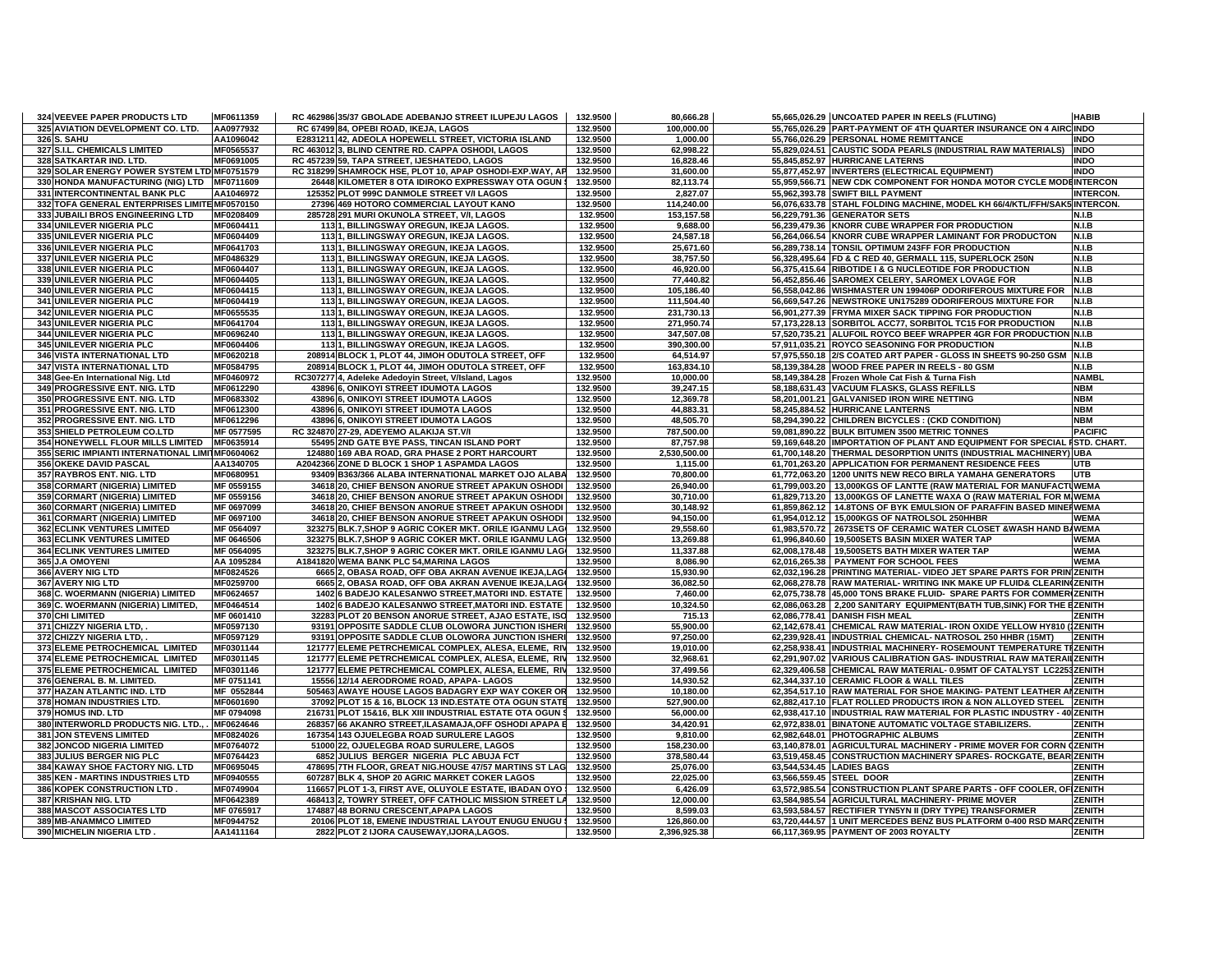| <b>391 NICE WAY INTERNATIONAL LTD</b><br>MF 0507994                                              | 456401 241, KOFO ABAYOMI STREET, VICTORIA ISLAND LAGOS                                  | 132.9500             | 31,850.17              | 66.149.220.12 4PC TROLLEY                                                            | <b>ZENITH</b>            |
|--------------------------------------------------------------------------------------------------|-----------------------------------------------------------------------------------------|----------------------|------------------------|--------------------------------------------------------------------------------------|--------------------------|
| 392 ORC FISHING AND FOOD PROCESSING MF 0601439                                                   | 44398 20 CHIEF BENSON ANORUE STREET APAKUN LAGOS                                        | 132.9500             | 592,913.00             | 66,742,133.12 MACHINERY FOR FISH STORAGE                                             | <b>ZENITH</b>            |
| 393 SINAT AGRO LIMITED<br>MF 0557553                                                             | 63466 1, SAPARA STR.IKEJA LAGOS                                                         | 132.9500             | 563,040.00             | 67,305,173.12 RAW MATERIAL- POLYPROPYLENE COPOLYMERS                                 | <b>ZENITH</b>            |
| <b>394 SOCOMEX NIGERIA LTD</b><br>MF0553495                                                      | 363119 3 / 4, ADEWUNMI INDUSTRIAL ESTATE, OREGUN IKEJA                                  | 132.9500             | 50.000.00              | 67,355,173.12 FINISHED PHARMACEUTICAL PRODUCTS                                       | <b>ZENITH</b>            |
| 395 TOTAL FINAELF NIGERIA PLC.<br>AA1086759                                                      | 1396 4, AFRIBANK STREET VICTORIA ISLAND LAGOS                                           | 132.9500             | 823,298.13             | 68,178,471.25 TECHNICAL ASSISTANCE FEES TOTAL FRANCE                                 | <b>ZENITH</b>            |
| 396 TUYIL PHARM IND. LTD<br>MF0600370                                                            | 273295 127 GAMBARI ROAD, ILORIN KWARA STATE                                             | 132.9500             | 73,200.00              | 68,251,671.25 PHARMACEUTICAL RAW MATERIALS - PARACETAMOL PZENITH                     |                          |
| 397 VISTA INTERNATIONAL LIMITED<br>MF0702387                                                     | 208914 PLOT 44 JIMOH ODUTOLA STREET SURULERE, LAGOS                                     | 132.9500             | 85,520.38              | 68,337,191.63 WRITING & PRINITING PAPER IN REELS 45-50 GSM RAW M ZENITH              |                          |
| 398 YOUNG SHALL GROW MOTORS LIMITEMF0675888                                                      | 64328 PLOT A CLOSE A SATELLITE TOWN LAGOS                                               | 132.9500             | 286,000.00             | 68,623,191.63 02 UNITS OF MERCEDES-BENZ BUS MODEL 0400 RSD                           | <b>ZENITH</b>            |
| 399 CHIZZY NIGERIA LIMITED<br>MF 0597132                                                         | 93191 OPPOSITE SADDLE CLUB OLOWORA JUNCTION ISHERI                                      | 132.9500             | 55,900.00              | 68,679,091.63 RAW MATERIAL-STYRENE ACRYLIC EMULSION CRAYMILL ZENITH                  |                          |
| <b>400 EASYLAND VENTURES LIMITED</b><br>MF0185142                                                | RC504891 143/145 BROAD STREET, LAGOS                                                    | 132.9400             | 84,501.11              | 68,763,592.74 COMPACT PETROL GENERATORS - MODEL 950 0.65KVA DBL                      |                          |
| <b>401 SHARPMARK NIGERIA LIMITED</b><br>MF - 0532711                                             | RC.348,224 BLOCK 2, SHOP 11, AGRIC MARKET, COKER-ORILE, LA                              | 132.9400             | 10,788.13              | 68,774,380.87 CERAMIC WALL & FLOOR TILES OF MIXED COLOURS AND DBL                    |                          |
| <b>402 SOMOTEX NIGERIA LIMITED</b><br>MF 0621249                                                 | RC308383 KM 16. IKORODU ROAD, OJOTA BEHIND PHILLIPS IKEJ                                | 132.9400             | 330.341.87             | 69.104.722.74 PLASTIC RAW MATERIAL PP HOMO INJECTION FILM GRAIDBL                    |                          |
| <b>403 SOMOTEX NIGERIA LIMITED</b><br>MF 0649691                                                 | RC308383 KM 16, IKORODU ROAD, OJOTA, BEHIND PHILLIPS, IKEJ/                             | 132.9400             | 75,912.97              | 69,180,635.71 CKD PARTS AND ACCESSORIES FOR AIR CONDITIONER DBL                      |                          |
| 404 AL-RISSALLAH PRINTING CO.LTD<br>MF0273617                                                    | 54416 PLOT 5, BLOCK K, ISOLO IND.ESTATE, ISOLO, LAGOS                                   | 132.9400             | 25,095.00              | 69,205,730.71 PRINTING BOARD -RAW MATERIAL FOR PRINTING INDUST FBN                   |                          |
| <b>405 ASSOCIATED AVIATION LIMITED</b><br>AA 1417238                                             | RC 80328 56 MOSHOD ABIOLA CRESCENT, OFF TOYIN STREET                                    | 132.9400             | 260,000.00             | 69,465,730.71 AIRCRAFT LEASE SUBSCRIPTION                                            | <b>FIDELITY</b>          |
| <b>406 DEZERN NIGERIA LIMITED</b><br>MF 0699699                                                  | RC 177093 87 OGUI ROAD ENUGU LAGOS                                                      | 132.9400             | 167,062.50             | 69,632,793.21 156.25MT PH THALIC ANHYDRITE (RAW MATERIAL FOR RIFIDELITY              |                          |
| 407 EBOH BROTHERS NIGERIA LIMITED<br>MF 0058864                                                  | RC 300522 28, MARKET STREET EBUTE - METTA LAGOS                                         | 132.9400             | 390,000.00             | 70,022,793.21 1,000 SETS CKD COMPONENTS FOR SKY GO MOTORCYCL FIDELITY                |                          |
| 408 B.L. CHAINRAI & CO. NIGERIA LTD<br>MF0185125                                                 | RC 16212 3 AJIBADE OKE STREET AJAO ESTATE ISOLO LAGOS                                   | 132.9400             | 7,821.36               | 70,030,614.57 ENGINE FOR GRINDING MACHINE                                            | <b>HABIB</b>             |
| 409 B.L. CHAINRAI & CO. NIGERIA LTD<br>MF0482478                                                 | RC 16212 3 AJIBADE OKE STREET AJAO ESTATE ISOLO LAGOS                                   | 132.9400             | 46,193.00              | 70,076,807.57 GENERATOR                                                              | <b>HABIB</b>             |
| 410 PENTAGON PLASTIC INDUSTRIES LTD MF0483267                                                    | RC 400509 3 AJIBADE OKE STREET AJAO ESTATE ISOLO LAGOS                                  | 132.9400             | 98,515.00              | 70,175,322.57 ARTIFICIAL RESIN POLYPROPYLENE                                         | <b>HABIB</b>             |
| 411 ENKAY-INDO NIG. LTD.<br>MF0565970                                                            | RC 401394 31. OBALODUN STR. OFF COKER ROAD. ILUPEJU                                     | 132.9400             | 7,060.54               | 70,182,383.11 GUDE TOOTH BRAKES (TEXTILE MACHINERY)                                  | <b>INDO</b>              |
| <b>412 PRIMA INDUSTRIES LIMITED</b><br>MF0482918                                                 | RC 112353 12, AKINWANDE ST. OPP. STRABAG CONSTR. CO., LAG                               | 132.9400             | 199,718.75             | 70,382,101.86 POLYETHYLENE PLASTIC RAW MATERIAL                                      | <b>INDO</b>              |
| 413 PREMIER STANDARD INDUSTRIAL LIM MF0204888                                                    | 73954 7, DOSEMO STREET, LAGOS.                                                          | 132.9400             | 36,366.07              | 70.418.467.93 VARIOUS CATCO FISH CONCENTRATE                                         | <b>UBA</b>               |
| <b>414 AFRICAN FISH COMPANY</b><br>MF0655635                                                     | 365260 PLOT6 55 AMUWO ODOFIN ESTATE APAPA LAGOS                                         | 132.9400             | 668,560.00             | 71,087,027.93 FISH MEAL-WHOLE ROUND FISH                                             | <b>ZENITH</b>            |
| <b>415 VEE NETWORKS</b><br>MF 0614192                                                            | 398557 27 ADEYEMO ALAKIJA STREET, 7TH FLOOR COWRIE HO                                   | 132.9400             | 7,106,149.73           | 78,193,177.66 COMMUNICATION EQUIPMENT - MICROWAVE RADIO EQUIIZENITH                  |                          |
| 416 ACCESS BANK PLC<br>AA0977850                                                                 | 125384 PLOT 1665, OYIN JOLAYEMI STR, VI, LAGOS                                          | 132.9300             | 7,875.00               | 78,201,052.66 CONSULTANCY FEES FOR I-FLEX CONSULTANT                                 | <b>ACCESS</b>            |
| <b>417 PRIMLAKS GALVANIZING LIMITED</b><br>MF0621906                                             | 10363 16, KOFO ABAYOMI STREET, VICTORIA ISLAND, LAGOS                                   | 132.9300             | 60,837.29              | 78,261,889.95 COLD ROLLED STEEL & ZINC                                               | <b>ACCESS</b>            |
| 418 Chellarams Plc<br>MF 0628232                                                                 | RC 639 2, Goriola Street, V/Island                                                      | 132.9300             | 93,367.50              | 78,355,257.45 Film Grade HDPE Resin                                                  | Capital                  |
| MF 0650395<br>419 Marblite Nig Ltd                                                               | RC 1104 721, Adetokunbo Ademola Street, V/Island, Lagos                                 | 132.9300             | 92,631.91              | 78,447,889.36   Instant Milk Powder                                                  | Capital                  |
| 420 Raholat Nig Enterprises Ltd<br>MF 0497843                                                    | RC 364919 120, Palm Avenue Street, Mushin, Lagos                                        | 132.9300             | 146,500.00             | 78,594,389.36 Whitewood, Asanfena, Redwood, Black Ofram                              | Capital                  |
| 421 GLAXOSMITHKLINE CONSUMER NIG P MF0731517                                                     | RC8726 KLM 16 IKORODU ROAD, OJOTA, BERGER, LAGOS                                        | 132.9300             | 369,210.56             | 78,963,599.92 MENCEVAX ACWY                                                          | <b>CHARTERED</b>         |
| 422 LAVIGAR PROCESSING & PACKAGING MF0622687                                                     | RC462041 75, OREGUN ROAD, IKEJA, LAGOS                                                  | 132.9300             | 488,750.00             | 79,452,349.92 FROZEN FISH                                                            | <b>CHARTERED</b>         |
| 423 JIMBEST AUTO SUPPLY CO.LTD<br>MF0632026                                                      | RC332070 ZONE A BLOCK 8 SHOP 1/20 TRADEFAIR COMPLEX LAG                                 | 132.9300             | 49,542.89              | 79,501,892.81 NEW MOTOR SPARE PARTS FOR COMMERCIAL BUSES                             | <b>CITIZENS</b>          |
| MF0705799                                                                                        |                                                                                         |                      |                        |                                                                                      |                          |
|                                                                                                  |                                                                                         |                      |                        |                                                                                      |                          |
| <b>424 OLYMPIC INKS LIMITED</b>                                                                  | RC133210 KM 38,LAGOS ABEOKUTA EXPRESSWAY SANGO OTA C                                    | 132.9300             | 25.500.00              | 79,527,392.81 POLYAMIDE RESIN                                                        | <b>CITIZENS</b>          |
| 425 PRAMANSONS GLOBAL COMPANY LTIMF0631974                                                       | RC600540 34 IDUMAGBO AVENUE LAGOS                                                       | 132.9300             | 20,876.55              | 79,548,269.36 CHARCOAL IRONS                                                         | <b>CITIZENS</b>          |
| 426 CHIZZY NIGERIA LIMITED.<br>MF 0797960                                                        | RC-93191 NO. 8, OPPOSITE SADDLE CLUB, OLOWORA JUNCTION                                  | 132.9300             | 34,542.00              | 79,582,811.36  IRON OXIDE YELLOW HY 810 (14.4MT) AND IRON OXIDE REDBL                |                          |
| 427 FOLLY-YEM ALLIED SERVICES LTD.<br>MF 0797613                                                 | RC-238937 28 OBAFEMI AWOLOWO WAY, IKEJA., LAGOS STATE                                   | 132.9300             | 16,122.50              | 79,598,933.86 SAM 4S ELECTRONIC CASH REGISTER ALL BRAND NEW - DBL                    |                          |
| 428 ONYEKWERE, ARINZE CHIZOBA<br>AA1214274                                                       | A2170126 12 OYEBOLA STREET, OJOTA, LAGOS STATE                                          | 132.9300             | 7,896.80               | 79,606,830.66 TUITION AND ACCOMODATION FEES (INSTALLMENT PAYMDBL                     |                          |
| <b>429 SEA SANDY INVESTMENT</b><br>MF 0797874                                                    | RC142780 27, OSOLO WAY, AJAO ESTATE, LAGOS STATE                                        | 132.9300             | 10,000.00              | 79,616,830.66 EDUCATIONAL RAW MATERIAL TO PRODUCE EXERCISE BDBL                      |                          |
| 430 WEST AFRICA MILK CO PLC<br>MF-0703627                                                        | RC11330 PLOT 7B ACME ROAD, OGBA INDUSTRIAL ESTATE, IKE                                  | 132.9300             | 187,136.00             | 79,803,966.66 64 MT OF ANHYDROUS MILK FAT                                            | <b>DBL</b>               |
| 431 WEST AFRICA MILK CO PLC<br>MF-0672024                                                        | RC11330 PLOT 7B ACME ROAD, OGBA INDUSTRIAL ESTATE, IKE                                  | 132.9300             | 376,625.00             | 80,180,591.66 125 MT WHOLE MILK POWDER                                               | <b>DBL</b>               |
| <b>432 AKTRA NIGERIA LIMITED</b><br>MF0549412                                                    | 339694 25, BOYLE STREET, ONIKAN, LAGOS.                                                 | 132.9300             | 600,000.00             | 80,780,591.66 DY 100-18 MOTORCYCLES IN CKD COMPONENTS.                               | <b>EQUITY</b>            |
| MF0549636<br><b>433 BENDEL BREWERY LIMITED</b>                                                   | 8827 96-98, BENIN - AGBOR ROAD, BENIN CITY, EDO STATE.                                  | 132.9300             | 183,540.00             | 80,964,131.66 300 METRIC TONNES OF BARLEY MALT                                       | <b>EQUITY</b>            |
| <b>434 PADSON INDUSTRIES LIMITED</b><br>MF0282423                                                | RC72167 3, MURITALA MOHAMMED ROAD, ILORIN KWARA STATI                                   | 132.9300             | 22,690.00              | 80,986,821.66 USED AUTHO SPARE PARTS - ENGINE WITH GEAR BOX.                         | <b>ETB</b>               |
| 435 ANAMBRA MOTORS MAN. CO LTD<br>MF 0711090                                                     | 2736 EMENE IND LAYOUT, EMENE PORT-HARCOURT                                              | 132.9300             | 9,389.05               | 80,996,210.71 SPARE PARTS FOR MEZ. BENZ COMM VEHICLES                                | <b>FBN</b>               |
| MF 0795671<br>436 CFAO NIG LTD - TECHNOLOGIES                                                    | 6508 1 AERODROME ROAD, APAPA                                                            | 132.9300             | 46,387.55              | 81,042,598.26 10F PRINTERS CATRIDGES                                                 | <b>FBN</b>               |
| 437 CFAO NIG PLC - GENERAL IMPORT WEMF 0795610                                                   | 6508 71/72 ADENIJI ADELE RD, LAGOS                                                      | 132.9300             | 41,140.00              | 81,083,738.26 CLOVES - DOUBLE JUT BAG                                                | <b>FBN</b>               |
| <b>438 WEST AFRICA MILK COMPANY PLC</b><br>MF 0706338                                            | 11330 PLOT 7B ACME RD, OGBA LAGOS                                                       | 132.9300             | 414,260.00             | 81,497,998.26 SWEETENED CONDENSED MILK                                               | <b>FBN</b>               |
| <b>439 WEST AFRICA MILK COMPANY PLC</b><br>MF 0706337                                            | 11330 PLOT 7B ACME RD. OGBA LAGOS                                                       | 132.9300             | 591.800.00             | 82.089.798.26 INSTANT WHOLE MILK POWDER                                              | <b>FBN</b>               |
| 440 FIRST CITY MONUMENT BANK LTD<br>aa1098957                                                    | RC 46713<br>FIRST CITY MONUMENT BANK LIMITED 17A TINUBU STF                             | 132.9300             | 3,762.78               | 82,093,561.04 payment of swift interface service fees and connectivity fees FCMB     |                          |
| 441 GRUPP RESOURCES INVESTMENT LIMAA 1084888                                                     | RC 158146 1A ALADE CLOSE IFAKO-AGEGE LAGOS                                              | 132.9300             | 10,493.20              | 82,104,054.24 SCHOOL FEES                                                            | <b>FIDELITY</b>          |
| 442 INTERLAND NIC AUTO PARTS LTD<br>MF 0267369                                                   | RC 77029 ZONE D BLOCK 5 SHOP 18-24 ASPAMDA PLAZA TRADE                                  | 132.9300             | 15,450.00              | 82,119,504.24 AUTOPARTS ACCESSORIES FOR COMMERCIAL VEHICLE FIDELITY                  |                          |
| <b>443 JONCOD NIGERIA LIMITED</b><br>MF 0699680                                                  | RC 51000 22 OJUELEGBA ROAD SURULERE LAGOS                                               | 132.9300             | 77,616.00              | 82,197,120.24 1,480 CTNS GENERATORS PETROL ENGINE FOR GRINTING FIDELITY              |                          |
| 444 NIGERIA COMMUNICATION COMMISSICAA 1291258                                                    | PARASTATAL PLOT 72, AHMAD BELLO-WAY, CENTRAL BUISNESS DIS                               | 132.9300             | 77,305.25              | 82,274,425.50 CONSULTANCY PAYMENT                                                    | <b>FIDELITY</b>          |
| 445 PARKEY AUTOLAND CO. LIMITED<br>MF 0550146                                                    | RC 80288 131 ADENIJI ADELE ROAD GROUND FLOOR IDUMOTA L                                  | 132.9300             | 22,119.94              | 82,296,545.44 88,550 SETS AUTOMOBILE SPARE PARTS EG CONDNSER,                        | <b>FIDELITY</b>          |
| <b>446 PARKEY AUTOLAND CO. LIMITED</b><br>MF 0267392                                             | RC 80288 131 ADENIJI ADELE ROAD GROUND FLOOR IDUMOTA L                                  | 132.9300             | 6,500.00               | 82.303.045.44 1000 PCS EVAPORATOR COVER M4                                           | <b>FIDELITY</b>          |
| 447 SUNRISE INT'L NIG LTD<br>MF 0575052                                                          | RC 43011 103, DOCEMO STREET, 2ND FLOOR, IDUMOTA, LAGOS                                  | 132.9300             | 36,285.49              | 82,339,330.93 IMPORTATION OF AGRICULTURAL MILLING MACHINERY P FSB                    |                          |
| 448 SUNRISE INT'L NIG LTD<br>MF 0344762                                                          | RC 43011 103, DOCEMO STREET, 2ND FLOOR, IDUMOTA, LAGOS                                  | 132.9300             | 18,939.14              | 82,358,270.07 IMPORTATION OF HAND TOOLS SUCH AS BOLT CROPPER FSB                     |                          |
| AA0985321<br><b>449 GEORGE EKEHON</b>                                                            | A0460835 PLOT 1669 OYIN JOLAYEMI STREET, V/I LAGOS                                      | 132.9300             | 2,000.00               | 82,360,270.07 PTA                                                                    | <b>GUARANTY</b>          |
| <b>450 VALUE CONCERNS LTD</b><br>MF0690666                                                       | 431153 75 OREGUN ROAD, IKEJA LAGOS                                                      | 132.9300             | 61.264.40              | 82.421.534.47 FISH MEAL                                                              | <b>GUARANTY</b>          |
| 451 DANMAN PLASTIC PACKAGING IND.<br>MF0640998                                                   | RC 96422 21, KOPEK ROAD, OFF FATAI ATERE WAY, MATORI IND.                               | 132.9300             | 95,757.63              | 82,517,292.10 POLYVINY CHOLRIDE (CHEMICALS)                                          | <b>INDO</b>              |
| 452 NEWLORD NIG. LTD<br>MF0729848                                                                | RC 39120 15, AMINU JINADU CLOSE, IGANMU IND. ESTATE, S/L                                | 132.9300             | 39,306.00              | 82,556,598.10 CHANGE OVER SWITCHES (ELECTRICAL EQUIPMENT)                            | <b>INDO</b>              |
| 453 NEWLORD NIG. LTD<br>MF0482988                                                                | RC 39120 15, AMINU JINADU CLOSE, IGANMU IND. ESTATE, S/L                                | 132.9300             | 33,933.56              | 82,590,531.66 AUTOMOBILE LIGHTING & SIGNALLING EQUIPMENTS                            | <b>INDO</b>              |
| MF0640981<br>454 S.G. INDUSTRIES LTD.                                                            | RC 452913 21B, KOPEK, OFF FATAI ATERE WAY, MATORI                                       | 132.9300             | 57,556.00              | 82,648,087.66 POLYVINY CHOLRIDE (CHEMICALS)                                          | <b>INDO</b>              |
| 455 S.G. INDUSTRIES LTD.<br>MF0640978                                                            | RC 452913 21B, KOPEK, OFF FATAI ATERE WAY, MATORI                                       | 132.9300             | 40,257.70              | 82,688,345.36 CRATED CALCIUM (CHEMICALS)                                             | <b>INDO</b>              |
| <b>456 EMEL ENTERPRISES LIMITED</b><br>MF 0748472<br>457 HARDEEP (NIGERIA) LIMITED<br>MF 0651675 | 28701 136/138 NNAMDI AZIKIWE STREET, LAGOS<br>126399 PLOT 2, LATEEF JAKANDE ROAD, IKEJA | 132.9300<br>132.9300 | 11,703.00<br>31,526.06 | 82,700,048.36 VACUUM FLASKS<br>82,731,574.42 LOW DENSITY POLYETHYLENE MOULDING GRADE | <b>MBC</b><br><b>MBC</b> |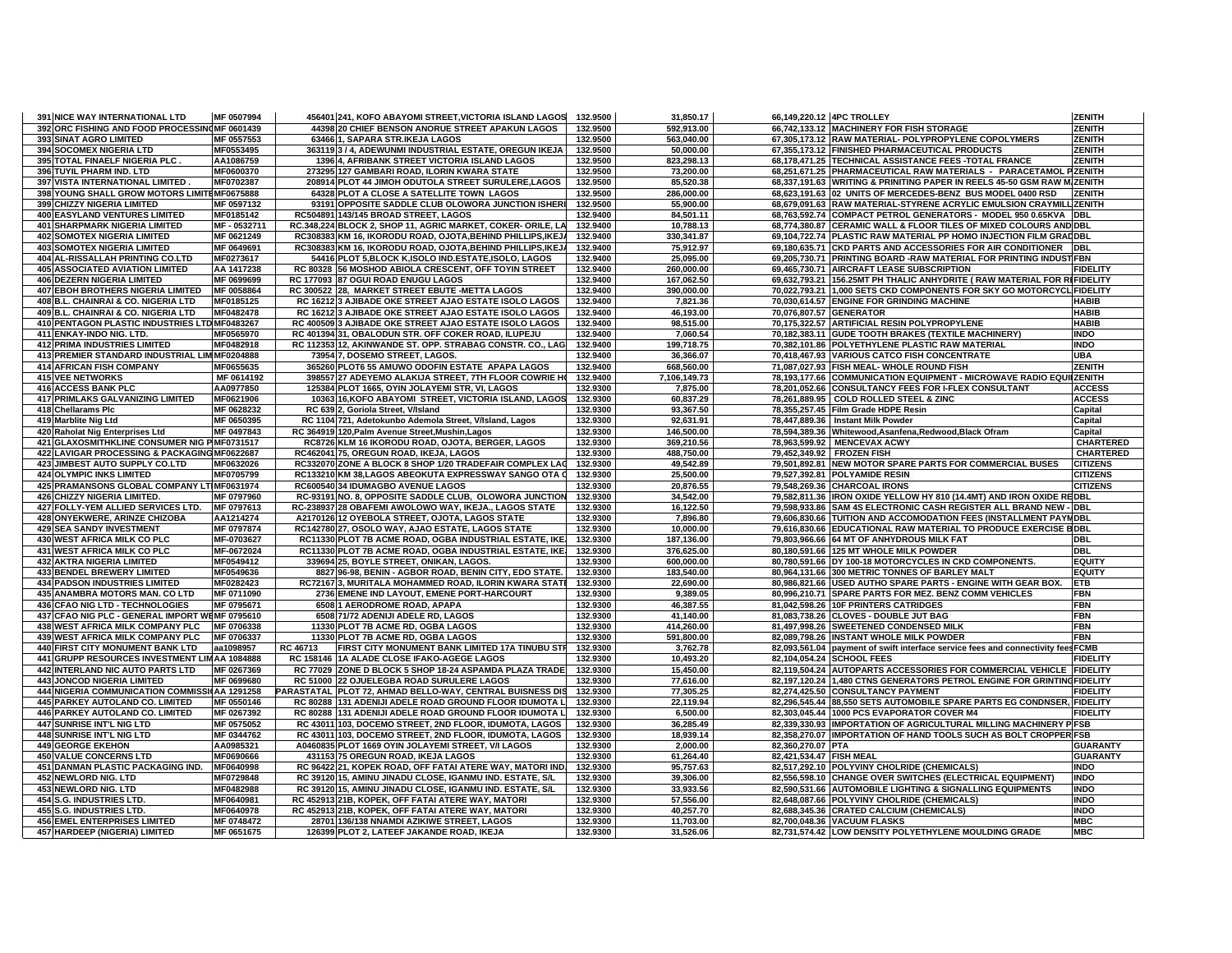| <b>458 GLAXOSMITHKLINE CONSUMER</b>            | MF0488639     | 8726 49/51 TOWN PLANNING WAY, ILUPEJU, LAGOS                | 132.9300 | 8,275.68     |                           | 82,739,850.10 APPLE JUICE CONCENTRATE                                           | N.I.B            |
|------------------------------------------------|---------------|-------------------------------------------------------------|----------|--------------|---------------------------|---------------------------------------------------------------------------------|------------------|
| <b>459 GLAXOSMITHKLINE CONSUMER</b>            | MF0731503     | 8726 49/51 TOWN PLANNING WAY, ILUPEJU, LAGOS                | 132.9300 | 20,050.00    |                           | 82,759,900.10 AMOXIL VIALS                                                      | N.I.B            |
| 460 GLAXOSMITHKLINE CONSUMER                   | MF0731514     | 8726 49/51 TOWN PLANNING WAY, ILUPEJU, LAGOS                | 132.9300 | 363,750.00   |                           | 83,123,650.10 AMPICILING CAPS                                                   | N.I.B            |
| <b>461 GLAXOSMITHKLINE</b>                     | MF0488617     | 245598 41, CREEK ROAD, APAPA LAGOS                          | 132.9300 | 128.450.00   |                           | 83,252,100.10 SEPTRIN TAB                                                       | N.I.B            |
| <b>462 GLAXOSMITHKLINE</b>                     | MF0488028     | 245598 41, CREEK ROAD, APAPA LAGOS                          | 132.9300 | 85,386.34    |                           | 83,337,486.44 MALARONE TABS                                                     | N.I.B            |
| <b>463 GLAXOSMITHKLINE</b>                     | MF0488048     | 245598 41, CREEK ROAD, APAPA LAGOS                          | 132.9300 | 24,588.96    |                           | 83,362,075.40 AVANDIA TABS                                                      | N.I.B            |
| 464 GLAXOSMITHKLINE                            | MF0732046     | 245598 41, CREEK ROAD, APAPA LAGOS                          | 132.9300 | 23,380.00    | 83,385,455.40 EPIVIR TABS |                                                                                 | N.I.B            |
| <b>465 GLAXOSMITHKLINE</b>                     | MF0488035     | 245598 41, CREEK ROAD, APAPA LAGOS                          | 132.9300 | 10,426.00    |                           | 83,395,881.40 SERETIDE MDPI                                                     | N.I.B            |
| <b>466 GLAXOSMITHKLINE</b>                     | MF0488612     | 245598 41, CREEK ROAD, APAPA LAGOS                          | 132.9300 | 7,886.08     | 83,403,767.48 LAPDAP      |                                                                                 | N.I.B            |
| <b>467 CADBURY NIGERIA PLC</b>                 | MF0824542     | RC4151 LATEEF JAKANDE ROAD, AGIDINGBI, IKEJA                | 132.9300 | 11,217.00    |                           | 83,414,984.48 METAL HALIDE, CLEAR POLYCARBONATE COVER KIT AND OCEANIC           |                  |
| <b>468 CADBURY NIGERIA PLC</b>                 | MF0824541     | RC4151 LATEEF JAKANDE ROAD, AGIDINGBI, IKEJA                | 132.9300 | 40,326.00    |                           | 83,455,310.48 CIRCULATION DUTY PUMPSET (EQUIPMENT FOR FOOD IN OCEANIC           |                  |
| <b>469 NIGERIA PIPES LIMITED</b>               | MF0204049     | 14318 SHARADE INDUSTRIAL ESTATE (PHASE 1) KANO              | 132.9300 | 86,250.00    |                           | 83,541,560.48 RAW MATERIAL - POLYVINYL CHLORIDE SOLVIN 264 PC UBA               |                  |
| <b>470 VALUE CONCERNS LTD</b>                  | MF0572134     | 431153 75 OREGUN ROAD IKEJA LAGOS                           | 132.9300 | 157.050.00   |                           | 83,698,610.48 750 MTS OF FROZEN FISH (CROAKER/ASSORTED) PACKEIUTB               |                  |
| <b>471 COSMOS TRADE NIGERIA LIMITED</b>        | MF 0564062    | 253024 6, ILUPEJU BYPASS ILUPEJU LAGOS                      | 132.9300 | 224,115.66   |                           | 83,922,726.14   21UNITS OF NEW CARPIGIANT MACHINE WITH CONE HOL WEMA            |                  |
| 472 HARVESTFIELD INDUSTRIES LTD                | MF 0647596    | 377960 1, ISHERI ROAD OLOWORA JUNCTION, IKEJA               | 132.9300 | 93,750.00    |                           | 84,016,476.14 25,000LTRS OF AGRICULTURAL INSECTICIDES                           | <b>WEMA</b>      |
| <b>473 HARVESTFIELD INDUSTRIES LTD</b>         | MF 0647663    | 377960 1, ISHERI ROAD OLOWORA JUNCTION, IKEJA               | 132.9300 | 29,000.00    |                           | 84,045,476.14   100,000SACHETS OF ALCYPERNET INSECTICIDE FOR TREWEMA            |                  |
| <b>474 EUROBRIDGE INDUSTRIES LTD</b>           | MF 0507195    | 263442 7 ODUDUWA STREET, G.R.A, IKEJA, LAGOS.               | 132.9300 | 39,290.00    |                           | 84,084,766.14 CHEMICAL RAW MATERIAL-ACTICIDES                                   | ZENITH           |
| 475 NIGERIAN BOTTLING COMPANY PLC.             | MF0672770     | 902 NBC HOUSE, OYINGBO, EBUTE-METTA, LAGOS.                 | 132.9300 | 1,178,503.76 |                           | 85,263,269.90 COMPLETE BOTTLING LINE                                            | <b>ZENITH</b>    |
| 476 TAYLEK DRUGS CO LTD                        | MF 0641050    | 131625 PLOT 8 ABIMBOLA STREET, ISOLO LAGOS                  | 132.9300 | 49,272.70    |                           | 85,312,542.60 PHARMACEUTICALS - AMOKSIKLAV 375MG                                | <b>ZENITH</b>    |
| 477 WEST AFRICA MILK CO. (NIG) PLC             | MF0765779     | 11330 7B, ACME ROAD, OGBA INDUSTRIAL ESTATE.IKEJA LA        | 132.9300 | 376,625.00   |                           | 85,689,167.60 125 METRIC TONNES WHOLE MILK POWDER INSTANT                       | <b>ZENITH</b>    |
| 478 WEST AFRICA MILK CO. (NIG) PLC             | MF 0765776    | 11330 7B, ACME ROAD, OGBA INDUSTRIAL ESTATE.IKEJA LA        | 132.9300 | 889,504.00   |                           | 86,578,671.60 352 METRIC TONNES OF SPRAY SKIMMED MILK POWDER ZENITH             |                  |
| <b>479 KARRINGTON LIMITED</b>                  | MF0751406     | 120762 10-12, SOMORIN-OKE OWO STR.OFF KETU, LAGOS.          | 132.9300 | 238,038.24   |                           | 86,816,709.84 PRINTING MACHINERY                                                | ZENITH           |
| <b>480 OBAJANA CEMENT PLC</b>                  | MF0668308     | 208767 1. ALFRED REWANE ROAD, FALOMO, IKOYI                 | 132.9200 | 19,032.00    |                           | 86,835,741.84 TRANSFORMER 33 KV, POTENTIAL TRANSFORMER MARSI ACCESS             |                  |
| <b>481 OK SWEETS LIMITED</b>                   | MF0612231     | 066667 7A, ILASAMAJA SCHEME, ITIRE JUNCTION, ISOLO, LAG     | 132.9200 | 18,000.00    |                           | 86,853,741.84 12,000KGS. PRINTED WRAPER FOR SWEETS                              | <b>ACCESS</b>    |
| <b>482 TRANSERVE NIGERIA LIMITED</b>           | MF0081763     | 033374 PLOT 2&3, BK VI, ALAKOSO AVE, ODOFIN PARK ESTATI     | 132.9200 | 41,964.36    |                           | 86,895,706.20 SPARE PART FOR NETSTAL 1MM, BOGE COMPRESSOR                       | <b>ACCESS</b>    |
| 483 AshakaCem Plc                              | MF 0296349    | RC 13422 Plot 193 Jide Oki Street, V/Island, Lagos          | 132.9200 | 92,477.65    |                           | 86,988,183.85 Special High Alumina Bricks                                       | Capital          |
| 484 AshakaCem Plc                              | MF 0296350    | RC 13422 Plot 193 Jide Oki Street, V/Island, Lagos          | 132.9200 | 355,028.86   |                           | 87,343,212.71 Bulk Air & Sea- New, Used & Reconditioned Goods for Maint Capital |                  |
| 485 Iberia Airlines                            | AA 1086558    | 8, Samuel Manuwa Crescent, Victoria Island, Lagos           | 132.9200 | 455,608.34   |                           | 87,798,821.05 Remittance of Airlines Ticket Sales                               | Capital          |
| <b>486 BHARAT VENTURES LIMITED</b>             | MF0559003     | RC491399 12 WAZIRI IBRAHIM CRESCENT, VICTORIA ISLAND, LAG   | 132.9200 | 584,776.00   |                           | 88,383,597.05 FROZEN FISH                                                       | <b>CHARTERED</b> |
| 487 PIONEER METAL PRODUCTS COMPAN MF0758868    |               | RC2840 138, OBA AKRAN AVENUE, IKEJA, LAGOS                  | 132.9200 | 244,221.69   |                           | 88,627,818.74 294.243 MT OF COLD ROLLED STEEL COILS                             | <b>CHARTERED</b> |
| 488 UNICO TRADING CO.NIG.LTD                   | MF0705715     | RC6574 40 EREKO STREET LAGOS                                | 132.9200 | 17,079.06    |                           | 88,644,897.80 HURRICANE LANTERNS                                                | <b>CITIZENS</b>  |
| <b>489 ABIDEMI SOLADOYE</b>                    | AA1216611     | A2279935 PLOT 273 UAC BUILDING CENTRAL AREA ABUJA           | 132.9200 | 390.00       |                           | 88,645,287.80 ACCOMMODATION FEES FOR ABIDEMI S                                  | <b>DBL</b>       |
| 490 CHELLARAMS                                 | MF-0703721    | RC639 2, GORIOLA STREET VICTORIA ISLAND LAGOS STATE         | 132.9200 | 37,200.00    |                           | 88,682,487.80 GLYCERINE 99.5% USP GRADE (RAW MATERIAL FOR INDUDBL               |                  |
| 491 CHELLARAMS                                 | MF-0703716    | RC639 2, GORIOLA STREET VICTORIA ISLAND LAGOS STATE         | 132.9200 | 62,837.25    |                           | 88,745,325.05 INSTANT FULLCREAM MILK POWDER                                     | DBL              |
| <b>492 CORPORATE GENERAL BUSINESS</b>          | MF-0623925    | RC408845 4, EBINPEJO LANEOFF EREKO STREET, LAGOS STATE      | 132.9200 | 43,749.81    |                           | 88,789,074.86 ASSORTED COMPUTER ACCESSORIES (USED)                              | <b>DBL</b>       |
| <b>493 DIRECT ON PC LIMITED</b>                | AA-0992797    | RC-349178 PLOT B BLOCK 1, ILUPEJU INDUSTRIAL ESTATE, ILUPE, | 132.9200 | 6,000.00     |                           | 88,795,074.86 PAYMENT FOR BANDWIDTH CHARGES FOR AUGUST 2004 DBL                 |                  |
| <b>494 EUROCHEMCO VENTURES LTD</b>             | MF-0701726    | RC-371183 PLOT 4 BLOCK F, 159/161 LADIPO STREET MATORI-MUS  | 132.9200 | 43,354.55    |                           | 88,838,429.41 9.750MT MDI, 8.385 MT POLYOL                                      | <b>DBL</b>       |
| <b>495 EUROCHEMCO VENTURES LTD</b>             | MF-0701725    | RC-371183 PLOT 4 BLOCK F, 159/161 LADIPO STREET MATORI-MUS  | 132.9200 | 104.760.00   |                           | 88,943,189.41 108MT OF PVC RESIN                                                | <b>DBL</b>       |
| <b>496 EVANGEL BOOKSHOP</b>                    | MF0301395     | RC 32776 12 BOTSWANA CRESCENT BARNAWA KADUNA, KADUN         | 132.9200 | 20,000.00    |                           | 88,963,189.41 PRINTED CHRISTIAN LITERATURE BOOKS                                | <b>DBL</b>       |
| <b>497 GEE WILLIAMS</b>                        | MF0198089     | RC244472 124, NNAMDI AZIKIWE STREET, IDUMOTA, LAGOS STAT    | 132.9200 | 30,475.00    |                           | 88,993,664.41 CTV AND COMPUTER MONITORS                                         | <b>DBL</b>       |
| 498 OLAKPE JUSTINA OBERURU                     | AA1045577     | A1819061 QTR 4 POLICE CANTONMENT, AREA 11, GARKI, ABUJA     | 132.9200 | 3,700.00     |                           | 88,997,364.41 PART-PAYMENT FOR SPRING 2005 SCHOOL FEES                          | <b>DBL</b>       |
| <b>499 SAMHAYS LIMITED</b>                     | MF-0050321    | RC116406 9, ST.FINBARRS COLLEGE ROAD, AKOKA, YABA, LAGO     | 132.9200 | 97.885.36    |                           | 89,095,249.77 3685.5 LTRS BASE MM MIXING COLOURS, 1854 LTRS CRYLDBL             |                  |
| 500 SEAGLE INTERNATIONAL LIMITED               | MF-0793307    | RC-416404 223, IKORODU ROAD, ILUPEJU, LAGOS STATE           | 132.9200 | 13,920.00    |                           | 89,109,169.77 PRINTED BOOKS                                                     | <b>DBL</b>       |
| 501 TRUELIGHT INTEGRATED CONCEPTS IMF -0314095 |               | RC.466,613 BLOCK 10, 1ST FLOOR, SHOP 10, AGRIC MARKET, COKI | 132.9200 | 49,102.56    |                           | 89,158,272.32 CERAMIC FLOOR TILES, ASSORTED COLOURS AND SIZES DBL               |                  |
| 502 VISCHEM LTD                                | MF0703654     | RC348900 114, NNAMDI AZIKIWE STREET, IDUMOTA, LAGOS STAT    | 132.9200 | 147,833.00   |                           | 89,306,105.32 WHITE PETROLEUM JELLY GRADE ASTRA 50                              | <b>DBL</b>       |
| 503 VISCHEM LTD                                | MF0703233     | RC348900 114, NNAMDI AZIKIWE STREET, IDUMOTA, LAGOS STAT    | 132.9200 | 18,350.00    | 89,324,455.32 GLYCEROL    |                                                                                 | <b>DBL</b>       |
| 504 VISCHEM LTD                                | MF0797223     | RC348900 114, NNAMDI AZIKIWE STREET, IDUMOTA, LAGOS STAT    | 132.9200 | 142,450.00   |                           | 89,466,905.32 DANISH FISH MEAL                                                  | <b>DBL</b>       |
| 505 VISCHEM LTD                                | MF0703234     | RC348900 114, NNAMDI AZIKIWE STREET, IDUMOTA, LAGOS STAT    | 132.9200 | 23,820.00    |                           | 89,490,725.32 STEARIC ACID                                                      | <b>DBL</b>       |
| 506 CIC LIMITED                                | BA05020042100 | RC480642 35/39 CREEK ROAD, APAPA, LAGOS                     | 132.9200 | 56,560.00    |                           | 89,547,285.32 FROZEN FISH                                                       | ECO              |
| 507 JOLONE OKORODUDU (MARTIN OMAT AA0835769    |               | A2303582 ECOBANK NIGERIA PLC, 2 AJOSE ADEOGUN STREET,       | 132.9200 | 3,000.00     |                           | 89,550,285.32 SCHOOL FEES                                                       | ECO              |
| <b>508 VEE NETWORKS LIMITED</b>                | AA1118234     | RC398557 PLOT 1678 OLAKUNLE BAKARE CLOSE, OFF SANUSI FA     | 132.9200 | 96.716.75    |                           | 89,647,002.07 BILLING/CS3 ADMINISTRATION (ACCOUNTING) SOFTWAREECO               |                  |
| 509 IDI SYSTEMS LIMITED                        | MF0661993     | 268292 33, TURNBULL ROAD, IKOYI, LAGOS.                     | 132.9200 | 71,700.00    |                           | 89,718,702.07 100 % POLYESTER EMBROIDERY THREAD - 11 COLOURS. EQUITY            |                  |
| 510 JOBIKAN NIGERIA LIMITED                    | MF0660404     | 177134 PLOT 41, KUDIRAT ABIOLA WAY, OREGUN, IKEJA, LAGI     | 132.9200 | 86,864.00    |                           | 89,805,566.07 71.2 MT OF LOW POLYETHYLENE AND POLYPROPYLENE. EQUITY             |                  |
| 511 IBALEX NIGERIA LTD.                        | MF0576909     | 152885 PLOT 407/413 APAPA-OSHODI EXPRESSWAY, ILASAMAJ       | 132.9200 | 90,394.56    |                           | 89,895,960.63 GRANITE TILES                                                     | <b>FBN</b>       |
| 512 NEW COMEX TRADING CO.NIG.LTD.              | MF0139740     | 32373 9 OLOSA STREET, VICTORIA ISLAND, LAGOS                | 132.9200 | 78.862.50    |                           | 89,974,823.13 GLAZED CERAMIC WALL TILES                                         | <b>FBN</b>       |
| 513 NEW COMEX TRADING CO.NIG.LTD.              | MF0139739     | 32373 9 OLOSA STREET, VICTORIA ISLAND, LAGOS                | 132.9200 | 110,211.91   |                           | 90,085,035.04   ARISTON " WATER HEATERS                                         | <b>FBN</b>       |
| 514 SPINTEX MILLS LIMITED                      | MF0275889     | 6864 37/39 IGANMU INDUSTRIAL ESTATE LAGOS                   | 132.9200 | 410,748.30   |                           | 90,495,783.34 SETS OF WINDER - ACCERSORRIES FOR TEXTILE MACHINFBN               |                  |
| 515 BHARAT VENTURES LIMITED                    | MF 0622691    | 491399 12 WAZIRI IBRAHIM CRESCENT, VICTORIA ISLAND, LAG     | 132.9200 | 900,000.00   |                           | 91,395,783.34 FROZEN FISH (HERRING/ASSORTED)                                    | <b>FBNMB</b>     |
| 516 CROWN FLOUR MILLS LIMITED                  | MF 0314678    | RC 8575 TIN CAN ISLAND PORT, GATE NO. 2 BEHIND BERTH NO.    | 132.9200 | 861,900.00   |                           | 92,257,683.34 IMPORTATION OF HARD RED WINTER WHEAT                              | <b>FSB</b>       |
| 517 DANGOTE INDUSTRIES LTD                     | MF0779304     | 71242 1 ALFRED REWANE ROAD, FALOMO IKOYI LAGOS              | 132.9200 | 27,178.74    |                           | 92,284,862.08 CABLE HOIST FOR ILORIN PLANT                                      | <b>GUARANTY</b>  |
| <b>518 DANGOTE INDUSTRIES LTD</b>              | MF0779302     | 71242 1 ALFRED REWANE ROAD, FALOMO IKOYI LAGOS              | 132.9200 | 16,493.88    |                           | 92,301,355.96 SPARE PARTS FOR PASTA PLANT                                       | <b>GUARANTY</b>  |
| 519 DANGOTE INDUSTRIES LTD                     | MF0779306     | 71242 1 ALFRED REWANE ROAD, FALOMO IKOYI LAGOS              | 132.9200 | 32,437.68    |                           | 92,333,793.64 SPARE PARTS FOR SEWING HEAD                                       | <b>GUARANTY</b>  |
| 520 LUFTHANSA GERMAN AIRLINES                  | AA1287501     | N/A 150 BROAD STREET, LAGOS                                 | 132.9200 | 2,942,196.79 |                           | 95,275,990.43 TRANSFER OF AIR TICKET SALES FOR JULY 2004                        | <b>GUARANTY</b>  |
| 521 PIONEER METAL PRODUCTS COMPAN MF0758872    |               | 2840 138 OBA AKRAN AVENUE, IKEJA LAGOS                      | 132.9200 | 146,771.60   |                           | 95,422,762.03 200MT COLD ROLLED STEEL SHEETS                                    | <b>GUARANTY</b>  |
| 522 DEEVICK (NIGERIA) LIMITED                  | MF 0679929    | RC 213140 13, OYADIRAN ESTATE SABO, YABA LAGOS.             | 132.9200 | 36,214.70    |                           | 95,458,976.73 PHARMACEUTICALS - DEEGENTA BRAND OF GENTAMYCIIGUARDIAN            |                  |
| 523 NAVANA INTERNATIONAL LTD                   | MF0727487     | RC 123938 52 BANKOLE STREET LAGOS                           | 132.9200 | 50,250.00    |                           | 95,509,226.73 BULK BLANK VIDEO CASSETTES                                        | <b>HABIB</b>     |
| <b>524 WAHUM PACKAGING LIMITED</b>             | MF0623239     | 14694 3 ADENIYI JONES AVENUE, IKEJA, LAGOS                  | 132.9200 | 103.247.08   |                           | 95,612,473.81 250MT TESTLINER & 250MT FLUTING MEDIUM WITH HS CO IBTC            |                  |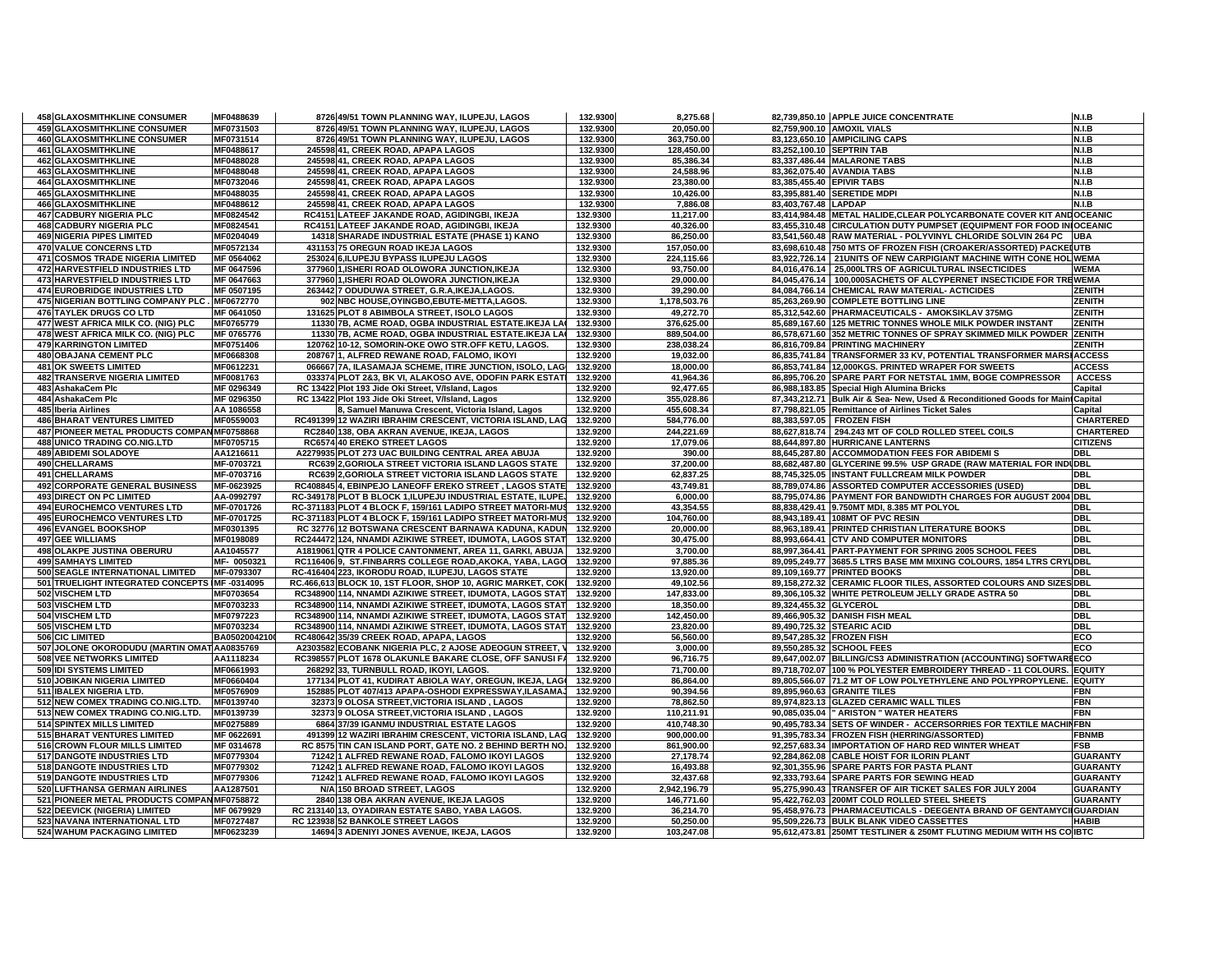| 525 ASSOCIATED BIOTECHNOLOGY LTD MF0565526     |               | RC 181761 290, IKORODU ROAD, ANTHONY, LAGOS                | 132.9200 | 20,000.00    | 95,632,473.81 ASSORTED FLAVOURS (VANILLA, STRAWBERRY)                      | <b>INDO</b>     |
|------------------------------------------------|---------------|------------------------------------------------------------|----------|--------------|----------------------------------------------------------------------------|-----------------|
| 526 CHELLARAMS PLC                             | MF0729988     | RC 639 2, GORIOLA STREET, VICTORIA ISLAND, LAGOS           | 132.9200 | 41,354.00    | 95,673,827.81 CETY ALCOHOL (CHEMICALS)                                     | <b>INDO</b>     |
| 527 OLOKUN (PISCES) LTD                        | MF0530629     | RC 273694 PLOT C, OBA GANIYU ADESANYA WAY, OTTO, EB/METT   | 132.9200 | 119.048.00   | 95.792.875.81 HULLED SHRIMPS/FISHING VESSEL                                | <b>INDO</b>     |
| 528 CHELLARAMS NIGERIA PLC.                    | MF0628223     | 639 2, GORIOLA STREET, V/I LAGOS.                          | 132.9200 | 244,640.00   | 96,037,515.81 176/MT POLYMERIC POLYOL ALCUPOL (RAW MATERIAL                | $S$ N.I.B       |
| 529 CHELLARAMS NIGERIA PLC.                    | MF0628215     | 639 2, GORIOLA STREET, V/I LAGOS.                          | 132.9200 | 117,580.00   | 96,155,095.81 320 SETS OF LX125-A LONCIN MOTORCYCLE IN CKD                 | N.I.B           |
| 530 CHELLARAMS NIGERIA PLC.                    | MF0703331     | 639 2, GORIOLA STREET, V/I LAGOS.                          | 132.9200 | 68,000.00    | 96,223,095.81 40 MT OF TOLUENE DI ISOCYANATE 80/20 ( RAW                   | N.I.B           |
| 531 PURECHEM INDUSTRIES LIMITED                | MF0602791     | 115657 19, TOWN PLANNING WAY, 2ND FLOOR, ILUPEJU           | 132.9200 | 7,808.97     | 96,230,904.78 INDUSTRIAL RAW MATERIALS : ANTHRACITE COAL                   | N.I.B           |
| 532 PURECHEM INDUSTRIES LIMITED                | MF0603414     | 115657 19, TOWN PLANNING WAY, 2ND FLOOR, ILUPEJU           | 132.9200 | 9,932.26     | 96,240,837.04 INDUSTRIAL RAW MATERIALS : POTASSIUM                         | N.I.B           |
| <b>533 RANONA LIMITED</b>                      | MF0329968     | 256515 7A, CREEK ROAD, APAPA LAGOS                         | 132.9200 | 100,000.00   | 96,340,837.04 ALUMINIUM LAMINATED FOIL                                     | N.I.B           |
| <b>534 RANONA LIMITED</b>                      | MF0742915     | 256515 7A, CREEK ROAD, APAPA LAGOS                         | 132.9200 | 44,500.00    | 96,385,337.04 CHOCOLATE FLAVOURED MILK POWDER                              | N.I.B           |
| 535 VEE NETWORKS LTD                           | MF0770618     | RC398557 PLOT 1678, OLAKUNLE BAKARE CLOSE, V/I, LAGOS      | 132.9200 | 971,777.10   | 97,357,114.14 POWER SUPPLY AND ACCESS ROAD (GSM EQUIPMENT) OCEANIC         |                 |
| 536 CENTURY POLYESTER PLC                      | MF 0546984    | 83211 PLT 64 IKORODU IND ESTATE, IKORODU                   | 132.9200 | 16,485.00    | 97,373,599.14 POLYESTER STAPLE FIBRE- LOW MELT                             | <b>REGENT</b>   |
|                                                |               |                                                            | 132.9200 |              |                                                                            | <b>REGENT</b>   |
| 537 CENTURY POLYESTER PLC                      | MF 0546973    | 83211 PLT 64 IKORODU IND ESTATE, IKORODU                   |          | 150,000.00   | 97,523,599.14 POLYESTER CHIPS IST GRADE SEMI DULL MATERIAL                 |                 |
| 538 NAGODE INDUSTRIES LIMITED                  | MF0438915     | RC134615 PLOT 4, BLOCK F 159/161, LADIPO STREET, MUSHIN LA | 132.9200 | 22,800.00    | 97,546,399.14 80MT OF TOLULENE DI ISOCYNATES                               | <b>STANBIC</b>  |
| 539 NAGODE INDUSTRIES LIMITED                  | MF0438916     | RC134615 PLOT 4, BLOCK F 159/161, LADIPO STREET, MUSHIN LA | 132.9200 | 55,440.00    | 97,601,839.14 192MT POLYMERIC POLYOL                                       | <b>STANBIC</b>  |
| 540 CHELLARAMS PLC                             | MF0730711     | 639 2, GORIOLA STREET, V/ISL                               | 132.9200 | 44,000.00    | 97,645,839.14 IMPORTATION OF PROPYLENE GLYCOL USP GRADE (RAWSTD. CHART     |                 |
| 541 SHELL NIGERIA OIL PRODUCTS LIMITEMF0730082 |               | 393746 FREEMAN HOUSE 21/22, MARINA LAGOS                   | 132.9200 | 871,352.28   | 98,517,191.42 IMPORTATION OF CARADOL MD42 - 15 (POLYOL)                    | STD. CHART.     |
| <b>542 JACCSON INDUSTRIES LIMITED</b>          | MF0680462     | 106155 7, ABIMBOLA STREET ISOLO, LAGOS                     | 132.9200 | 45,750.00    | 98,562,941.42 CITRIC ACID MONOHYDRATE BP 25MT, CITRIC ACID ANHY UBA        |                 |
| 543 JAMES WALLACE AND COMPANY LIMIMF0698827    |               | 192150 7 ABIMBOLA STREET, ISOLO LAGOS                      | 132.9200 | 78,750.00    | 98,641,691.42 DYESTUFFS - 19,000 KG (REACTIVE YELLOW FG 190% 5,00 UBA      |                 |
| <b>544 MOTOR PARTS INDUSTRY LIMITED</b>        | MF0304339     | 4433 231, MOSHOOD ABIOLA WAY, IJORA LAGOS                  | 132.9200 | 84,798.86    | 98,726,490.28 SPARE PARTS FOR FIAT TRUCKS, MODEL 682 T3                    | <b>UBA</b>      |
| 545 NIGERCHIN ELECTRICAL DEVELOPME MF0623211   |               | 6900 3, ADENIYI JONES AVENUE, IKEJA LAGOS                  | 132.9200 | 192,561.60   | 98,919,051.88 52.82 MT OF ELECTROLYTIC COPPER WIRE CONTINUOUSLUBA          |                 |
| 546 PIONEER METAL PRODUCTS LIMTIED MF0758869   |               | 2849 138, OBA AKRAN AVENUE, IKEJA LAGOS                    | 132.9200 | 158.914.71   | 99,077,966.59 COLD ROLLED STEEL SHEETS AND COILS                           | <b>UBA</b>      |
| 547 POF NATURAL PRODUCTS NIGERIA LIIMF0696194  |               | 31761 28, FATAI ATERE WAY, MATORI MUSHIN, LAGOS            | 132.9200 | 750,000.00   | 99,827,966.59 WHOLEROUND SEAFROZEN FISH                                    | <b>UBA</b>      |
| <b>548 PURECHEM INDUSTRIES LIMITED</b>         | MF0624757     | 115657 19. TOWN PLANNING WAY ILUPEJU, LAGOS                | 132.9200 | 9,400.00     | 99.837.366.59 INDUSTRIAL MACHINERY: CHILLER-10 TR & SCREEN MESH UBA        |                 |
| 549 MRS MARY MOFOLUWAKE OLAGUNJUAA 1095262     |               | A0022647 WEMA BANK PLC OLUBADAN BRANCH IBADAN              | 132.9200 | 9,016.39     | 99,846,382.98 PAYMENT FOR SCHOOL FEES                                      | WEMA            |
| 550 D&S TRADING COMPANY LTD                    | MF0256897     | 21700 25 ASA AFARIOGUN ST STR. AJAO ESTATE APAKUN OS       | 132.9200 | 80.000.00    | 99,926,382.98 DAIRY KING INSTANT MILK POWDER                               | <b>ZENITH</b>   |
|                                                |               |                                                            |          |              |                                                                            |                 |
| 551 DANGOTE AGRO SACKS LTD.                    | MF 0779312    | 339920 3 OBA AKRAN AVENUE IKEJA LAGOS                      | 132.9200 | 412,500.00   | 100,338,882.98 RAW MATERIAL- ARTIFICIAL RESINS,300MT POLYPROPYL ZENITH     |                 |
| <b>552 DANGOTE INDUSTRIES</b>                  | MF0765711     | 71242 3, OSBORNE ROAD IKOYI LAGOS                          | 132.9200 | 2,578,480.00 | 102,917,362.98 RAW MATERIAL- WHEAT                                         | ZENITH          |
| 553 DANGOTE NIG. LIMITED,                      | MF 0501043    | 71242 3, OSBORNE ROAD IKOYI LAGOS                          | 132.9200 | 4,660,306.00 | 107,577,668.98 SUGAR RAW MATERIAL-17,650 MT BRAZILIAN CANE                 | <b>ZENITH</b>   |
| 554 INDUSTRIAL BAGS NIG. LTD.                  | MF 0655242    | 68582 53, MALU SIDING ROAD, APAPA LAGOS.                   | 132.9200 | 1,055,700.00 | 108,633,368.98 RAW MATERIALS - YUPLENE POLYPROPLYENE                       | <b>ZENITH</b>   |
| 555 JUHEL NIG. LTD.                            | MF 0639925    | 104648 1A CROWTHER CRESCENT APAPA LAGOS                    | 132.9200 | 10,050.00    | 108,643,418.98 AMILORID- PHARMACEUTICAL                                    | <b>ZENITH</b>   |
| 556 KEMFRED INDUSTRIAL LIMITED                 | MF0601200     | 270078 52 OBUN EKO STREET IDUMOTA LAGOS                    | 132.9200 | 14,700.00    | 108,658,118.98 PVC GLOBE SELECTION TAPE                                    | <b>ZENITH</b>   |
| 557 MAPLE PLASTIC INDS. NIG LTD.               | MF0555234     | 194717 26 ,1ZE IYAMU STREET, OREGUN, IKEJA,LAGOS           | 132.9200 | 101,960.00   | 108,760,078.98 204 M/T RAW MATERIAL FOR INDUSTRY ARTIFICIAL RESINZENITH    |                 |
| 558 OK FOODS LIMITED,                          | MF0790516     | 216477 7A ILASAMAJA SCHEME ITIRE JUNCTION ISOLO LAGOS      | 132.9200 | 27,470.00    | 108,787,548.98 2,160 KG ENZYMES                                            | ZENITH          |
| 559 OK SWEET,                                  | MF0790514     | 216477 7A ILASAMAJA SCHEME ITIRE JUNCTION, ISOLO LAGOS     | 132.9200 | 15.000.00    | 108,802,548.98 20, 000 KG GUM BASE B 3549.                                 | <b>ZENITH</b>   |
| 560 RANONA LTD.                                | MF0742913     | 256515 7A CREEK RD, APAPA, LAGOS.                          | 132.9200 | 460,000.00   | 109,262,548.98 BLUE BOAT INSTANT FULL CREAM MILK                           | ZENITH          |
| 561 TOP FEEDS LTD                              | MF0824569     | 23465 10A ADETOKUNBO ADEMOLA ST VICTORIA ISLAND LAC        | 132.9200 | 157,768.05   | 109,420,317.03 INDUSTRIAL RAW MATERIALS-MONOCALCIUM/DICALCIUMZENITH        |                 |
| <b>562 VEE NETWORKS</b>                        | MF 0786091    | 398557 27 ADEYEMO ALAKIJA STREET, 7TH FLOOR, COWRIE H      | 132.9200 | 593,996.70   | 110,014,313.73 GSM SIM PACKS                                               | <b>ZENITH</b>   |
|                                                | MF 0758857    |                                                            | 132.9200 | 359.019.00   |                                                                            | <b>ZENITH</b>   |
| 563 WAHUM PACKAGING CO. LTD.                   |               | 14694 2, ADENIYI JONES AVENUE IKEJA. LAGOS                 |          |              | 110,373,332.73 1026 MT SEMI-CHEMICAL FLUTING PAPER                         |                 |
| 564 TOP FEEDS LTD                              | MF0824570     | 23465 10A ADETOKUNBO ADEMOLA ST VICTORIA ISLAND LAO        | 132.9200 | 157,768.05   | 110,531,100.78 RAW MATERIAL- BOILER PREMIES AND POULTRY LAYER ZENITH       |                 |
| 565 Frigoglass Industries Nig Ltd              | MF 0742659    | RC 270208 2/4 Iddo Road, Iddo House, Oyingbo, Lagos        | 132.9100 | 85.401.85    | 110,616,502.63 Components For Coolers                                      | Capital         |
| 566 Saturn Frozen Foods                        | MF 0362113    | RC 462310 71 Trans Amadi Industrial Layout, Portharcourt   | 132.9100 | 1,016,138.00 | 111,632,640.63 Mackerel /Sardinella (Frozen Fish)                          | Capital         |
| 567 INDUSTRIAL FLAVORS & COLOURS LTMF0632744   |               | RC224518 SUITE 3 ALL SEASONS PLAZA LATEEF JAKANDE ROAD     | 132.9100 | 50,000.00    | 111,682,640.63 FOOD FLAVOURINGS FOR FOOD AND BEVERAGE INDUSTICITIZENS      |                 |
| <b>568 LUCHARIS NIGERIA LIMITED</b>            | MF 0701553    | RC 321,890 21 OGUNSIJI CLOSE OFF ALLEN AVENUE, IKEJA, LAGO | 132.9100 | 35,160.00    | 111,717,800.63 RAW MATERIALS FOR THE MANUFACTURE OF ANIMAL FEDBL           |                 |
| 569 OMO WOOD INDUSTRIES CO                     | MF-0672130    | RC157591 18 WEMPCO ROAD, OGBA SCHEME IKEJA, LAGOS STA      | 132.9100 | 51,039.20    | 111,768,839.83 TRANSFER FOR PRODUCTION OF LAMINATION BOARD                 | <b>DBL</b>      |
| 570 WESTERN METAL PRODUCT COY                  | MF-0672134    | RC25381 18 WEMPCO ROAD, OGBA SCHEME IKEJA, LAGOS STA       | 132.9100 | 118,513.06   | 111,887,352.89 81 M/T ZINC ALUMINIUM ALLOY                                 | <b>DBL</b>      |
| 571 KABOB RESOURCES LIMITED                    | BA050/2004201 | RC365776 6 SAPELE ROAD, APAPA, LAGOS                       | 132.9100 | 109,816.65   | 111,997,169.54 ESSENTIAL INDUSTRIAL PARTS: HIGH POWER METAL BLAECO         |                 |
| 572 KABOB RESOURCES LIMITED                    | BA050/2004201 | RC365776 6 SAPELE ROAD, APAPA, LAGOS                       | 132.9100 | 76.640.03    | 112,073,809.57 ESSENTIAL INDUSTRIAL PARTS: HIGH POWER METAL BLAECO         |                 |
| 573 SUBAYA METALWARE (NIG) LTD                 | BA050/2004201 | RC29697 6 SAPELE ROAD, APAPA, LAGOS                        | 132.9100 | 197,810.62   | 112,271,620.19 ESSENTIAL INDUSTRIAL PARTS: MOTOR & REGULATOR ECO           |                 |
| 574 P.Z.INDUSTRIES PLC.                        | MF0678633     | 693 45/47 TOWN PLANNING WAY, ILUPEJU LAGOS                 | 132.9100 | 300,048.84   | 112,571,669.03 LINEAR ALKYLBENZENE SULFONIC ACID - INDUSTRIAL RAFBN        |                 |
| 575 UNIVERSAL STEELS LTD.                      | MF0654826     | 7146 UNIVERSAL STEELS CRESCENT, OFF SURULERE IND.RO        | 132.9100 | 100,070.00   | 112,671,739.03 REFRACTORY MORTAR - RAW MATERIAL FOR STEEL ROL FBN          |                 |
|                                                |               |                                                            |          |              |                                                                            |                 |
| 576 NIGERIAN ROPES PLC                         | M 0144472     | 2113 66/88 ERIC MOORE ROAD, IGANMU, LAGOS                  | 132.9100 | 295.59       | 112,672,034.62 GALVANISED STEEL WIRE FOR SPRAY WIRE                        | <b>FBNMB</b>    |
| 577 CKS INTERNATIONAL LTD                      | MF0068148     | 360439 6 SAPELE ROAD, APAPA LAGOS                          | 132.9100 | 153,316.00   | 112,825,350.62 PRODUCTS OF AGRICULTURE GLUTAMIC ACID                       | <b>GUARANTY</b> |
| 578 DRUGFIELD PHARMACEUTICALS LTD MF0686021    |               | 162264 KM 38 LAGOS- ABEOKUTA EXPRESSWAY, OTTA, OGUN        | 132.9100 | 10,000.00    | 112,835,350.62 PHARMACEUTICAL-RAW MATERIALS                                | <b>GUARANTY</b> |
| 579 DRUGFIELD PHARMACEUTICALS LTD MF0686022    |               | 162264 KM 38 LAGOS- ABEOKUTA EXPRESSWAY, OTTA, OGUN        | 132.9100 | 24,380.74    | 112,859,731.36 PHARMACEUTICAL PACKAGING MATERIALS                          | <b>GUARANTY</b> |
| 580 KABOB RESOURCES LTD                        | MF0485964     | 365776 7A CREEK ROAD, APAPA LAGOS                          | 132.9100 | 63,835.29    | 112,923,566.65 HIGH POWER METAL BLADE/ROD                                  | <b>GUARANTY</b> |
| 581 SUBAYA METALWARE NIG LTD                   | MF0167040     | 29697 6 SAPELE ROAD, APAPA LAGOS                           | 132.9100 | 104,458.77   | 113,028,025.42 HIGH POWER MOTOR & REGULATOR                                | <b>GUARANTY</b> |
| <b>582 FAHED NIGERIA LIMITED</b>               | MF 0679898    | RC 413308 38/40 BURMA ROAD APAPA, LAGOS                    | 132.9100 | 6.480.00     | 113.034.505.42 NEW GLASS JUGS WITH RED COVER                               | <b>GUARDIAN</b> |
| 583 ARVEE INDUSTRIES LTD                       | MF0727621     | RC 130676 35/37 GBOLADE ADEBANJO STREET ILUPEJU LAGOS      | 132.9100 | 60,626.72    | 113,095,132.14 CAST POLYPROPYLENE FILM                                     | <b>HABIB</b>    |
| 584 COUSINS NIGERIA LTD                        | MF0727046     | RC 88329 34 DOCEMO STREET LAGOS                            | 132.9100 | 244,484.85   | 113,339,616.99 LOUD SPEAKERS & AMPLIFIERS                                  | <b>HABIB</b>    |
| 585 ASSENE NIGERIA LIMITED                     | MF0329964     | 343144 9, SAPELE ROAD, APAPA LAGOS                         | 132.9100 | 72,741.17    | 113,412,358.16 PHARMACEUTICAL PRODUCTS: TEGRETOL 200MG (5000), N.I.B       |                 |
| 586 ASSENE NIGERIA LIMITED                     | MF0329963     | 343144 9, SAPELE ROAD, APAPA LAGOS                         | 132.9100 | 26,793.40    | 113,439,151.56 PHARMACEUTICAL PRODUCTS: SANDIMMUM NEORAL                   | N.I.B           |
| 587 PATERSON ZOCHONIS INDUSTRIES PLMF0678614   |               | 693 45/47, TOWN PLANNING WAY ILUPEJU UNDUSTRIAL ES         | 132.9100 | 67,109.68    | 113,506,261.24 IMPORTATION OF SOFT WRAPPERS & FLOWRAP - INDUST STD. CHART. |                 |
| 588 PZ INDUSTRIES NIGERIA PLC                  | MF0762569     | 693 45/47 TOWN PLANNING WAY, ILUPEJU LAGOS                 | 132.9100 | 163,165.14   | 113,669,426.38 TALLOW LOW TITRE RAW MATERIALS FOR THE MANUFAQUBA           |                 |
|                                                |               |                                                            |          |              |                                                                            |                 |
| 589 VEEVEE PAPER PRODUCTS LTD                  | MF 0697575    | 462986 35/37 GBOLADE ADEBANJO STREET ILUPEJU LAGOS         | 132.9100 | 91,919.24    | 113,761,345.62 227.29MTS OF UNCOATED KRAFT PAPER                           | <b>WEMA</b>     |
| 590 VEEVEE PAPER PRODUCTS LTD                  | MF 0727679    | 462986 35/37 GBOLADE ADEBANJO STREET ILUPEJU LAGOS         | 132.9100 | 30,000.00    | 113,791,345.62 40MTS OF GLUE FOR CORRUGATED INDUSTRY                       | <b>WEMA</b>     |
| 591 AGARY PHARMACEUTICALS LTD                  | MF0749576     | 203950 40 OJUELEGBA ROAD, SURULERE, LAGOS                  | 132.9100 | 43.260.00    | 113,834,605.62 MEDICAL CONSUMABLES- P.E. GLOVE, 24 X 30 CM.                | <b>ZENITH</b>   |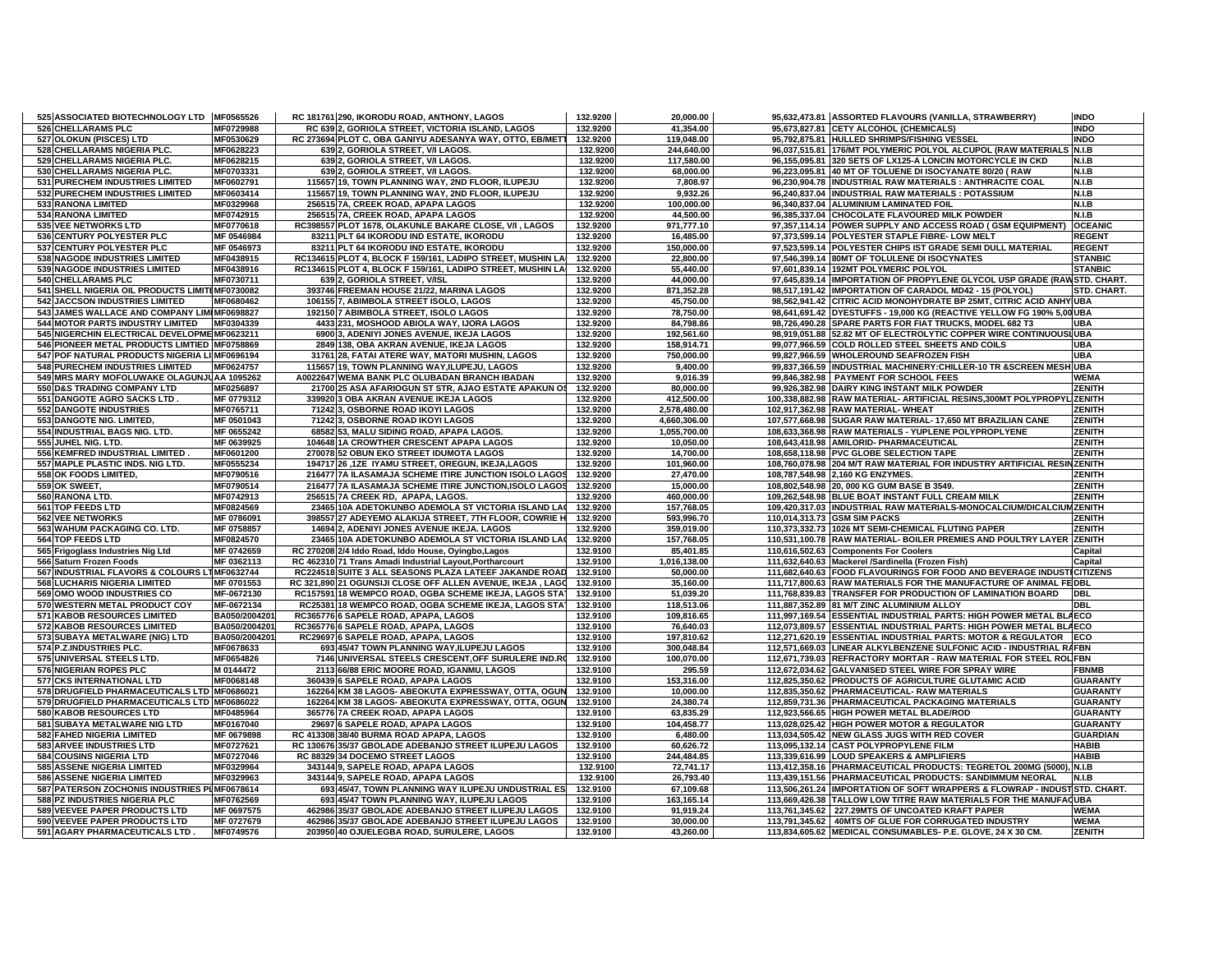| 592 ASSENE NIGERIA LIMITED<br>MF0639808              | 343144 7A CREEK ROAD APAPA LAGOS                                                                               | 132.9100             | 26,793.40              |                             | 113,861,399.02 PHARMACEUTICAL PRODUCT - SANDIMMUM NEORAL                           | <b>ZENITH</b>    |
|------------------------------------------------------|----------------------------------------------------------------------------------------------------------------|----------------------|------------------------|-----------------------------|------------------------------------------------------------------------------------|------------------|
| 593 ASSENE NIGERIA LIMITED<br>MF0639809              | 343144 7A CREEK ROAD APAPA LAGOS                                                                               | 132.9100             | 136,242.04             |                             | 113,997,641.06 CATAFLAM, VOLTAREN- PHARMACEUTICALS                                 | <b>ZENITH</b>    |
| 594 COOK'N' LITE NIGERIA PLC<br>MF 0642449           | 2615 14, SAPARA STREET, IKEJA INDUSTRIAL ESTATE, IKEJA,                                                        | 132.9100             | 28,564.81              |                             | 114,026,205.87   VITRIFIABLE ENAMEL FRITS FOR CASSEROLE POT MAKINZENITH            |                  |
| MF 0642450<br>595 COOK'N' LITE NIGERIA PLC           | 2615 14, SAPARA STREET, IKEJA INDUSTRIAL ESTATE, IKEJA,                                                        | 132.9100             | 30,291.14              |                             | 114,056,497.01 RAW MATERIAL- DECAL TRANSFER PAPER                                  | <b>ZENITH</b>    |
| 596 DONGFENG INVESTMENT NIG LTD<br>MF0794030         | 455767 PLOT 22 LATEEF JAKANDE AGIDINGBI IKEJA LAGOS                                                            | 132.9100             | 27,330.00              |                             | 114,083,827.01 BOTTLE BLOWING MACHINE AND RECYCLING MACHINE-VZENITH                |                  |
| 597 FOUANI NIGERIA LIMITED<br>MF0696313              | 400780 311, WHARF ROAD, APAPA LAGOS                                                                            | 132.9100             | 360,619.00             |                             | 114,444,446.01 RADIO CASSETTE PLAYER- ELECTRONICS                                  | ZENITH           |
| 598 FOUANI NIGERIA LIMITED<br>MF0696310              | 400780 311, WHARF ROAD, APAPA LAGOS                                                                            | 132.9100             | 436,901.00             |                             | 114,881,347.01 ELECTRONICS- TELEVISION SETS                                        | <b>ZENITH</b>    |
| 599 FRIGOGLASS INDUSTRIES (NIGERIA) IMF0742665       | 270208 IDDO HOUSE, IDDO, LAGOS                                                                                 | 132.9100             | 284,256.00             |                             | 115,165,603.01 CHEMICAL RAW MATERIAL- HIGH DENSITY POLYETHYLENZENITH               |                  |
| 600 GOLDEN TRIUMPH NIG. LTD<br>MF0555923             | 488934 47/57 MARTINS STREET 10TH FLOOR GREAT NIG. HOUS                                                         | 132.9100             | 149,380.00             | 115,314,983.01 CANDLES      |                                                                                    | ZENITH           |
|                                                      |                                                                                                                |                      |                        |                             |                                                                                    |                  |
| 601 GREAT WALL FOOTWEAR (NIG) LTD.<br>MF0771568      | 376789 PLOT 68, IKORODU INDUSTRIAL ESTATE IKORODU LAG                                                          | 132.9100             | 110,390.00             |                             | 115,425,373.01 SWITCH BOX FOR INDUSTRIAL USE (26 SETS NEW)                         | <b>ZENITH</b>    |
| 602 KOLORKOTE NIG. LTD<br>MF 0397999                 | 45814 IDIROKO INDUSTRIAL ESTATE P.M.B. 1043, OTA OGUN \$                                                       | 132.9100             | 278,400.00             |                             | 115,703,773.01   120MT ALUMINIUM COILED SHEETS OF ALUMINIUM NOT A ZENITH           |                  |
| 603 KOLORKOTE NIG. LTD<br>MF 0604842                 | 45814 IDIROKO INDUSTRIAL ESTATE P.M.B. 1043, OTA OGUN \$                                                       | 132.9100             | 323,544.75             |                             | 116,027,317.76 GALVALUM COIL                                                       | <b>ZENITH</b>    |
| 604 MINDONG YIHUA (NIG) COY LTD<br>MF0641712         | 462039 NO 1A DAKAR ROAD, APAPA, LAGOS                                                                          | 132.9100             | 42,505.00              |                             | 116,069,822.76 SINGLE PHASE ALTERNATORS                                            | ZENITH           |
| 605 PZ INDUSTRIES LIMITED<br>MF 0678586              | 693 45/47, TOWN PLANNING WAY, ILUPEJU IND ESTATE, ILU                                                          | 132.9100             | 57,792.00              |                             | 116,127,614.76  INDUSTRIAL RAW MATERIAL FOR COSMETICS-STERILISE ZENITH             |                  |
| 606 PZ INDUSTRIES LIMITED<br>MF 0678591              | 693 45/47. TOWN PLANNING WAY ILUPEJU IND ESTATE, ILU                                                           | 132.9100             | 142,652.18             |                             | 116.270.266.94 CHEMICAL RAW MATERIAL- POLYPROPYLENE GRANULESZENITH                 |                  |
| 607 PZ INDUSTRIES LIMITED<br>MF 0777568              | 693 45/47, TOWN PLANNING WAY, ILUPEJU IND ESTATE ILUF                                                          | 132.9100             | 281,115.14             |                             | 116,551,382.08 ELECTRICAL AND MECHANICAL SPARES                                    | ZENITH           |
| 608 PZ INDUSTRIES LIMITED.<br>MF 0777563             | 693 45/47. TOWN PLANNING WAY ILUPEJU IND ESTATE ILUF                                                           | 132.9100             | 1.250.198.14           |                             | 117.801.580.22 ALKANE BAZINE - INDUSTRIAL RAW MATERIAL FOR SOAPZENITH              |                  |
| 609 SELLMETALS LTD. TRANS.A\C.<br>MF 0654828         | 22251 33, OBA AKRAN AVENUE IKEJA LAGOS                                                                         | 132.9100             | 105,592.00             |                             | 117,907,172.22 INDUSTRIAL SPARE PARTS FOR STEEL ROLLING MILLS   ZENITH             |                  |
| 610 UNIVERSAL STEELS<br>MF0522158                    | 7146 UNIVERSAL STEELS CRESCENT OFF SURULERE IND ES                                                             | 132.9100             | 12,954.00              |                             | 117,920,126.22 INDUSTRIAL RAW MATERIALS - 22T CHINA CLAY                           | ZENITH           |
| 611 UNIVERSAL STEELS<br>MF 0654832                   |                                                                                                                | 132.9100             | 64,288.50              |                             | 117,984,414.72 15,206 UNITS OF INDUSTRIAL RAW MATERIALS& ACCESS(ZENITH             |                  |
|                                                      | 7146 UNIVERSAL STEELS CRESCENT OFF SURULERE IND ES                                                             |                      |                        |                             |                                                                                    |                  |
| 612 WEST AFRICA RUBBER PRODUCTS LTMF0771567          | 89204 PLOT 68 IKORODU INDUSTRIAL ESTATE IKORODU LAG                                                            | 132.9100             | 74,515.90              |                             | 118,058,930.62 AGRICULTURAL MACHINERY- FEEDING CONVEYOR 5 SETIZENITH               |                  |
| 613 EGBUNA EMMANUEL NNAMDI<br>AA1054365              | A1242117 26 CREEK ROAD APAPA LAGOS                                                                             | 132.9000             | 10.80                  | 118,058,941.42 TUITION      |                                                                                    | <b>ACB</b>       |
| 614 NWOSU EMMANUEL<br>AA1054360                      | A2104350 106/108 BROAD STREET LAGOS                                                                            | 132.9000             | 959.13                 |                             | 118,059,900.55 SCHOOL FESS                                                         | <b>ACB</b>       |
| 615 RAINBOWNET LTD<br>MF0245094                      | RC385700 PLOT4 EBEANO ESTATE INDEPENDENCE LAYOUT ENU                                                           | 132.9000             | 126,720.00             |                             | 118,186,620.55 CDMA WIRELESS TERMINAL AND HANDSETS                                 | <b>ACB</b>       |
| <b>616 SAMHAYS LIMITED</b><br>MF0655515              | RC 116406 9 ST FINBARS COLLEGE ROAD AKOKA YABA LAGOS                                                           | 132.9000             | 8,301.20               |                             | 118,194,921.75 15360 TINS OF UNIVERSAL EMPTY TINS                                  | <b>ACB</b>       |
| 617 JUST FOOD LIMITED<br>MF0620079                   | 155007 PLOT H BLOCK 3, OSHODI-OWORONSHOKI EXPRESS                                                              | 132.9000             | 63,045.17              |                             | 118,257,966.92 COMELLE ICE CREAM POWDER (VANILLA)                                  | <b>ACCESS</b>    |
| 618 JUST FOOD LIMITED<br>MF0685781                   | 155007 PLOT H BLOCK 3, OSHODI-OWORONSHOKI EXPRESS                                                              | 132.9000             | 43,583.75              |                             | 118,301,550.67 COMELLE ICE CREAM POWDER (MILAC GOLD & ROSELLE ACCESS               |                  |
| <b>619 DARAJU INDUSTRIES LIMITED</b><br>MF 0608463   | 140757 159/161 Ladipo Street, Matori, Mushin, Lagos                                                            | 132.9000             | 16,500.00              |                             | 118,318,050.67 Partial payment for various complete plant and machinery fo AIMB    |                  |
| 620 DARAJU INDUSTRIES LIMITED<br>MF 0608462          | 140757 159/161 Ladipo Street, Matori, Mushin, Lagos                                                            | 132.9000             | 20,711.00              |                             | 118,338,761.67 Partial payment for 38,000 kgs of precipatated silica, 628 kgs AIMB |                  |
| <b>621 DARAJU INDUSTRIES LIMITED</b><br>MF 0608457   | 140757 159/161 Ladipo Street, Matori, Mushin, Lagos                                                            | 132.9000             | 10.457.77              |                             | 118,349,219.44 Partial payment for 187,070 pcs of lamitude, small, medium (AIMB    |                  |
| 622 WAS-LAME INTERNATIONAL AGENCIE MF 0608465        | 91399 13/15 Iwade Street, Lagos                                                                                | 132.9000             | 8,100.00               |                             |                                                                                    |                  |
|                                                      |                                                                                                                |                      |                        |                             | 118,357,319.44 Payment for 2,000 pcs various spares for fan motors output AIMB     |                  |
| 623 WAS-LAME INTERNATIONAL AGENCIE MF 0608467        | 371142 13/15 Iwade Street, Lagos                                                                               | 132.9000             | 8,278.96               |                             | 118,365,598.40 Payment for 10,800 pcs of various fan parts                         | <b>AIMB</b>      |
| 624 WAS-LAME INTERNATIONAL AGENCIE MF 0608464        | 91399 13/15 Iwade Street, Lagos                                                                                | 132.9000             | 26,359.60              |                             | 118,391,958.00 Payment for 5,628 pcs of assorted electric iron, 2,496 pcs of AIMB  |                  |
| 625 WAS-LAME INTERNATIONAL AGENCIE MF 0608453        | 91399 13/15 Iwade Street, Lagos                                                                                | 132.9000             | 42,018.00              |                             | 118,433,976.00 Partial payment for 3,500 sets of assorted blade sets for fan. AIMB |                  |
| 626 WAZOBIA UNITY PACKAGING (NIG.) LTMF 0608466      | 371142 5 Oba Adetona Street, Ilupeju, Lagos                                                                    | 132.9000             | 5,700.00               |                             | 118,439,676.00 Payment for 2,000 pcs of various fan parts                          | <b>AIMB</b>      |
| 627 PANABIZ INT LTD<br>MF0710452                     | RC168469 11 OSBORNE ROAD, IKOYI, LAGOS                                                                         | 132.9000             | 243,634.81             |                             | 118,683,310.81 PANASONIC BRAND OF FAX MACHINES, TELEPHONE SET1ASSURANCE            |                  |
| 628 Coscharis Technologies Ltd<br>MF 0501829         | RC 216991 Plot 68A, Adeola Odeku Street, Victoria Island                                                       | 132.9000             | 38,131.74              |                             | 118,721,442.55 Computer Accessories                                                | Capital          |
| MF 0604599<br>629 Cosmoplast Products Ltd            | RC 382313 Plot 174 Happy Home Avenue, Kirikiri Industrial Area, Apa                                            | 132.9000             | 103,500.00             | 118,824,942.55 Polyethylene |                                                                                    | Capital          |
| MF 0559529<br>630 Generator Warehouse Ltd            | RC 308113 146C, Ligali Ayorinde Street, Victoria Island                                                        | 132.9000             | 146,453.00             |                             | 118,971,395.55 Brand New Diesel Generators                                         | Capital          |
| <b>631 ABIOGWU MERCHANTS NIG</b><br>MF0531241        | OW005438 135A. EBERE STREET. ABA. LAGOS                                                                        | 132.9000             | 62.040.00              | 119.033.435.55 STOCK FISH   |                                                                                    | <b>CHARTERED</b> |
| 632 BILL + BROTHERS LIMITED<br>MF0623050             | RC236037 PLOT 11 OLAJUMOKE OBASA STREET, SURULERE, LAC                                                         | 132.9000             | 11,379.00              |                             | 119,044,814.55 GRANITE TILE                                                        | <b>CHARTERED</b> |
| 633 SFAMAS & CO LTD<br>MF0623131                     | RC320313 4, ADENIYI JONES AVENUE, IKEJA, LAGOS                                                                 | 132.9000             | 18,191.36              |                             | 119,063,005.91 FORMALDELYDE 40% SOLUTION                                           | <b>CHARTERED</b> |
| <b>634 CFAO STRUCTEC</b><br>MF0650025                | RC6508 PLOT 2 & 4, BLOCK D, AMUWO ODOFIN INDUSTRIAL SC                                                         | 132.9000             | 19,525.23              |                             | 119,082,531.15 SIKA PRODUCTS (NEW)                                                 | <b>DBL</b>       |
|                                                      |                                                                                                                |                      |                        |                             |                                                                                    |                  |
| 635 E.CONCERNS LIMITED<br>MF0701914                  | RC 266759 ZONE B,BLOCK10,SHOP 49&50,ASPAMDA,LAGOS STAT                                                         | 132.9000             | 10,620.00              |                             | 119,093,151.15 TOP CASKET, RINGS AND BEARING - NEW SPARE PARTS DBL                 |                  |
| <b>636 E.CONCERNS LIMITED</b><br>MF0589523           | RC 266759 ZONE B,BLOCK10,SHOP 49&50,ASPAMDA,LAGOS STAT                                                         | 132.9000             | 12,800.00              |                             | 119,105,951.15 AUTO PEPLACEMENT PARTS AND HOSE CLIP STEEL                          | <b>DBL</b>       |
| 637 FIDZIE GLOBAL LTD<br>MF0797181                   | RC 295719 ZONE C,BLOCK 4A,SHOP 16,ASPAMDA,ALABA L,AGOS                                                         | 132.9000             | 2,907.17               |                             | 119,108,858.32 ELECTRICAL/MACHINE SPARE PARTS                                      | <b>DBL</b>       |
| 638 FLOUR MILLS OF NIGERIA PLC<br>MF 0488506         | RC 2343 2 OLD DOCK ROAD, APAPA, LAGOS STATE                                                                    | 132.9000             | 305,094.05             |                             | 119,413,952.37 1,289.493MT US NO. 2 OR BETTER NORTHERN                             | <b>DBL</b>       |
| 639 GENEITH GLOBAL LTD<br>MF-0577255                 | RC372'901 NO 65 OLD OJO RD AMUWO KUJE MAZA MAZA LAGOS                                                          | 132.9000             | 105,450.00             |                             | 119,519,402.37 PHARMACEUTICALS PRODUCTS (DOXIN CAPSULES)                           | <b>DBL</b>       |
| 640 MOPSON PHARMACEUTICAL LTD<br>MF 0702297          | RC315627 47, OSOLO WAY, AJAO ESTATE, OSHODI, LAGOS STATI                                                       | 132.9000             | 28,000.00              |                             | 119,547,402.37 CHLORAM PHENICOL PALMITATE BP98                                     | <b>DBL</b>       |
| 641 NUPLAS IND. LTD<br>MF 0551607                    | RC85800 6, KOLAWOLE SHONIBARE ST. APAKUN, ISOLO, LAGOS                                                         | 132.9000             | 48.090.22              |                             | 119,595,492.59 PVC BLISTER FOIL & 3NOS. BEARING (RAW MATERIALS)                    | <b>DBL</b>       |
| <b>642 PRESTIGE COSMETICS LTD</b><br>MF0736971       | RC 168123 4 COSCHARIS STREET, KIRIKIRI ,APAPA LAGOS STATE                                                      | 132.9000             | 15,800.00              |                             | 119,611,292.59 EMPTY GLASS BOTTLES NOT EXCEEDING 100ML FOR PERDBL                  |                  |
| 643 PRIMA IMPEX NIG. LTD<br>MF 0793634               | RC215875 12, AKINWANDE STREET, ALABA COKER, LAGOS STAT                                                         | 132.9000             | 219,480.00             |                             | 119,830,772.59 HIGH DENSITY POLYETHYLENE GRADE PF150 177.00MT                      | <b>DBL</b>       |
| 644 PRIMA IMPEX NIG. LTD<br>MF 0793633               | RC215875 12, AKINWANDE STREET, ALABA COKER, LAGOS                                                              | 132.9000             | 243,860.00             |                             | 120,074,632.59 LINEAR LOW DENSITY POLYETHYLENE GRADE SE318 178 DBL                 |                  |
| 645 ULISON VENTURES LIMITED<br>MF0702398             | RC367884 20, OYEKAN STREET, SURULERE, LAGOS STATE                                                              | 132.9000             | 49,221.00              |                             | 120,123,853.59 RADIO CASSETTE RECORDERS                                            | <b>DBL</b>       |
|                                                      |                                                                                                                |                      |                        |                             |                                                                                    |                  |
| 646 UNITED STEEL CONVERTERS LTD<br>MF 0717103        | RC28883 214 PORT HARCOURT RD ABA, ABIA STATE                                                                   | 132.9000             | 425,000.00             | 120,548,853.59 ZINC INGOTS  |                                                                                    | <b>DBL</b>       |
| MF0798230<br>647 AKEBONO IND. CO. LTD                | RC81347 163B SINARI DARANIJO STREET, V/I, LAGOS                                                                | 132.9000             | 82,000.00              |                             | 120,630,853.59 CKD COMPONENT FOR MOTORCYCLES                                       | ECO              |
| 648 FIRST ALUMINIUM NIGERIA PLC<br>MF0684019         | RC2288 2 AKILO STREET, OGBA, IKEJA, LAGOS                                                                      | 132.9000             | 209,500.00             |                             | 120,840,353.59 ALUMINIUM REMELT T-BARS                                             | ECO              |
| <b>649 NADINA INDUSTRIES LIMITED</b><br>MF0461075    | RC185508 PLOT 4A BLK A PA OSHUNKEYE CRESCENT. GBADAD I                                                         | 132.9000             | 56,250.00              |                             | 120.896.603.59 ABOUT 100 TONS OF WHITE MANILA BOARDS IN SHEETS ECO                 |                  |
| MF0461079<br>650 NADINA INDUSTRIES LIMITED           | RC185508 PLOT 4A BLK A PA OSHUNKEYE CRESCENT, GBADAD I                                                         | 132.9000             | 25,200.00              |                             | 120,921,803.59 ABOUT 40 TONS OF COLOURED MANILLA BOARD IN SHEE ECO                 |                  |
| <b>651 SWISS PHARMA NIGERIA LIMITED</b><br>MF0701552 | RC16806 5 DOPEMU ROAD, AGEGE, LAGOS                                                                            | 132.9000             | 81.100.00              |                             | 121.002.903.59 FLUID BED DRYER "CPMFBD-150" & V BLENDER MODEL: (ECO                |                  |
| 652 A FESS COMMERCIAL CO LIMITED<br>MF0659775        | 46099 26, HOSPITAL ROAD, APAPA, LAGOS.                                                                         | 132.9000             | 21,976.00              |                             | 121,024,879.59 STOCK LOT OF ELECTRICAL GOODS - TUBE LIGHT.                         | <b>EQUITY</b>    |
| 653 A FESS COMMERCIAL CO LIMITED<br>MF0659776        | 46099 26, HOSPITAL ROAD, APAPA, LAGOS.                                                                         | 132.9000             | 34,377.60              |                             | 121,059,257.19 STOCK LOT OF ELECTRICAL GOODS - CERAMIC INSULAT(EQUITY              |                  |
| 654 BERLIAC ENGINEERING CO. LIMITED MF0549559        | 79604 523, AGEGE MOTOR ROAD, ALASIA - SHOGUNLE, OSHO                                                           | 132.9000             | 145,500.00             |                             | 121,204,757.19 RECTANGULAR STUCCO EMBOSSED ALUMINIUM COILS EQUITY                  |                  |
| 655 CROMWELL INDUSTRIES NIGERIA LIMIMF0659762        | 358839 26, ISALE AGBEDE STREET, OFF IDUMAGBO, LAGOS.                                                           | 132.9000             | 27,810.80              |                             | 121,232,567.99 POWER BOOST BRAND T.V ANTENNA & STABILIZER, SKD EQUITY              |                  |
| 656 MULTICHEM INDUSTRIES LIMITED<br>MF0688204        | 130408 PLOT D2, ISRAEL ADEBAJO CLOSE, OFF LADIPO OLUW                                                          | 132.9000             | 17,925.00              |                             | 121,250,492.99 INDUSTRIAL RAW MATERIALS - SCARLET CHROME.                          | <b>EQUITY</b>    |
|                                                      |                                                                                                                |                      |                        |                             | 121,282,267.71 INDUSTRIAL RAW MATERIALS - ISO PROPYL ALCOHOL, DI EQUITY            |                  |
| 657 MULTICHEM INDUSTRIES LIMITED<br>MF0689641        | 130408 PLOT D2, ISRAEL ADEBAJO CLOSE, OFF LADIPO OLUW<br>533295 D463, OJO ALABA INTERNATIONAL MARKET, OJO, LAG | 132.9000<br>132.9000 | 31,774.72<br>29.015.00 |                             | 121,311,282.71 CHANGE OVER SWITCHES, CONTROL SWITCHES, ETC                         | <b>EQUITY</b>    |
| 658 SUNNY OSITEZ ENTERPRISES LIMITED MF0322281       |                                                                                                                |                      |                        |                             |                                                                                    |                  |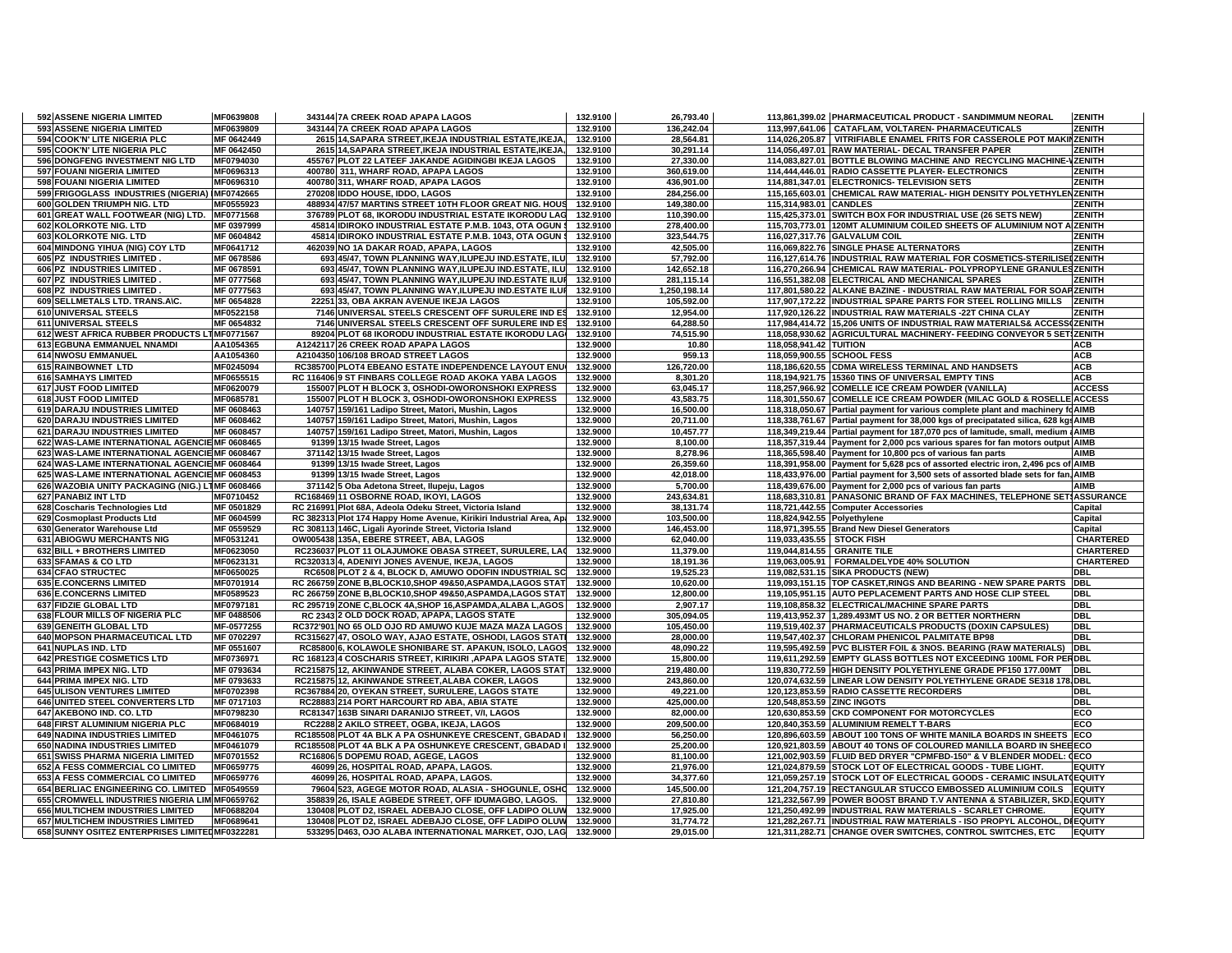| 659 SUNNY OSITEZ ENTERPRISES LIMITED MF0322286     |                        | 533295 D463, OJO ALABA INTERNATIONAL MARKET, OJO, LAG 132.9000             |                      | 5,200.00               | 121,316,482.71 ELECTRICAL PRODUCTS: CHANGE OVER SOCKETS, ETC EQUITY      |                                    |
|----------------------------------------------------|------------------------|----------------------------------------------------------------------------|----------------------|------------------------|--------------------------------------------------------------------------|------------------------------------|
| 660 FLOUR MILLS OF NIGERIA PLC                     | MF0672156              | 2343 2, OLD DOCK ROAD, APAPA LAGOS                                         | 132.9000             | 80,620.95              | 121,397,103.66 1,050,00 MTS OF ORDINARY PORTLAND CEMENT IN BULK FBN      |                                    |
| 661 INTERNATIONAL PACKAGING INDUSTIMF0522498       |                        | 4004 3 OBASA ROAD, IKEJA, LAGOS                                            | 132.9000             | 8,775.00               | 121,405,878.66 COLOURED PAPER AND BOARD - RAW MATERIAL FOR PAFBN         |                                    |
| 662 NIGERIAN BAG MANUFACTURING CO. MF0706959       |                        | 3584 45, ERIC MOORE ROAD, IGANMU LAGOS                                     | 132.9000             | 515,893.14             | 121,921,771.80 POLYPROPYLENE IN GRANULAR FORM TYPE LY 6110 - RAFBN       |                                    |
| 663 NIGERIAN BAG MANUFACTURING CO. MF0655227       |                        | 3584 45, ERIC MOORE ROAD, IGANMU LAGOS                                     | 132.9000             | 514,471.22             | 122.436.243.02 POLYETHELENE - RAW MATERIAL                               | <b>FBN</b>                         |
| 664 NIGERIAN BAG MANUFACTURING CO. MF0706956       |                        | 3584 45, ERIC MOORE ROAD, IGANMU LAGOS                                     | 132.9000             | 427,113.18             | 122,863,356.20 LOTHRENE - RAW MATERIAL                                   | <b>FBN</b>                         |
| 665 NIGERIAN EAGLE FLOUR MILLS LIMITEMF0689594     |                        | 30737 4SAPARA WILLIAMS STREE LAGOS                                         | 132.9000             | 1,205,556.43           | 124,068,912.63 CWRS WHEAT                                                | <b>FBN</b>                         |
| 666 FISH WAY LIMITED                               | MF 0662068             | 349788 116 CAMEROUN ROAD, ABA, ABIA STATE                                  | 132.9000             | 336,000.00             | 124,404,912.63 3000 BAGS OF ASSORTED DRIED FISH HEADS, FISH CUTS FBNMB   |                                    |
| 667 GASLINK NIGERIA LIMITED                        | MF 0662439             | 121908 8TH FLOOR, STALLION HOUSE, 2 AJOSE ADEOGUN STR                      | 132.9000             | 744,705.00             | 125,149,617.63 METER AND REGULATION STATIONS                             | <b>FBNMB</b>                       |
| 668 NUPLAS INDUSTRIES LIMITED                      | MF 0563658             | 85800 6 KOLAWOLE SHONIBARE ST, APAKUN IND'L EST, OFF                       | 132.9000             | 37,539.93              | 125,187,157.56 DIESEL GENERATOR 608KVA SPARE PARTS                       | <b>FBNMB</b>                       |
| 669 NUPLAS INDUSTRIES LIMITED                      | MF 0563657             | 85800 6 KOLAWOLE SHONIBARE ST, APAKUN IND'L EST, OFF                       | 132.9000             | 27,585.11              | 125,214,742.67 WELDING MACHINE AND BOILER MACHINE SPARES                 | <b>FBNMB</b>                       |
| 670 ETCO NIG LTD                                   | MF0615333              | <b>RC 3457</b><br>ETCO NIGERIA LTD. 14 CREEK ROAD P. O. BOX 337 APA        | 132.9000             | 17,099.21              | 125.231.841.88 TRANSFORMER                                               | <b>FCMB</b>                        |
| 671 AJANAKU OLUDOLAPO ADEDAYO                      | AA1303588              | A0270752 1, GREEN ACRES, IKOLABA, AGODI, G.R.A., IBADAN, OY                | 132.9000             | 7,560.00               | 125,239,401.88 PAYMENT OF SCHOOL FEES                                    | <b>FIB</b>                         |
| 672 MURAKONDA VENKATA RAMATAH                      | AA1387797              | Z1065715 JOF IDEAL FAMILY FARMS LTD, 6/7, INDUSTRIAL LAYOU                 | 132.9000             | 4,500.00               | 125,243,901.88 PERSONAL HOME REMITTANCE                                  | FIB                                |
| 673 PARAS (NIG) LIMITED                            | MF0177593              | RC140187 53, Iga Iduganran Street, Lagos Island, Lagos                     | 132.9000             | 10,000.00              | 125,253,901.88 INDUSTRIAL SEWING MACHINE, INDUSTRIAL OVERLOCK NFIB       |                                    |
| 674 PARAS (NIGERIA) LIMITED                        | MF0177597              | RC140187 53, Iga Iduganran Street, Lagos Island, Lagos                     | 132.9000             | 8.000.00               | 125,261,901.88 INDUSTRIAL MOTOR WITH TABLE AND STAND, OVERLOCHFIB        |                                    |
| 675 PUTHENPURAYIL KRISHAN NAIR ANIL AA1303538      |                        | A6168616 JOF IDEAL FAMILY FARMS LTD, 6/7, INDUSTRIAL LAYOU                 | 132.9000             | 4,500.00               | 125,266,401.88 PERSONAL HOME REMITTANCE                                  | <b>FIB</b>                         |
| 676 UMMUL KHAIR GLOBAL RESOURCES IMF0177779        |                        | RC606329 MAHE GORA PLAZA, ZA ARGUNGU / BIRNI KEBBI EXPR                    | 132.9000             | 124,124.19             | 125,390,526.07 BAKERY EQUIPMENT, NEW ELECTRIC ROTATING RACK OVFIB        |                                    |
| 677 CANDOLI NIGERIA LIMITED                        | MF 0596688             | RC 491471 ATOBISAN COMPOUND OUT ITESIWAJU LOCAL GOVER                      | 132.9000             | 30,375.00              | 125,420,901.07 HONDA MULTIPURPOSE ENGINE (G-200)                         | <b>FIDELITY</b>                    |
| 678 GEOELIS AND CO. NIGERIA LIMITED                | MF 0267166             | RC 18374 9, ELETU-IWASHE STREET LAGOS                                      | 132.9000             | 27,827.00              | 125,448,728.07 26502 QTY BICYCLE MID QUARD                               | <b>FIDELITY</b>                    |
| 679 GEOELIS AND CO. NIGERIA LIMITED MF 0267183     |                        | RC 18374 9, ELETU-IWASHE STREET LAGOS                                      | 132.9000             | 31,880.00              | 125,480,608.07 7970 DOZS FRAME PUMP BICYCLE SPARE PARTS                  | <b>FIDELITY</b>                    |
| 680 INTERWORLD PRODUCTS NIG LIMITED MF 0624640     |                        | RC 268357 PLOT 1 BLOCK A, AFPRINT INDUSTRIL ESTATE                         | 132.9000             | 24,836.01              | 125,505,444.08 ELECTRIC COOKING PLATE                                    | <b>FIDELITY</b>                    |
| 681 R.S INDUSTRIAL COMPANY LIMITED MF 0596692      |                        | RC31081 REGD OFFICE @ND FLOOR 15, BIADUO STREET, S. WES                    | 132.9000             | 45,860.00              | 125,551,304.08 PETROL GENERATION SPG-5000 (140 QTY)                      | <b>FIDELITY</b>                    |
| 682 AL-SATIVA PHARMACEUTICAL LIMITEIMF 0314657     |                        | RC 78760 37, APATA STREET, SHOMOLU LAGOS                                   | 132.9000             | 15,120.00              | 125,566,424.08 IMPORTATION OF 13,200CTNS OF STONE WEARE                  | <b>FSB</b>                         |
| 683 AL-SATIVA PHARMACEUTICAL LIMITEIMF 0314656     |                        | RC 78760 37, APATA STREET, SHOMOLU LAGOS                                   | 132.9000             | 18.980.00              | 125,585,404.08 IMPORTATION OF VARIOUS ELECTRONIC PRODUCTS                | <b>FSB</b>                         |
| 684 DARSEF ENT. LTD.                               | MF0748439              | 220179 PLOT H, ILUPEJU IND. ESTATES, VONO JUNCTION CHAI                    | 132.9000             | 137,667.00             | 125,723,071.08 240 TONS COATED PAPER IN SHEETS                           | <b>GLOBAL</b>                      |
| 685 ENFIELD AGRO NIG. LTD.                         | MF0591527              | 256583 16, IDOWU TAYLOR STREET, V/I, LAGOS                                 | 132.9000             | 29,100.00              | 125,752,171.08 WOODCHIP BOARD IN SHEETS                                  | <b>GLOBAL</b>                      |
| 686 IDRIS VENTURES AND CO. LTD.                    | MF0584340              | 25073 23, OPEBI ROAD, IKEJA, LAGOS                                         | 132.9000             | 57,200.00              | 125,809,371.08 COMPUTER EQUIPMENT AND MONITORS                           | <b>GLOBAL</b>                      |
| 687 NOVEL DRUGS LTD                                | MF0573955              | 32293 KM 14, IKORODU ROAD, OWODE ONIRIN, LAGOS                             | 132.9000             | 20.000.00              | 125,829,371.08 PHARMACEUTICAL RAW MATERIALS PCM EXTRACYN ETOGLOBAL       |                                    |
| 688 SAVVAN NIG. LTD.                               | AA0791835              | 241487 19, OKWUKWENDI STREET, ABA                                          | 132.9000             | 13,500.00              | 125,842,871.08 SCHOOL FEES                                               | <b>GLOBAL</b>                      |
| 689 SILVERTRUST INSURANCE BROKERS AA0756863        |                        | 137219 SUITE B5, FALOMO SHOPPING COMPLEX, IKOYI                            | 132.9000             | 88,218.85              | 125,931,089.93 SCHOOL FEES                                               | <b>GLOBAL</b>                      |
| 690 SMART POLY PRODUCTS LTD.                       | MF0734261              | 366858 48/54, SOLA MARTINS STREET, NEW OKO-OBA, AGEGE                      | 132.9000             | 15,000.00              | 125,946,089.93 FLEXOGRAPHIC PRINTING MACHINES                            | <b>GLOBAL</b>                      |
| 691 DACHIAFOR INDUSTRIES NIGERIA LTDMF0499808      |                        | 85949 32 UMUODE ROAD. ABA ABIA STATE                                       | 132.9000             | 101.400.00             | 126,047,489.93 195 METRIC TONS OF STRUCTURAL PROFILES QUALITY S GUARANTY |                                    |
| 692 EMMYSON NIGERIA LTD                            | MF0690946              | 40767 200 AWOLOWO ROAD, IKOYI LAGOS                                        | 132.9000             | 21,200.00              | 126,068,689.93 TEXANOL                                                   | <b>GUARANTY</b>                    |
| 693 EMMYSON NIGERIA LTD<br>694 EMMYSON NIGERIA LTD | MF0786838<br>MF0786844 | 40767 200 AWOLOWO ROAD, IKOYI LAGOS<br>40767 200 AWOLOWO ROAD, IKOYI LAGOS | 132.9000<br>132.9000 | 53,100.00<br>22,680.00 | 126,121,789.93 RESIMENE 747<br>126,144,469.93 COATEX P90                 | <b>GUARANTY</b><br><b>GUARANTY</b> |
| 695 EMMYSON NIGERIA LTD                            | MF0786448              | 40767 200 AWOLOWO ROAD, IKOYI LAGOS                                        | 132.9000             | 172,784.00             | 126,317,253.93 ALCOTEX 1618                                              | <b>GUARANTY</b>                    |
| 696 EMMYSON NIGERIA LTD                            | MF0786841              | 40767 200 AWOLOWO ROAD, IKOYI LAGOS                                        | 132.9000             | 48,000.00              | 126,365,253.93 POLYAMIDE RESIN                                           | <b>GUARANTY</b>                    |
| 697 MULTICHEM INDUSTRIES LIMITED                   | MF0689645              | 130408 PLOT D2, ISRAEL ADEBAJO CLOSE, IKEJA LAGOS                          | 132.9000             | 13,230.00              | 126,378,483.93 FORMIC ACID                                               | <b>GUARANTY</b>                    |
| 698 MULTICHEM INDUSTRIES LIMITED                   | MF0688046              | 130408 PLOT D2, ISRAEL ADEBAJO CLOSE, IKEJA LAGOS                          | 132.9000             | 61,000.00              | 126,439,483.93 STEAM BOILER MODEL SM 20B                                 | <b>GUARANTY</b>                    |
| 699 MULTICHEM INDUSTRIES LIMITED                   | MF0689649              | 130408 PLOT D2, ISRAEL ADEBAJO CLOSE, IKEJA LAGOS                          | 132.9000             | 31,090.00              | 126,470,573.93 SALT OF ORTHO NITRO PARA AMINO ANISOLE                    | <b>GUARANTY</b>                    |
| 700 ROYAL UNITED NIG LTD                           | MF0686859              | 146132 PLOT 88 AJOSE ADEOGUN STREET, V/I LAGOS                             | 132.9000             | 27,491.66              | 126,498,065.59 UNITS OF NEW MOTOR TYRES                                  | <b>GUARANTY</b>                    |
| 701 ROYAL UNITED NIG LTD                           | MF0686860              | 146132 PLOT 88 AJOSE ADEOGUN STREET, V/I LAGOS                             | 132.9000             | 27,387.10              | 126,525,452.69 60 UNITS OF NEW SIAM TYRES OF VARIOUS SIZES               | <b>GUARANTY</b>                    |
| 702 CHIZZY NIGERIA LTD                             | MF 0543437             | RC 93191 1A, ISHERI ROAD OPP. SADDLE CLUB OLOWORA, IKEJ                    | 132.9000             | 126,144.00             | 126,651,596.69 STYRENE - ACRYLIC VINAMUL 3682 (115200 KGS)               | <b>GUARDIAN</b>                    |
| 703 GLOBAL SOAP & DETERGENT IND. LTIMF0711405      |                        | RC 65959 4 COMMERCIAL ROAD APAPA LAGOS                                     | 132.9000             | 186,658.56             | 126,838,255.25 MIXED ALKYL BENZENE                                       | <b>HABIB</b>                       |
| <b>704 SEF TOG VENTURES</b>                        | MF0727203              | RC 31114 11 ADELE ROAD APAPA LAGOS                                         | 132.9000             | 12.400.00              | 126.850.655.25 GELATIN (INDUSTRIAL RAW MATERIAL)                         | <b>HABIB</b>                       |
| 705 OMO WOOD INDUSTRY LIMITED                      | MF0672364              | 157591 18, WEMPCO ROAD, PLOT 1A, BLOCK D, OGBA SCHEME                      | 132.9000             | 385,489.45             | 127,236,144.70 1,975 KGS OF ASPLIT AND 1,258 PCS SPECIAL SANDING PIBTC   |                                    |
| 706 WESTERN METAL PRODUCTS COMPAIMF0672128         |                        | 25381 18, WEMPCO ROAD, PLOT 1A, BLOCK D, OGBA SCHEME                       | 132.9000             | 321,975.00             | 127,558,119.70 INDUSTRIAL RAW MATERIALS: 243MT ZINC INGOTS SHG 9 IBTC    |                                    |
| 707 Henry & Henry Limited                          | MF0267891              | RC174210 14, Bajulaiye Street, Idumota, Lagos                              | 132.9000             | 173,104.50             | 127,731,224.20 Bicycle Tyres & Tubes CKD Parts                           | Int. Trust                         |
| 708 ETERNANARINE & SERVICES LIMITED MF0674044      |                        | 385129 241 IGBOSERE ROAD, OBALENDE LAGOS                                   | 132.9000             | 2,919.76               | 127,734,143.96 80 DRUMS OF ADDITIVES                                     | <b>INTERCITY</b>                   |
| 709 CRYSTAL INTERNATIONAL LIMITED                  | MF0652902              | 390703 81 IKORODU ROAD LAGOS NIGERIA                                       | 132.9000             | 9,173.20               | 127,743,317.16 52,500 POLISHED ASST GRANITE TILES                        | <b>INTERCON</b>                    |
| 710 DE COLUMBUS NIGERIA LIMITED                    | MF0681976              | 189653 82 DOCEMO STREET IDUMOTA LAGOS                                      | 132.9000             | 35,002.00              | 127,778,319.16 SUPER GLUE                                                | <b>INTERCON</b>                    |
| 711 LASISI IBILOLA AJIBOLA                         | AA1046974              | A2239876 11 DESTINY STEERT EFFURUN WARRI DELTA STATE                       | 132.9000             | 8,506.00               | 127,786,825.16 SCHOOL FEES AND UPKEEP ALLOWANCE                          | <b>INTERCON</b>                    |
| <b>712 MCDONALD SCIENTIFIC EMPORIUM</b>            | MF0785321              | 327000 MCDONALD HOUSE, PLOT 152 RAYMOND IROMAKA CL                         | 132.9000             | 96,184.20              | 127,883,009.36 SCIENTIFIC EDUCATIONAL MATERIAL                           | <b>INTERCON</b>                    |
| 713 PEMASON PHARMACEUTICALS LIMITEMF0736177        |                        | 736177 154 AGEGE MOTOR ROAD BABA OLOSHA MUSHIN LAG                         | 132.9000             | 54,386.20              | 127,937,395.56 PEMAGIN INJECTION AMPOULES/PENAC (DICLOFENAC IN INTERCON  |                                    |
| 714 RED & C NIGERIA LIMITED                        | MF0810654              | 433838 SUITE 5, FANAHA BUSINESS SUITES WUSE 2, ABUJA                       | 132.9000             | 137,006.62             | 128,074,402.18 ADMIXTURE AND ADHAESIVES FOR BUILDING CONSTRUCINTERCON    |                                    |
| 715 CRYSTAL INTERNATIONAL LIMITED                  | MF0734805              | 390703 81 IKORODU ROAD LAGOS NIGERIA                                       | 132.9000             | 22,812.00              | 128,097,214.18 276.00 MT OFCAMEL BRAND WHITE CEMENT                      | <b>INTERCON.</b>                   |
| 716 FRESTECH ELECTRIC NIGERIA LTD                  | MF 0514198             | RC 497924 24 BREADFRUIT STREET BALOGUN, LAGOS                              | 132.9000             | 39,955.00              | 128,137,169.18 REFRIGERATOR(NEW)                                         | <b>LION</b>                        |
| 717 BNL ENGINEERING & CONSTRUCTION MF 0517076      |                        | 16303 PLOT 564/565 AIRPORT ROAD, CENTRAL AREA, ABUJA                       | 132.9000             | 25,025.52              | 128,162,194.70 CARPETS/MOQUETTE                                          | <b>MBC</b>                         |
| <b>718 LANRE ADESOMO</b>                           | AA 1115491             | 44282 16, KEFFI STREET, IKOYI, LAGOS                                       | 132.9000             | 407.63                 | 128,162,602.33 EXEMPTION FEES PAYMENT                                    | <b>MBC</b>                         |
| <b>719 LOTUS PLASTICS LIMITED</b>                  | MF 0752221             | 189434 PLOT 999C, DANMOLE STREET, VICTORIA ISLAND, LAG                     | 132.9000             | 192,000.00             | 128,354,602.33 POLYPROPYLENE COPOLYMER                                   | <b>MBC</b>                         |
| 720 PAULA COKER                                    | AA 1115490             | A 0561567 11, BAYO KUKU ROAD, IKOYI, LAGOS                                 | 132.9000             | 1,450.00               | 128,356,052.33 REMITTANCE OF SCHOOL FEES                                 | <b>MBC</b>                         |
| 721 NIRA SOUNDS LABORATORY                         | MF0450044              | 353035 10, DUPE OTEGBOLA WAY, SATELLITE TOWN, LAGOS                        | 132.9000             | 33,750.00              | 128,389,802.33 INDUSTRIAL MACHINERY, FIVE COLOUR SCREEN PRINTERMIBL      |                                    |
| 722 NIRA SOUNDS LABORATORY                         | MF0449297              | 353035 10, DUPE OTEGBOLA WAY, SATELLITE TOWN, LAGOS                        | 132.9000             | 72,822.00              | 128,462,624.33 AUDIO CASSETTE HOUSING (C-O IN BOX)                       | <b>MIBL</b>                        |
| <b>723 SUBURBAN TELECOM</b>                        | AA0007829              | 368582 PLOT 592, BLANTYRE STREET, WUSE II, ABUJA                           | 132.9000             | 745,748.67             | 129,208,373.00 SATELLITE SERVICE PAYMENT                                 | <b>MIBL</b>                        |
| 724 THE BOOK COMPANY LIMITED                       | MF0449424              | 402057 1, ALABI OKUMAGBE ST, IKORODU, LAGOS                                | 132.9000             | 5,000.00               | 129,213,373.00 NEW EDUCATIONAL BOOKS AND CHILDREN'S BOOKS                | <b>MIBL</b>                        |
| <b>725 BOULOS ENTERPRISES LIMITED</b>              | MF0315732              | 3763 PLOT 10, BLOCK D ACME ROAD, OGBA INDUSTRIAL                           | 132.9000             | 379,200.00             | 129,592,573.00 1200 SETS OF JINCHENG M/C AX100                           | N.I.B                              |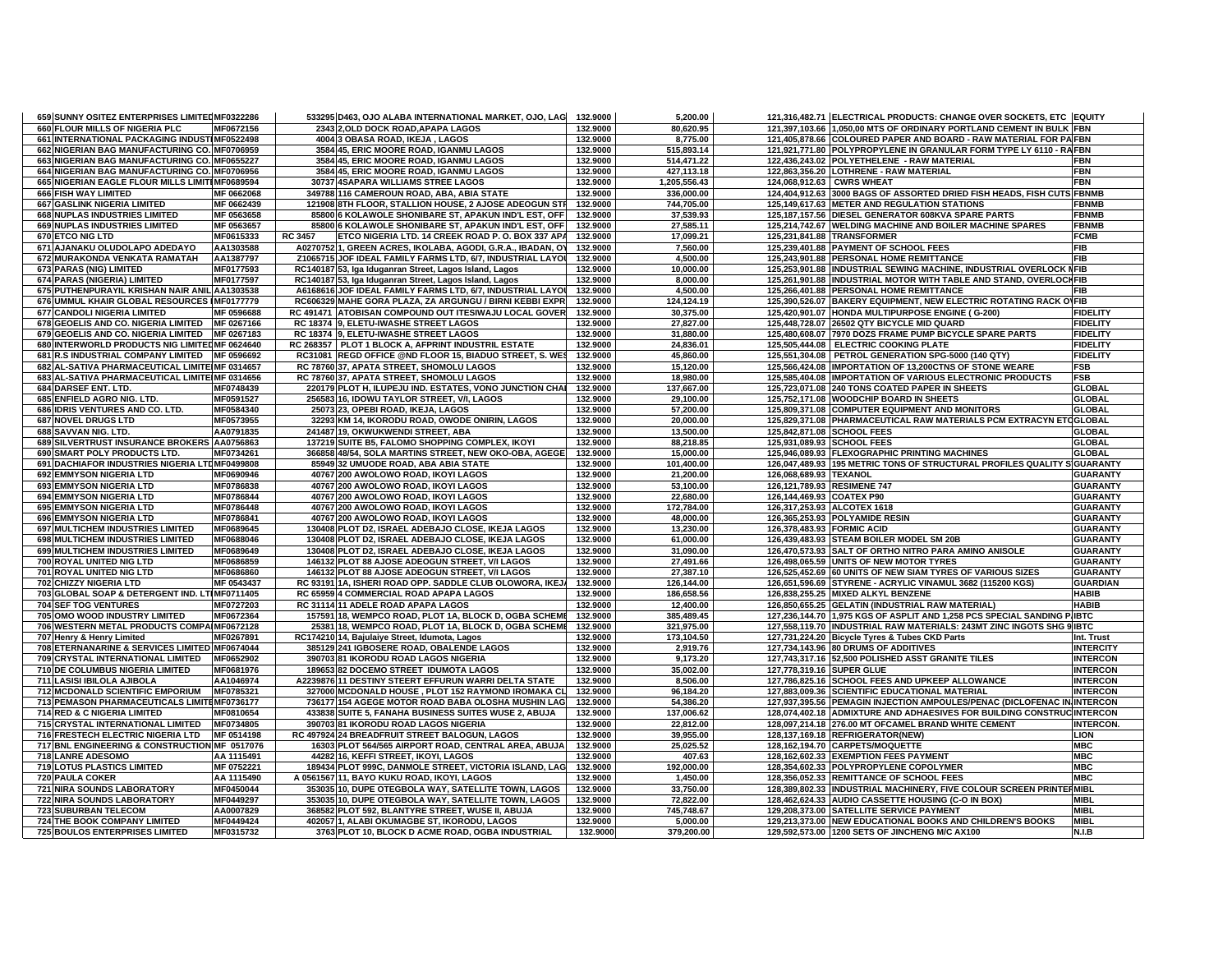| <b>726 BRITISH AMERICAN TOBACCO</b>                              | MF0731816              | 384467 PC 35, IDOWU TAYLOR STR, V/I LAGOS.                                                          | 132.9000             | 1,564,144.00           |                         | 131,156,717.00 MACHINERY FOR TOBACCO INDUSTRY                                       | N.I.B                          |
|------------------------------------------------------------------|------------------------|-----------------------------------------------------------------------------------------------------|----------------------|------------------------|-------------------------|-------------------------------------------------------------------------------------|--------------------------------|
| 727 LEVENTIS MOTORS LTD                                          | MF0737473              | 1654 2, WHARF ROAD, APAPA LAGOS                                                                     | 132.9000             | 83,583.38              |                         | 131,240,300.37 USED MB CHASSIS FITTED WITH ENGINE (TRUCKS)                          | N.I.B                          |
| <b>728 NIGERIAN BAG MANUFACTURING</b>                            | MF0743170              | 3584 ERIC MOORE ROAD, IGANMU - LAGOS, NIGERIA                                                       | 132.9000             | 539.238.09             |                         | 131.779.538.46 WOVEN LAMINATED CEMENT SACKS                                         | N.I.B                          |
| 729 PROCTER & GAMBLE NIGERIA LTD.                                | MF0488385              | 180434 ALL SEASONS PLAZA, LATEEF JAKANDE ROAD, IKEJA                                                | 132.9000             | 6,737.09               |                         | 131,786,275.55 TRIM DIE LAYOUT USED FOR ALWAYS PRODUCTION                           | N.I.B                          |
| 730 PROCTER & GAMBLE NIGERIA LTD.                                | MF0557342              | 180434 ALL SEASONS PLAZA, LATEEF JAKANDE ROAD, IKEJA                                                | 132.9000             | 5,662.94               |                         | 131,791,938.49 ORANGE SOP MULTI-USE SOLVENT USED FOR PAMPERS N.I.B                  |                                |
| 731 PROCTER & GAMBLE NIGERIA LTD.                                | MF0488955              | 180434 ALL SEASONS PLAZA, LATEEF JAKANDE ROAD, IKEJA                                                | 132.9000             | 38,760.00              |                         | 131.830.698.49 LIQUID GLUCOSE PHARMA USED FOR VICKS                                 | N.I.B                          |
| 732 PROCTER & GAMBLE NIGERIA LTD.                                | MF0488389              | 180434 ALL SEASONS PLAZA, LATEEF JAKANDE ROAD, IKEJA                                                | 132.9000             | 62,142.22              |                         | 131,892,840.71 KRAFT BLEACHED WOODPULP FOR ALWAYS                                   | N.I.B                          |
| 733 PROCTER & GAMBLE NIGERIA LTD.                                | MF0742160              | 180434 ALL SEASONS PLAZA, LATEEF JAKANDE ROAD, IKEJA                                                | 132.9000             | 8,981.89               |                         | 131,901,822.61 SPARES FROM NORDSON ENGINEERING GMBH USED                            | N.I.B                          |
| 734 PROCTER & GAMBLE NIGERIA LTD.                                | MF0742169              | 180434 ALL SEASONS PLAZA, LATEEF JAKANDE ROAD, IKEJA                                                | 132.9000             | 11.060.91              |                         | 131,912,883.52 RECLOSURE TAPE USED FOR PAMPERS PRODUCTION                           | N.I.B                          |
| 735 PROCTER & GAMBLE NIGERIA LTD.                                | MF0489820              | 180434 ALL SEASONS PLAZA, LATEEF JAKANDE ROAD, IKEJA                                                | 132.9000             | 15,508.08              |                         | 131,928,391.60 ADHESIVE INNER CUFF FOR ALWAYS PRODUCTION                            | N.I.B                          |
| 736 PROCTER & GAMBLE NIGERIA LTD.                                | MF0489816              | 180434 ALL SEASONS PLAZA, LATEEF JAKANDE ROAD, IKEJA                                                | 132.9000             | 20,770.81              |                         | 131,949,162.41 RELEASE PAPER USED FOR PAMPERS PRODUCTION                            | N.I.B                          |
| 737 PROCTER & GAMBLE NIGERIA LTD.                                | MF0742158              | 180434 ALL SEASONS PLAZA, LATEEF JAKANDE ROAD, IKEJA                                                | 132.9000             | 31,155.48              |                         | 131,980,317.89 TISSUE IN JUMBO ROLLS USED FOR ALWAYS                                | N.I.B                          |
| 738 PROCTER & GAMBLE NIGERIA LTD.                                | MF0488387              | 180434 ALL SEASONS PLAZA, LATEEF JAKANDE ROAD, IKEJA                                                | 132.9000             | 29,947.63              |                         | 132,010,265.52 ADHESIVE INNER CUFF ELASTIC USED FOR ALWAYS                          | N.I.B                          |
| 739 PROCTER & GAMBLE NIGERIA LTD.                                | MF0489814              | 180434 ALL SEASONS PLAZA, LATEEF JAKANDE ROAD, IKEJA                                                | 132.9000             | 37,464.11              |                         | 132,047,729.63 CPM USED FOR PAMPERS PRODUCTION                                      | N.I.B                          |
| 740 PROCTER & GAMBLE NIGERIA LTD.                                | MF0488399              | 180434 ALL SEASONS PLAZA. LATEEF JAKANDE ROAD. IKEJA                                                | 132.9000             | 46,371.48              |                         | 132.094.101.10 SEMI AUTOMATIC PACKAGING MACHINE MODEL STAR                          | N.I.B                          |
| 741 PROCTER & GAMBLE NIGERIA LTD.                                | MF0489813              | 180434 ALL SEASONS PLAZA, LATEEF JAKANDE ROAD, IKEJA                                                | 132.9000             | 82,860.51              |                         | 132,176,961.62 TOPSHEET USED FOR PAMPERS PRODUCTION                                 | N.I.B                          |
| 742 PROCTER & GAMBLE NIGERIA LTD.                                | MF0488442              | 180434 ALL SEASONS PLAZA, LATEEF JAKANDE ROAD, IKEJA                                                | 132.9000             | 156,918.84             |                         | 132,333,880.45 MAJOR MACHINERIES FROM LINGEMANN USED FOR                            | N.I.B                          |
|                                                                  |                        |                                                                                                     |                      |                        |                         |                                                                                     |                                |
| 743 OBASANJO FARMS NIGERA LTD                                    | MF0562770              | RC 11833 AGBELOBA HOUSE QUARRY RD ABEOKUTA OGUN STA                                                 | 132.9000             | 950,000.00             |                         | 133,283,880.45 EQUIPMENT FOR POULTRY FARM PACKAGING                                 | <b>NATIONAL</b>                |
| <b>744 JINKHULL VENTURES LTD</b>                                 | MF0657026              | RC95942 73, AROLOYA STREET, LAGOS                                                                   | 132.9000             | 47,365.00              |                         | 133,331,245.45 ALUMINIUN FOIL                                                       | <b>OCEANIC</b>                 |
| <b>745 KING INDUSTRIES LTD</b>                                   | MF0712017              | RC509243 50, ODUDUWA STREET, OLORUNSHOGO, PAPA-AJAO,                                                | 132.9000             | 49,756.84              |                         | 133,381,002.29 WRITING PAPER IN SHEEETS (SUPER FINE)                                | <b>OCEANIC</b>                 |
| <b>746 PENTAC INT'L LIMITED</b>                                  | MF0582379              | RC449416 16, OLABISI STREET, ILUPEJU - LAGOS                                                        | 132.9000             | 148,625.00             |                         | 133,529,627.29 PARBOILED RICE                                                       | <b>OCEANIC</b>                 |
| <b>747 ADEKUNLE ADEBAMBO</b>                                     | AA1299565              | A209899 55, MBA STREET AJEGUNLE OLODI APAPA LAGOS                                                   | 132.9000             | 7.600.00               |                         | 133,537,227.29 TUITION FEES FOR SEMESTER 2                                          | <b>PLATINUM</b>                |
| <b>748 GENERATOR WAREOUSE LTD</b>                                | MF0775235              | 308113 146C, LIGALI AYORINDE STREET VICTORIA ISLAND LAC                                             | 132.9000             | 71,440.00              |                         | 133,608,667.29 BRAND NEW GENERATORS                                                 | <b>PLATINUM</b>                |
| <b>749 PLATINUM BANK LIMITED</b>                                 | AA1381215              | 125478 PLOT 707, ADEOLA HOPEWELL STREET VICTORIA ISLAI                                              | 132.9000             | 2,316.00               |                         | 133,610,983.29 EQUANT IPVN MONTHLY RECURRING CHARGES JUNE/SEFPLATINUM               |                                |
| <b>750 SOCIETE BANCAIRE</b>                                      | AA 1410667             | RC 158199 PLOT 1683, SANUSI FAFUNWA STREET, V/I, LAGOS                                              | 132.9000             | 371.90                 |                         | 133,611,355.19 Payment for SWIFTNET FIN Service and SWITFNET Interface SOCBAN       |                                |
| 751 INTERNATIONAL BEER & BEVERAGES MF0635818                     |                        | RC24211 14, AHMED ONIBUDO STREET, VICTORIA ISLAND, LAGO                                             | 132.9000             | 85,518.90              |                         | 133,696,874.09 DIESEL GENERATOR SET & SPARE PARTS                                   | <b>STANBIC</b>                 |
| <b>752 LIFE FLOUR MILL LIMITED</b>                               | MF0739269              | RC8331 10A ADETOKUNBO ADEMOLA STREET, VICTORIA ISLAN                                                | 132.9000             | 1,059,087.60           |                         | 134,755,961.69 PAYMENT FOR 4,350 METRIC TONS NO.1 CANADIAN WEST STB                 |                                |
| <b>753 LIFE FLOUR MILL LIMITED</b>                               | MF0739270              | RC8331 10A ADETOKUNBO ADEMOLA STREET, VICTORIA ISLAN                                                | 132.9000             | 1,168,442.44           |                         | 135.924.404.13 PAYMENT FOR 5.000 M/T GERMAN MILLING WHEAT IN BULSTB                 |                                |
| 754 WAS LAME INTER. AGENCIES NIG. LTDMF0504026                   |                        | RC91399 2, ASESI LANE, 3RD FLOOR, OFF ADENIJI ADELE RD, LA                                          | 132.9000             | 38,858.50              |                         | 135,963,262.63 PAYMENT FOR UNASSEMBLED BICYCLE PARTS IN CKD--- STB                  |                                |
| 755 WAS LAME INTER. AGENCIES NIG. LTDMF0504027                   |                        | RC91399 2, ASESI LANE, 3RD FLOOR, OFF ADENIJI ADELE RD, LA                                          | 132.9000             | 20,150.00              |                         | 135,983,412.63 PAYMENT FOR UNASSEMBLED BICYCLE PARTS IN CKD--- (STB                 |                                |
| 756 FAJEMISIN ADENIRAN AKINTUNDE                                 | AA1109359              | A1733787 PLOT 562, OWO CLOSE AREA 10, GARKI, ABUJA                                                  | 132.9000             | 5,880.00               |                         | 135,989,292.63 SCHOOL FEES                                                          | STD. CHART.                    |
| <b>757 MAGATEL COMMS</b>                                         | AA0700575              | A0956088 138C ADETOKUNBO ADEMOLA CRESCENT WUSE 2, AB                                                | 132.9000             | 7,840.00               |                         | 135,997,132.63 SCHOOL FEES                                                          | STD. CHART.                    |
| <b>758 REDINGTON NIGERIA LIMITED</b>                             | MF0792463              | 463227 122-132 OSHODI-APAPA EXPRESSWAY, ISOLO                                                       | 132.9000             | 120,340.00             |                         | 136,117,472.63 IMPORTATION OF COMPUTER PARTS AND ACCESSORIES STD. CHART.            |                                |
| 759 SAI MIRRA                                                    | MF 0730951             | 420359 2 BATHURST RD, APAPA G.R.A.                                                                  | 132.9000             | 5,000.00               |                         | 136,122,472.63 HEM/9 SOFT GEL CAPSULES                                              | STD. CHART.                    |
| 760 SALENAB                                                      | MF 0578020             | 57816 25, CREEK ROAD APAPA                                                                          | 132.9000             | 55,868.00              |                         | 136,178,340.63 MICOLANCE STERILE NEEDLES 21G 1/2 & 20ML DISCARDI STD. CHART.        |                                |
| 761 SALENAB                                                      | MF 0578024             | 57816 25, CREEK ROAD APAPA                                                                          | 132.9000             | 9,000.00               |                         | 136,187,340.63 MEDICAL ITEMS REAGENTS 1CT MALARIA KITS                              | STD. CHART.                    |
| 762 D N MEYER PLC                                                | MF0675898              | 199837 32, COMMERCIAL ROAD, APAPA, LAGOS.                                                           | 132.9000             | 32,550.00              |                         | 136,219,890.63 KELTAN 778Z 10,000 MT(RAW MATERIAL)                                  | <b>UBA</b>                     |
| <b>763 FRAJEND INVESTMENT LIMITED</b>                            | MF0675802              | 308194 34, BOLA STREET, EBUTE METTA, LAGOS                                                          | 132.9000             | 705,600.00             |                         | 136,925,490.63 NEW (CKD) MOTORCYCLES                                                | <b>UBA</b>                     |
| <b>764 ROMACO PRODUCTS LIMITED</b>                               | MF0684600              | 391118 176, HAPPY HOME AVENUE KIRIKIRI INDUSTRIAL AREA                                              | 132.9000             | 23,973.00              |                         |                                                                                     | <b>UBA</b>                     |
| <b>765 ROMACO PRODUCTS LIMITED</b>                               | MF0464457              | 391118 176, HAPPY HOME AVENUE KIRIKIRI INDUSTRIAL AREA                                              |                      |                        |                         | 136,949,463.63 13,600 KG OF ACETYL ALCHOL (C16)                                     |                                |
|                                                                  |                        |                                                                                                     | 132.9000             | 35,260.40              |                         | 136,984,724.03 TRIETHANOLLAMINE HYDROQUINONE MIN AND PETROLE UBA                    |                                |
| 766 SOCIETE DE COMPOUNDAGE (NIGERIAMF0603983                     |                        | 360677 16/18 YOUNG SHALL GROW ROAD SATELLITE TOWN, L                                                | 132.9000             | 51,871.25              |                         | 137,036,595.28 ORGANIC PIGMENTS (INDUSTRIAL RAW MATERIALS)                          | <b>UBA</b>                     |
| 767 UNIQUE PHARMACEUTICAL LIMITED MF0503391                      |                        | 75681 11, FATAI ATERE WAY, MATORI, MUSHIN.                                                          | 132.9000             | 76,859.00              |                         | 137,113,454.28 PETROLEUM JELLY (PHARMACEUTICAL RAW MATERIAL)                        | UBA                            |
| <b>768 UNIQUE PHARMACEUTICALS</b>                                | MF0664077              | 75681 11 FATAI ATERE WAY, MATORI                                                                    | 132.9000             | 129,780.00             |                         | 137,243,234.28 PETROLEUM JELLY BP/USD SNOW                                          | <b>UBA</b>                     |
| 769 BIOCHEMICAL DERIVATIVES LIMITED MF0621863                    |                        | 323069 53 LAWANSON STREET, ONIKAN, LAGOS                                                            | 132.9000             | 6,620.01               |                         | 137,249,854.29 20,125 KG VITAMINS AS RAW MATERIALS (SHORTFALL)                      | <b>UTB</b>                     |
| 770 NEWSSTAND AGENCIES LIMITED                                   | MF 0646113             | 122373 6A IYA OLOYE CRESCENT IDI ROKO MARYLAND LAGOS                                                | 132.9000             | 20,769.25              |                         | 137,270,623.54 9,000COPIES OF UK MAGAZINES FOR JULY 2004                            | <b>WEMA</b>                    |
| 771 NEWSSTAND AGENCIES LIMITED                                   | MF 0646109             | 122373 6A IYA OLOYE CRESCENT IDI ROKO MARYLAND LAGOS                                                | 132.9000             | 6,461.56               |                         | 137,277,085.10 820COPIES AMERICAN MAGAZINES FOR JULY 2004                           | <b>WEMA</b>                    |
| 772 ADDIS AGRIC. & TECH. COY. LTD.                               | MF0749105              | 127772 45 OJO-GIWA STREET, JANKARA, LAGOS                                                           | 132.9000             | 37,970.00              |                         | 137,315,055.10 GENERATORS                                                           | ZENITH                         |
| 773 CADBURY NIGERIA PLC                                          | MF0794811              | 4151 LATEEF JAKANDE ROAD, AGINDINGBI IKEJA LAGOS                                                    | 132.9000             | 595,208.25             |                         | 137,910,263.35 RAW MATERIAL- MILK FAT USED FOR CADBURY BUTTER (ZENITH               |                                |
| 774 COLLINS AND COLLINS PRESS LTD                                | MF0824355              | 480151 50. LADIPO STREET MUSHIN LAGOS                                                               | 132.9000             | 27.492.50              |                         | 137.937.755.85 INDUSTRIAL MACHINERY- PRINTING INK & INDUSTRIAL GIZENITH             |                                |
| 775 COSCHARIS MOTORS LIMITED.                                    | MF 0159760             | 56536 1-7, COSCHARIS STR., MAZA-MAZA, LAGOS VICTORIA                                                | 132.9000             | 288,176.00             |                         | 138,225,931.85 BEARING AUTOPARTS-KG AND NACHI BRAND OF BEARIN ZENITH                |                                |
| 776 DEVIKA NIGERIA LTD                                           | MF0601749              | 114045 9, OJON STREET OFF AGORO ST. IDUMOTA LAGOS                                                   | 132.9000             | 17,385.54              |                         | 138,243,317.39 WALL CLOCKS                                                          | ZENITH                         |
| 777 FLOUR MILLS OF NIG. PLC                                      | AA1080511              | 2343 2 OLD DOCK ROAD APAPA LAGOS                                                                    | 132.9000             | 4.37                   | 138,243,321.76 DIVIDEND |                                                                                     | ZENITH                         |
| 778 FLOUR MILLS OF NIG. PLC                                      | MF 0488847             | 2343 2 OLD DOCK ROAD APAPA LAGOS                                                                    | 132.9000             | 2,500,200.00           |                         | 140,743,521.76 12,000 M/T OF US NO 2 WINTER WHEAT IN BULK                           | ZENITH                         |
| 779 FOTOLAB CONSULT LTD                                          | MF0750553              | 381584 70 IKORODU ROAD FADEYI LAGOS                                                                 | 132.9000             | 8,660.86               |                         | 140,752,182.62 RAW MATERIAL- TWIN CHECK LABEL (1-2500) SILVER METZENITH             |                                |
| 780 INDO TRADE NIGERIA LTD                                       |                        |                                                                                                     |                      |                        |                         |                                                                                     |                                |
| 781 JONCOD NIG. LTD.                                             | MF 0655746             | 401565 721 ROAD, B CLOSE BLOCK 1, FLAT 5 FESTAC TOWN L                                              | 132.9000             | 7,920.38               |                         | 140,760,103.00 AUTO SPARE PARTS- BRAKE LINING                                       | <b>ZENITH</b>                  |
| <b>782 KIMO HOME DEPOT LTD</b>                                   | MF0764061              | 51000 22, OJUELEGBA ROAD SURULERE, LAGOS                                                            |                      | 119,870.00             |                         | 140,879,973.00 ELECTRIC MOTORS & ALTERNATORS FOR CORN GRINDIN ZENITH                |                                |
|                                                                  |                        |                                                                                                     | 132.9000             |                        |                         |                                                                                     |                                |
|                                                                  | MF0598870              | 385786 133, HAPPY HOME AV.KIRIKIRI IND.EST., LAGOS                                                  | 132.9000             | 72,972.00              |                         | 140,952,945.00 UNGLAZZED PORCELAIN WARE                                             | ZENITH                         |
| <b>783 LAVASH NIGERIA LIMITED</b>                                | MF0601145              | 166397 15, KOPADA LANE IDUMOTA LAGOS                                                                | 132.9000             | 18,800.00              |                         | 140,971,745.00 TELEVISION ANTENNA                                                   | ZENITH                         |
| 784 LIFE FLOUR MILL LIMITED                                      | MF 0554544             | 18331 10A ADETOKUNBO ADEMOLA ST VICTORIA ISLAND LAC                                                 | 132.9000             | 2,526.75               |                         | 140,974,271.75 SPIDER COUPLING BORE                                                 | ZENITH                         |
| 785 LIFE FLOUR MILL LIMITED.                                     | MF 0554533             | 18331 10A ADETOKUNBO ADEMOLA ST VICTORIA ISLAND LAC                                                 | 132.9000             | 5,743.16               |                         | 140,980,014.91 MILLING SPARE PARTS                                                  | <b>ZENITH</b>                  |
| 786 LIFE FLOUR MILL LIMITED.                                     | MF 0554542             | 18331 10A ADETOKUNBO ADEMOLA ST VICTORIA ISLAND LAC                                                 | 132.9000             | 16,235.71              |                         | 140,996,250.62 SPARES OF MILLING MACHINE                                            | ZENITH                         |
| 787 LIFE FLOUR MILL LIMITED                                      | MF 0554543             | 18331 10A ADETOKUNBO ADEMOLA ST VICTORIA ISLAND LAO                                                 | 132.9000             | 18,914.01              |                         | 141,015,164.63 SPARE PARTS- U BELT ROD BEARING GASKET                               | ZENITH                         |
| 788 LIFE FLOUR MILL LIMITED.                                     | MF 0554537             | 18331 10A ADETOKUNBO ADEMOLA ST VICTORIA ISLAND LAO                                                 | 132.9000             | 25,372.60              |                         | 141,040,537.23 MACHNINERY SPARES- SLEEVE WATER PUMP ASSEMBLY ZENITH                 |                                |
| 789 LIFE FLOUR MILL LIMITED.                                     | MF 0554539             | 18331 10A ADETOKUNBO ADEMOLA ST VICTORIA ISLAND LAC                                                 | 132.9000             | 29,364.78              |                         | 141.069.902.01 GENERATING SET                                                       | <b>ZENITH</b>                  |
| 790 LIFE FLOUR MILL LIMITED                                      | MF 0370033             | 18331 10A ADETOKUNBO ADEMOLA ST VICTORIA ISLAND LAC                                                 | 132.9000             | 41,575.76              |                         | 141,111,477.77 MILLING SPARES                                                       | ZENITH                         |
| 791 MOTORCRAFT INDUSTRIES LTD<br><b>792 OLAM NIGERIA LIMITED</b> | MF0800841<br>MF0940402 | 202255 8, GEMS CRESCENT NKPOR ANAMBRA STATE<br>140655 PLOT2 BLOCK K ILASAMAJA INDUSTRIAL ESTATE APA | 132.9000<br>132.9000 | 22,209.00<br>43,280.00 |                         | 141,133,686.77 NEW HENDRIX H/W BODY FILLER<br>141,176,966.77 HAND BEATER BLADE MILL | <b>ZENITH</b><br><b>ZENITH</b> |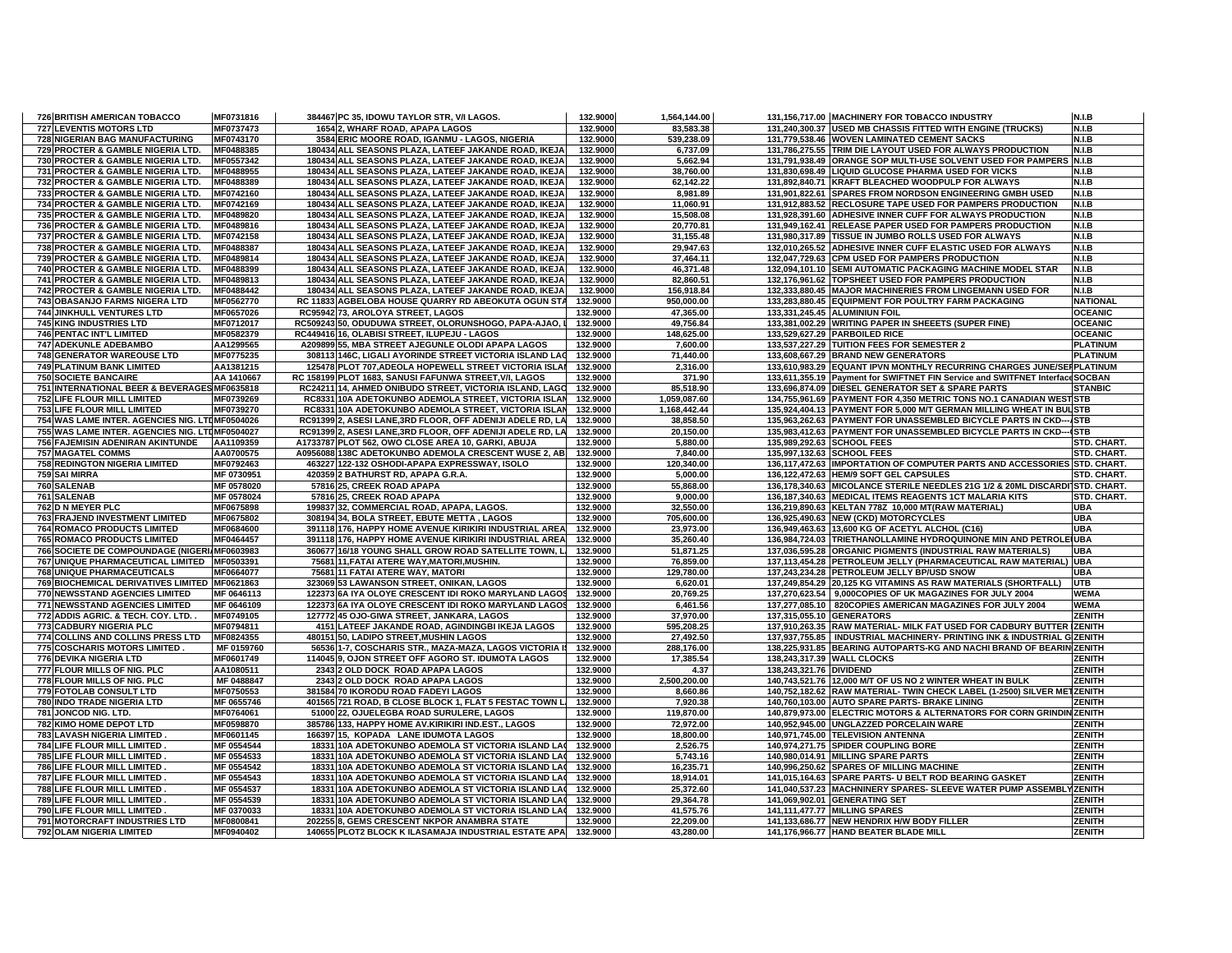| 793 OLASIMBO AND COMPANY LTD.                  | MF0749916  | 68545 76 M K O ABIOLA WAY RING ROAD IBADAN OYO STAT         | 132.9000 | 460,800.00   | 141,637,766.77 NEW JINCHENG MOTORCYCLES IN CKD CONDITION MODEZENITH               |                 |
|------------------------------------------------|------------|-------------------------------------------------------------|----------|--------------|-----------------------------------------------------------------------------------|-----------------|
| 794 OMNIK, LIMITED                             | MF0601519  | 209377 586, IKORODU ROAD, KOSOFE, KETU,LAGOS.               | 132.9000 | 149,557.50   | 141,787,324.27 LOW DENSITY POLYTHYLENE EXTRUSION GRADE                            | ZENITH          |
| 795 SAMHAYS LTD                                | MF0940134  | 116406 9 ST. FINBARR'S COLLEGE RD., AKOKA YABA LAGOS        | 132.9000 | 99,088.96    | 141,886,413.23 BASE MM MIXING COLOURS, THINNER, HARDNER PRIMIN(ZENITH             |                 |
| <b>796 SAMRECK NIGERIA LTD</b>                 | MF0508016  | 92656 49 IGA IDUNGARAN STREET IDUMOTA LAGOS                 | 132.9000 | 32,300.00    | 141,918,713.23 TELEVISION ANTENNAS                                                | <b>ZENITH</b>   |
| 797 UNITED CEMENT COY. OF NIG. LTD.            | MF 0764005 | 462435 PLOT BLOCK6 RD 7 FEDERAL HOUSING ESTATE CALAI        | 132.9000 | 43,000.00    | 141,961,713.23 USED CAT WHEEL LOADERS                                             | <b>ZENITH</b>   |
| 798 VIN-CHINNY NIG. LTD                        | MF0598033  | 180909 12 OLADIPO LABINJO CRESENT SURULERE LAGOS            | 132.9000 | 29.629.00    | 141.991.342.23 29.000 MTRS OF UNGALVANIZED AND GALVANIZED STRAIZENITH             |                 |
| 799 BATTERY MFG. CO. NIG. LTD.                 | MF 0735208 | 6153 3 Adeniyi Jones Avenue, Ikeja, Lagos                   | 132.8900 | 35,774.00    | 142,027,116.23  Industrial raw materials and spares: 4,000,000 pcs brass cal AIMB |                 |
| 800 MIDLAND GALVANIZING PRODT                  | MF-0590456 | RC18220 KM 10 ABEOKUTA LAGOS ROAD, ABEOKUTA, OGUN ST        | 132.8900 | 490,794.60   | 142,517,910.83 600MT COLD ROLLED STEEL IN COILS                                   | <b>DBL</b>      |
| 801 WEST AFRICA HOUSEHOLD UTILITIES MF-0758876 |            | RC2710 3 ADENIYI JONES AVENUE, IKEJA LAGOS STATE            | 132.8900 | 44.080.00    | 142,561,990.83 ENAMEL FRITS AMD ENAMEL PIGMENTS                                   | <b>DBL</b>      |
| 802 DONASULU BROTHERS NIG. LIMITED MF0194962   |            | RC78945 67, EFFURUN/WARRI ROAD, EFFURUN WARRI               | 132.8900 | 773,050.00   | 143,335,040.83 PRIME HOT ROLLED STEEL BEAMS                                       | <b>ETB</b>      |
| 803 DANA MOTORS LTD                            | MF 0611484 | 294984 54, MARINA, LAGOS                                    | 132.8900 | 35,392.72    | 143,370,433.55 RADIATORS - MOTOR SPARE PARTS                                      | <b>FBN</b>      |
| <b>804 DANA MOTORS LTD</b>                     | MF 0654342 | 294984 54, MARINA, LAGOS                                    | 132.8900 | 181,158.90   | 143,551,592.45 SPARE PARTS FOR MOTOR VEHICLES (LAMPS AND ENGILFBN                 |                 |
| 805 NIGERIAN BREWRIES PLC                      | MF0270211  | 613 1, ABEBE VILLAGE ROAD, IGANMU, LAGOS                    | 132.8900 | 10.605.97    | 143,562,198.42 SAFETY SHOES                                                       | FBN             |
| 806 NIGERIAN BREWRIES PLC                      | MF0179541  | 613 1, ABEBE VILLAGE ROAD, IGANMU, LAGOS                    | 132.8900 | 11,548.03    | 143,573,746.45 GAS TRAIN ASSEMBLY                                                 | <b>FBN</b>      |
| 807 NIGERIAN BREWRIES PLC                      | MF0179543  | 613 1, ABEBE VILLAGE ROAD, IGANMU, LAGOS                    | 132.8900 | 368,624.81   | 143,942,371.26 2 XYMARK BB 2 - BREWRY CHEMICAL                                    | <b>FBN</b>      |
| 808 SELLMETALS LIMITED                         | MF 0654833 | 22251 UNIVERSAL STEELS CRESENT, OFF SURULERE IND. RO        | 132.8900 | 145,360.00   | 144,087,731.26 651 UNITS OF INDUSTRIAL SPARE PARTS FOR ROLLING M FBNMB            |                 |
| 809 UNIVERSAL STEELS LIMITED                   | MF 0654830 | 7146 UNIVERSAL STEELS CRESENT, OFF SURULERE IND. RO         | 132.8900 | 113,054.64   | 144,200,785.90 79.587 M/T GRAPHITE ELECTRODE FOR STEEL MAKING WIFBNMB             |                 |
| 810 UNIVERSAL STEELS LIMITED                   | MF 0707272 | 7146 UNIVERSAL STEELS CRESENT, OFF SURULERE IND. RC         | 132.8900 | 20,854.00    | 144,221,639.90 20 M/T OF ALUMINA CEMENT- GRADE 1 (INDUSTRIAL RAW FBNMB            |                 |
| 811 UNIVERSAL STEELS LIMITED                   | MF 0654824 | 7146 UNIVERSAL STEELS CRESENT. OFF SURULERE IND. RO         | 132.8900 | 100,228.00   | 144.321.867.90 100M/T OF FERRO SILICON (INDUSTRIAL RAW MATERIAL) FBNMB            |                 |
| 812 NIGERIAN BREWERIES PLC                     | MF0459277  | RC 613<br>NIGERIAN BREWERIES LIMITED. IGANMU HOUSE, 1 ABE   | 132.8900 | 323,962.03   | 144,645,829.93 MALT 2 ROW SPRING B SPECIFICATIONS IN BAGS (RAW MFCMB              |                 |
| 813 OLOPADE ADERINOLA OBAFEMI                  | AA1303582  | A1034696 23, Oju Olobun Close, Victoria Island, Lagos       | 132.8900 | 10,994.50    | 144,656,824.43 PAYMENT OF SCHOOL FEES                                             | FIB             |
| 814 COSCHARIS MOTORS LIMITED                   | MF0501648  | 56536 1-7 COSCHARIS STREET, KIRIKIRI IND ESTATE, LAGOS      | 132.8900 | 21,000.00    | 144,677,824.43 COMPLETE SPRAYBOOTH                                                | <b>GUARANTY</b> |
| 815 DANA FOODS LIMITED                         | MF0269445  | 304446 54 MARINA STREET, LAGOS                              | 132.8900 | 1,176,000.00 | 145,853,824.43 INDIAN PARBOILED RICE IR-64                                        | <b>GUARANTY</b> |
| 816 MTN NIGERIA COMMUNICATION LIMITEMF0736806  |            | 395010 30 AFRIBANK STREET, VICTORIA ISLAND, LAGOS           | 132.8900 | 844,411.00   | 146,698,235.43 DXX A111 NODE REDUNTANT HARDWARE AS PER PFI 649 GUARANTY           |                 |
| 817 NIGERIAN BREWERIES PLC                     | MF0690008  | 613 1 ABEBE VILLAGE ROAD, IGANMU LAGOS                      | 132.8900 | 71,001.03    | 146,769,236.46 STORAGE RACKS                                                      | <b>GUARANTY</b> |
| 818 FAN MILK PLC                               | MF0439547  | 2761 ELEIYELE INDUSTRIAL LAYOUT, IBADAN, OYO STATE, I       | 132.8900 | 222,373.91   | 146,991,610.37 3,650,000 PCS. 200 ML FAN CHOCOLATE, 3,650,000 PCS. A(IBTC         |                 |
| 819 JAYKAY CARPET INDUSTRIES LTD.              | MF0671477  | RC 202814 38/39 SHARADE IND. ESTATE, PHASE II, KANO         | 132.8900 | 20,787.68    | 147,012,398.05 PVC SHEETINGS (BACKING MATERIAL FOR CARPETS PROINDO                |                 |
| 820 RHODIA NIGERIA LIMITED                     | MF 0517815 | 177129 32B, LADIPO OLUWOLE AVENUE, INDUSTRIAL ESTATE        | 132.8900 | 87,000.00    | 147,099,398.05 NON-PLASTICISED POLYVINYL CHLORIDE                                 | <b>MBC</b>      |
| 821 TRIACTA NIGERIA LIMITED                    | MF 0752636 | 108553 139, MURTALA MOHAMMED WAY, KANO                      | 132.8900 | 81,875.70    | 147,181,273.75 NEW CAT CATERPILLAR PARTS                                          | <b>MBC</b>      |
| 822 NIGERIAN BREWERIES PLC                     | MF0582009  | RC613 1 ABEBE VILLAGE ROAD, IGANMU, LAGOS                   | 132.8900 | 327,442.50   | 147,508,716.25 MALT, 2 ROW SPRING B SPECIFICATIONS, IN BULK (BREW OCEANIC         |                 |
| 823 MTN NIGERIA COMMUNICATIONS LIMITMF0736808  |            | 395010 CHURCHGATE TOWERS 30 AFRIBANK STREET V/ISL           | 132.8900 | 2,329,762.00 | 149.838.478.25 IMPORTATION OF HARRIS EQUIPMENT ANTENNA SYSTEM STD. CHART.         |                 |
| 824 TOYOTA (NIGERIA) LIMITED                   | MF0690485  | 281837 PLOT 2, BLOCK G, ISOLO EXPRESSWAY                    | 132.8900 | 61,066.95    | 149,899,545.21 IMPORTATION OF 2,813 PCS OF SPARE PARTS FOR TOYO STD. CHART.       |                 |
| 825 SACHNIK INVESTORS LIMITED                  | MF0676266  | 441613 6, LAWRENCE LANE, OFF EREKO/MARTINS JUNCTION,        | 132.8900 | 5,822.00     | 149,905,367.21 VARIOUS MODELS OF TV/TV GAMES                                      | <b>UBA</b>      |
| <b>826 DANA MOTORS LIMITED</b>                 | MF 0611485 | 294984 54, MARINA, LAGOS                                    | 132.8900 | 34.290.19    | 149,939,657.40   695UNITS OF GASKET CYLINDER HEAD, GLASS WINDSHIE WEMA            |                 |
| 827 DANA PLAST LIMITED                         | MF 0689985 | 292255 54, MARINA, LAGOS                                    | 132.8900 | 117,477.44   | 150,057,134.84 105.9MTS OFLOW DENSITY POLYPROPYLENE                               | <b>WEMA</b>     |
| 828 ODUYEMI MICHAEL OLUDELE                    | AA 1095102 | A2831917 38, DARAMOLA STREET OKE IRA IKEJA LAGOS            | 132.8900 | 4,877.50     | 150,062,012.34 PAYMENT FOR SCHOOL FEES                                            | <b>WEMA</b>     |
| 829 SUNSHINE OIL&CHEM DEV.CO.LTD.              | MF 0023894 | 261871 PLOT 2, BLK A&B SALIMONU STREET NEW BODIJA IBAD      | 132.8900 | 102,500.00   | 150,164,512.34 500MTS OF ALUMS FOR WATER TREATMENT                                | <b>WEMA</b>     |
| 830 TOPCLASS COMPUTERS NIG LTD                 | MF 0647670 | 197455 10/11, SABBATH CLOSE, APAPA, LAGOS                   | 132.8900 | 8,290.00     | 150,172,802.34 475SETS OF DC TO AC POWER INVERTER AND BATTERY WEMA                |                 |
|                                                | MF 0690471 |                                                             | 132.8900 | 147,422.00   |                                                                                   |                 |
| 831 TOYOTA NIGERIA LIMITED                     |            | 281837 PLOT 2 BLOCK G ISOLO LAGOS                           |          |              | 150,320,224.34 2UNITS OF DYNA CASH IN TRANSIT & HIACE CASH IN TRAWEMA             |                 |
| 832 INTER - SWASTIK NIG. LTD                   | MF 0695270 | 375429 3RD FLOOR 39/41. DOCEMO ST IDUMOTA LAGOS             | 132.8900 | 33.075.50    | 150.353.299.84 AGRICULTURAL SPARES ALTERNATORS                                    | <b>ZENITH</b>   |
| 833 MTN NIGERIA                                | MF0944153  | 395010 CHURCHGATE TOWERS VICTORIA ISLAND LAGOS              | 132.8900 | 36,015.00    | 150,389,314.84 TELECOMMUNICATION EQUIPMENT- TEMS INVESTIGATIONZENITH              |                 |
| 834 MTN NIGERIA                                | MF0765938  | 395010 CHURCHGATE TOWERS VICTORIA ISLAND LAGOS              | 132.8900 | 183,544.75   | 150,572,859.59 VIRTUAL TOP UP SIM PACKAGING & FULFILMENT                          | ZENITH          |
| 835 MTN NIGERIA                                | MF0765937  | 395010 CHURCHGATE TOWERS VICTORIA ISLAND LAGOS              | 132.8900 | 952,000.00   | 151,524,859.59 PPSK 32K STARTER PACK                                              | <b>ZENITH</b>   |
| <b>836 MTN NIGERIA</b>                         | MF0944154  | 395010 CHURCHGATE TOWERS VICTORIA ISLAND LAGOS              | 132.8900 | 1,624,396.00 | 153,149,255.59 HARRIS EQUIPMENT ANTENNA SYSTEM & OTHER ACCES ZENITH               |                 |
| 837 ACB INTERNATIONAL BANK PLC                 | AA1054329  | RC 453 106/108 BROAD STREET LAGOS                           | 132.8800 | 151.69       | 153,149,407.28 SWIFT NET INTERFACES                                               | <b>ACB</b>      |
| 838 ACB INTERNATIONAL BANK PLC                 | AA1054328  | RC 453 106/108 BROAD STREET LAGOS                           | 132.8800 | 1,608.88     | 153,151,016.16 SWIFT NET CONNECTIVITY                                             | <b>ACB</b>      |
| 839 ACB INTERNATIONAL BANK PLC                 | AA1054331  | RC 453 106/108 BROAD STREET LAGOS                           | 132.8800 | 22.68        | 153,151,038.84 SWIFT NET SERVICES                                                 | <b>ACB</b>      |
| 840 UNIVERSAL NIGERIA INDUSTRIES CONMF0672102  |            | 5558 18, WEMPCO ROAD, OGBA, IKEJA, LAGOS                    | 132.8800 | 38,660.60    | 153,189,699.44 INDUSTRIAL RAW MATERIAL - HEAT RESISTANT STEEL SHACCESS            |                 |
| 841 WESTERN METAL PROUCTS COMPAN MF0672108     |            | 25381 18, WEMPCO ROAD, OGBA SCHEME, IKEJA, LAGOS            | 132.8800 | 60,895.86    | 153,250,595.30 INDUSTRIAL MACHINERIES & ACCESSORIES -SEAM PIPE {ACCESS            |                 |
| 842 AYMAN ENTERPRISES LIMITED                  | MF0655977  | RC92154 12/18 AKINYEMI CRESCENT MATORI LAGOS                | 132.8800 | 50,440.00    | 153,301,035.30 RAW MATERIAL FOR SYNTHETIC MONO FILAMENT                           | <b>CITIZENS</b> |
| 843 NIGERIAN NATIONAL PETROLEUM COIMF0379269   |            | NO.33 CAP 320 CENTRAL BUSINESS DISTRICT HERBERT MACAULAY W  | 132.8800 | 816,333.33   | 154,117,368.63 NEW SHORT TURBINE                                                  | <b>CITIZENS</b> |
| 844 NIGERIAN NATIONAL PETROLEUM COIMF0379270   |            | NO.33 CAP 320 CENTRAL BUSINESS DISTRICT HERBERT MACAULAY W  | 132.8800 | 836,070.00   | 154,953,438.63 NEW RECTIFIERS, REGULATORS AND SHORT TURBINES                      | <b>CITIZENS</b> |
| 845 DAILY-NEED IND LTD                         | MF 0694627 | 25258 24. OROGIRI STREET. LAGOS                             | 132.8800 | 74,278.00    | 155.027.716.63 AUTOMATIC BOTTLE FILLING MACHINE                                   | <b>FBN</b>      |
| 846 KNIGHT METAL MANUFACTURING CO. MF0488216   |            | 19860 18, WEMPCO ROAD, PLOT 1A, BLOCK D OGBA SCHEME         | 132.8800 | 1,423,930.00 | 156,451,646.63 WIRE OF IRON - INDUSTRIAL RAW MATERIAL                             | <b>FBN</b>      |
| 847 WESTERN METAL PRODUCTS CO. LTDMF0488212    |            | 25381 18. WEMPCO ROAD. OGBA SCHEME. IKEJA . LAGOS           | 132.8800 | 504.309.26   | 156.955.955.89 ZINC ALUMINIUM ALLOY ZINC INGOTS                                   | <b>FBN</b>      |
| 848 FIRST CITY MONUMENT BANK LTD               | aa1098953  | FIRST CITY MONUMENT BANK LIMITED 17A TINUBU STF<br>RC 46713 | 132.8800 | 2,500.00     | 156,958,455.89 payment of recurring charges for internet connection via eqlFCMB   |                 |
| 849 FIRST CITY MONUMENT BANK LTD               | aa1098955  | RC 46713<br>FIRST CITY MONUMENT BANK LIMITED 17A TINUBU STR | 132.8800 | 2,500.00     | 156,960,955.89 payment of recurring charges for internet connection via eq(FCMB   |                 |
| 850 WESTERN METAL PRODUCTS COMPAIMF0557927     |            | 2538 18 WEMPCO ROAD, PLOT 1A BLK D, OGBA SCHEME LA          | 132.8800 | 818,556.48   | 157,779,512.37 COLD ROLLED STEEL COILS                                            | <b>GUARANTY</b> |
| 851 ELBE PHARMA NIGERIA LIMITED                | MF0571414  | 202889 4 AKANBI DANMOLA ST IKOYI LAGOS                      | 132.8800 | 148,250.00   | 157,927,762.37 ZAPOX (AMPICILLIN + CLOXACILLIN CAPS)                              | <b>INTERCON</b> |
| 852 WESTERN METAL PRODUCTS                     | MF0488221  | 25381 18, WEMPCO ROAD, OGBA SCHEME IKEJA, LAGOS             | 132.8800 | 1,365,957.13 | 159,293,719.50 2000 MT COLD ROLLED STEEL COILS                                    | N.I.B           |
| 853 OCEAN FISHERIES NIG. LTD                   | MF 0546919 | 18923 25, CREEK ROAD, APAPA, LAGOS                          | 132.8800 | 9,210.00     | 159,302,929.50 SPARE PARTS FOR FISHING TRAWLERS-FRICTION BLK                      | <b>REGENT</b>   |
| 854 UNILEVER NIGERIA PLC                       | MF0769026  | RC113 1 BILLINGSWAY ROAD, OREGUN, IKEJA, LAGOS              | 132.8800 | 184,017.67   | 159,486,947.17 PAYMENT FOR 1 BAG FORM, FILL AND SEAL MACHINE SVISTB               |                 |
| 855 UNILEVER NIGERIA PLC                       | MF0639989  | RC113 1 BILLINGSWAY ROAD, OREGUN, IKEJA, LAGOS              | 132.8800 | 302,203.10   | 159,789,150.27 PAYMENT FOR ENGINEERING ITEMS - CARTONING MACHINSTB                |                 |
| 856 UNILEVER NIGERIA PLC                       | MF0604401  | RC113 1 BILLINGSWAY ROAD, OREGUN, IKEJA, LAGOS              | 132.8800 | 90.978.40    | 159,880,128.67 PAYMENT FOR ROYCO BEEF WRAPPERS                                    | <b>STB</b>      |
| 857 UNILEVER NIGERIA PLC                       | MF0696235  | RC113 1 BILLINGSWAY ROAD, OREGUN, IKEJA, LAGOS              | 132.8800 | 310,420.00   | 160,190,548.67 PAYMENT FOR NEOSORB 70/70B FRENCH ORIGIN                           | <b>STB</b>      |
| 858 UNILEVER NIGERIA PLC                       | MF0696239  | RC113 1 BILLINGSWAY ROAD, OREGUN, IKEJA, LAGOS              | 132.8800 | 464,597.50   | 160,655,146.17 PAYMENT FOR ALUFOIL ROYCO BEEF WRAPPERS 4 GR                       | <b>STB</b>      |
| 859 WESTERN METAL PRODUCTS CO LTD MF0672114    |            | 25381 18, WEMPCO ROAD, OGBA SCHEME, IKEJA LAGOS             | 132.8800 | 819,191.50   | 161,474,337.67 IMPORTATION OF RAW MATERIALS (COLD ROLLED STEELSTD. CHART.         |                 |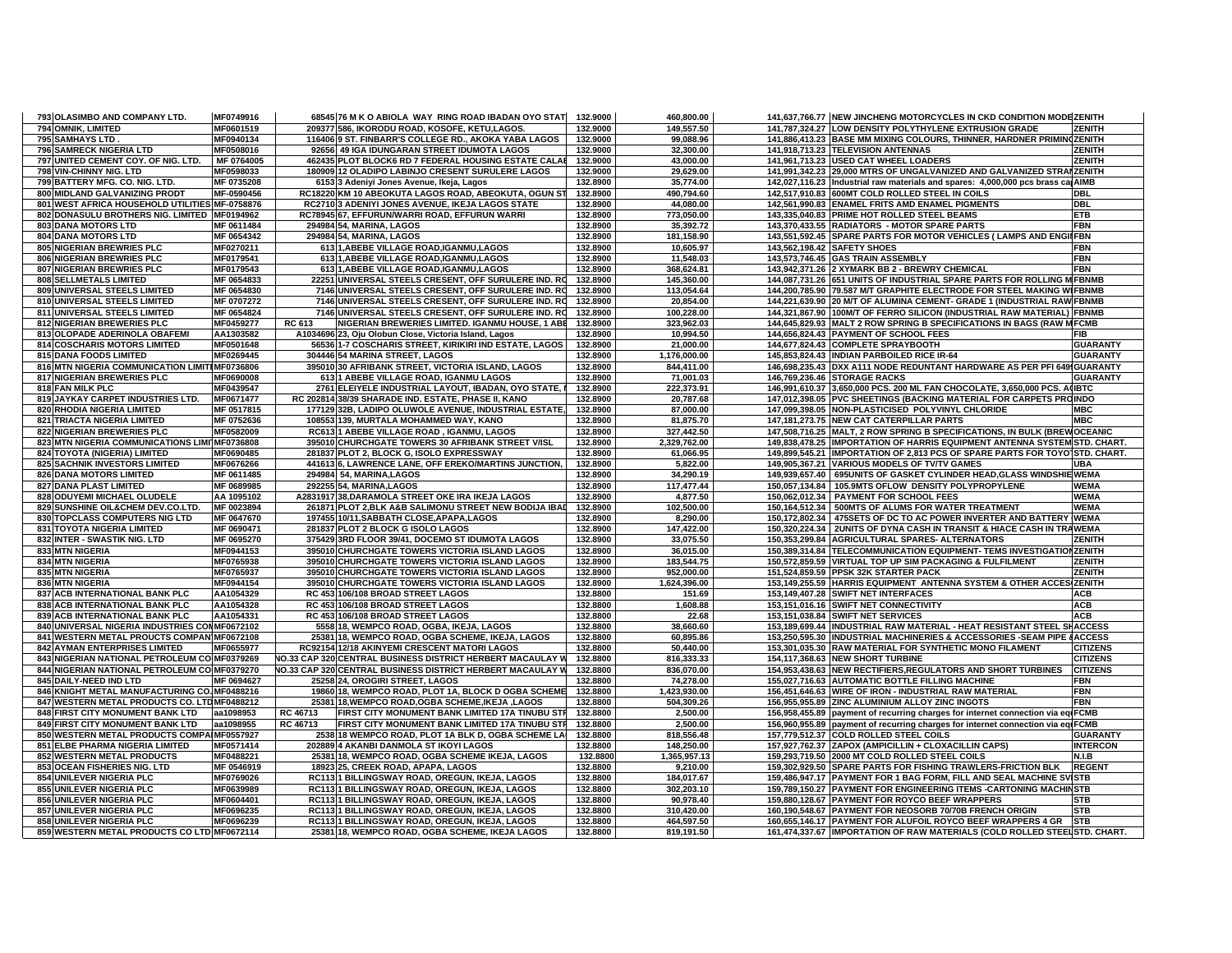| 860 UNILEVER NIGERIA PLC                      | MF0769018  | 1131, BILLINGSWAY ROAD, OREGUN LAGOS                     | 132.8800 | 85,153.91      | 161,559,491.58 SAROMEX CELERY, SAROMEX LEVERAGE                                    | <b>UBA</b>       |
|-----------------------------------------------|------------|----------------------------------------------------------|----------|----------------|------------------------------------------------------------------------------------|------------------|
| 861 UNILEVER NIGERIA PLC                      | MF0769016  | 1131, BILLINGSWAY ROAD, OREGUN LAGOS                     | 132.8800 | 23,653.10      | 161,583,144.68 MICROCRYSTALLINE WAX, CARBOROL, RIBO FLAVIN UNIVUBA                 |                  |
| 862 PROGRESS INT'L RESOURCES LTD.             | MF0790388  | 449158 NO 33 DOHERTY STREET, LAGOS ISLAND LAGOS          | 132.8800 | 140,753.60     | 161,723,898.28 INFANT FORMULAR MILK POWDER                                         | <b>ZENITH</b>    |
| <b>863 SMADA COMM. STORES</b>                 | MF 0794012 | 134436 37 SUNMOLA STREET, MENDE MARYLAND LAGOS           | 132.8800 | 71,680.00      | 161,795,578.28 RAW MATERIAL FOR PRINTING INDUSTRIES                                | <b>ZENITH</b>    |
| 864 VISTA INTERNATIONAL LIMITED.              | MF0696104  | 208914 PLOT 44 JIMOH ODUTOLA STREET SURULERE,LAGOS       | 132.8800 | 18,988.42      | 161,814,566.70 COATED PAPER 75 GSM                                                 | ZENITH           |
| <b>865 KAM INDUSTRIES NIG LIMITED</b>         | MF 0551085 | 309962 5 NEW YIDI ROAD INDUSTRIAL AREA ILORIN            | 132.8500 | 159.812.86     | 161.974.379.56 300TONS OF WIRE OF NON-ALLOY STEEL NOT PLATED OIWEMA                |                  |
| 866 ECASON MARKETING CO. LTD.                 | MF0800836  | 217866 75, VENN ROAD SOUTH, ONITSHA, ANAMBRA STATE       | 132.8500 | 85,605.60      | 162,059,985.16 NEW FILTER DRIERS OF TYPES 6,5-2,5                                  | ZENITH           |
|                                               |            |                                                          |          | 162,059,985.16 |                                                                                    |                  |
| <b>B. DISQUALIFIED BIDS</b>                   |            |                                                          |          |                |                                                                                    |                  |
| <b>867 AFOLABI DENTON</b>                     | MF0478640  | A0904775 25, ALAYAKI SOGBESAN STREET, ABAYOMI, IWO ROAD  | 132.9500 | 51,336.87      | 162,111,322.03 POULTRY EQUIPMENT (EGG LAYING CAGES)                                | <b>ASSURANCE</b> |
| 868 CHRIS EJIK PHARMS AND DRUGS LTD MF017423  |            | 103810 3, OJE IMIAVAN STREET IKEJA LAGOS                 | 133.0000 | 29,794.00      | 162,141,116.03   IBRUPROFEN 400 MG AND MEGAFEN 400 MG IN CARTONS PLATINUM          |                  |
| <b>869 JENS ERIC MOLLENBACH</b>               | AA1207253  | RC1482 18. FATAI ATERE WAY. MATORI. MUSHIN. LAGOS        | 133.0100 | 47,338.00      | 162,188,454.03 PERSONAL HOME REMITTANCE                                            | <b>CHARTERED</b> |
| 870 OLSENI RAY CATO                           | AA1207255  | RC1482 18, FATAI ATERE WAY, MATORI, MUSHIN, LAGOS        | 133.0100 | 23.804.00      | 162,212,258.03 PERSONAL HOME REMITTANCE                                            | <b>CHARTERED</b> |
| 871 ANAMBRA MOTORS MAN. CO LTD                | MF0795604  | 2736 EMENE IND LAYOUT, EMENE PORT-HARCOURT               | 132.9300 | 74,619.89      | 162,286,877.92 SPARE PARTS                                                         | <b>FBN</b>       |
| 872 AshakaCem Plc                             | MF 0981555 | RC 13422 Plot 193 Jide Oki Street, V/Island, Lagos       | 132.9200 | 788,023.32     | 163,074,901.24 3rd Quarter Technical Fee                                           | Capital          |
| 873 BEL PAPYRUS LIMITED                       | AA1049811  | 87929 PLOT 6, KUDIRAT ABIOLA WAY, OREGUN ROAD            | 133.0000 | 120,000.00     | 163,194,901.24 1ST INSTALLMENT PLUS INTEREST (LOAN)                                | <b>N.I.B</b>     |
| 874 BNL ENGINEERING & CONSTRUCTION AA 1115005 |            | 16303 PLOT 564/565 AIRPORT ROAD, CENTRAL AREA, ABUJA     | 132.9000 | 24,704.29      | 163,219,605.53 DIVIDEND PAYMENT TO FOREIGN SHAREHOLDER                             | <b>MBC</b>       |
| 875 COSTAIN (WEST AFRICA) PLC                 | AA1080615  | RC572 174 WESTERN AVENUE, LAGOS                          | 132.9000 | 52,920.00      | 163,272,525.53 INTEREST CHARGES ON LOAN REPAYMENT                                  | ECO              |
| 876 COSTAIN (WEST AFRICA) PLC                 | AA1080616  | RC572 174 WESTERN AVENUE, LAGOS                          | 132.9000 | 5,880.00       | 163,278,405.53 PAYMENT OF EXPATRIATE SALARIES                                      | <b>ECO</b>       |
| 877 CROWN FLOUR MILLS                         | AA 1205092 | RC 8575 PLOT 53, MALU SIDDING ROAD, APAPA, LAGOS         | 132.9000 | 2,754,176.66   | 166,032,582.19 Being repayment of Ioan (principal plus interest) from Rhoni SOCBAN |                  |
| 878 CROWN FLOUR MILLS LIMITED                 | AA0992883  | 8575 TIN CAN ISLAND PORT GATE NO.2, BEHIND BERTH NO.     | 132.9300 | 2,000,000.00   | 168,032,582.19 REPAYMENT OF PRINCIPAL ON FOREIGN LOAN                              | <b>GUARANTY</b>  |
| 879 DTV-DYS TROCCA VALSESIA & CO LTIAA1207619 |            | RC1167 APAPA - OSHODI EXP WAY IBAFON KIRIKIRI APAPA L    | 133.0000 | 91,382.57      | 168,123,964.76 DIVIDEND PYT TO SHAREHOLDING COMPANIES                              | <b>LIBERTY</b>   |
| 880 EMMYSON NIGERIA LTD                       | MF0690934  | 40767 200 AWOLOWO ROAD, IKOYI LAGOS                      | 132.9000 | 31,695.00      | 168,155,659.76 ESTEEM MFA                                                          | <b>GUARANTY</b>  |
| 881 FEMEB NIGERIA LIMITED                     | MF0660165  | 61797 21, COKER ROAD, ILUPEJU, LAGOS.                    | 132.9200 | 10,400.00      | 168,166,059.76 NEW (PRINTED) DISPOSABLE PAPER CUPS, MAMA CASS.                     | <b>EQUITY</b>    |
| 882 GLAXOSMITHKINE CONSUMER NIGERIMF0603367   |            | 8726 KM 16, IKORODU ROAD, OJOTA, LAGOS.                  | 132.9300 | 24,757.78      | 168,190,817.54 VARIOUS SPARES                                                      | <b>UBA</b>       |
| 883 GLAXOSMITHKLINE CONSUMER                  | MF0488034  | 8726 49/51 TOWN PLANNING WAY, ILUPEJU, LAGOS             | 132.9300 | 118,529.75     | 168,309,347.30 VARIOUS SPARE PARTS                                                 | N.I.B            |
| 884 GUARDIAN PRESS LTD                        | MF 0472381 | RC 37751 RUTAM HOUSE, ISOLO EXPRESSWAY, OSHODI, LAGOS    | 132.9000 | 10,038.60      | 168,319,385.90 IMPORTATION OF VARIOUS SPARE PARTS                                  | <b>NAL</b>       |
| 885 H D F AND SONS LTD                        | MF0194146  | RC206111 NO 24, UNITY ROAD, KANO                         | 133.0000 | 654,719.00     | 168,974,104.90 MACHINERY EQUIPMENTS                                                | <b>STANBIC</b>   |
| 886 IBTC ASSET MANAGEMENT LIMITED             | AA0470395  | 209744 I.B.T.C. PLACE, WALTER CARRINGTON CRESCENT, VICT  | 132.9000 | 33,511.26      | 169,007,616.16 REPATRIATION OF PROCEEDS ON SALE OF NIGERIAN BO IBTC                |                  |
| 887 IBTC ASSET MANAGEMENT LIMITED             | AA0712923  | 209744 I.B.T.C. PLAC,E WALTER CARRINGTON CRESCENT, VICT  | 132.9000 | 2,523.31       | 169,010,139.47 REPATRIATION OF DIVIDENDS RECEIVED ON NIGERIAN BOIBTC               |                  |
| 888 NIGERIAN BOTTLING COMPANY PLC             | AA0442150  | 902 NBC HOUSE, EBUTE METTA, P.O. BOX 159, LAGOS          | 132.9300 | 746,930.05     | 169.757.069.52 TECHNICAL FEES REMITTANCE                                           | N.I.B            |
| 889 P & O NEDLLOYD NIG LTD.                   | AA1031044  | RC361158 5 CREEK ROAD APAPA, LAGOS.                      | 132.9100 | 2,417.67       | 169,759,487.19 PERSONAL HOME REMITTANCE.                                           | <b>OMEGA</b>     |
| 890 PRIMA IMPEX NIG. LTD                      | MF 0793632 | RC215875 12, AKINWANDE STREET, ALABA COKER, LAGOS        | 132.9000 | 263,440.00     | 170,022,927.19 PLASTIC RAW MATERIALS                                               | <b>DBL</b>       |
| 891 PROMASIDOR NIG. LTD -                     | MF0940168  | 203123 23, WHARF ROAD APAPA, LAGOS.                      | 132.9500 | 164.300.00     | 170,187,227.19 ABS POSTERS (PROMOTIONAL ITEMS)                                     | <b>ZENITH</b>    |
| 892 RADIUM NIGERIA LIMITED                    | MF0703695  | RC492433 133, AHMADU BELLO WAY, VICTORIA ISLAND, LAGOS S | 132.9600 | 16,669.66      | 170,203,896.85 VARIOUS ASSORTED HOUSEHOLD ITEMS                                    | <b>DBL</b>       |
| 893 STANBIC NOMINEES NIGERIA LTD              | AA1280359  | RC375064 PLOT 688, AMODU TIJANI CLOSE, VICTORIA ISLAND   | 132.6700 | 106,217.84     | 170,310,114.69 DIVIDEND ON 47,220,910 UNITS OF GTB                                 | <b>STANBIC</b>   |
| <b>894 SWANTEX NIGERIA LTD</b>                | AA0769866  | 163717 14 INDUSTRIAL AVENUE, ILUPEJU LAGOS               | 132.9000 | 66,321.00      | 170,376,435.69 INTEREST AND LOAN REPAYMENT                                         | <b>GUARANTY</b>  |
| 895 TOTAL FINAELF NIGERIA PLC.                | AA1086758  | 1396 4, AFRIBANK STREET VICTORIA ISLAND LAGOS            | 132.9500 | 823,298.13     | 171,199,733.82 LICENSE AND MARKETING KNOW-HOW & TRAINING FEES ZENITH               |                  |
| 896 VEE NETWORKS LTD.                         | AA1277824  | 398557 27, ADEYEMO ALAKIJA STREET VICTORIA ISLAND, LAG   | 132.9200 | 1,690,889.42   | 172,890,623.24 LOAN REPAYMENT TO DEUTSHE TRUST BANK AG LONDO FBN                   |                  |
| 897 GREATWALL NIG LTD                         | MF0656947  | RC316022 63.ENU OWA STREET.2ND FLOOR.IDUMOTA.LAGOS       | 133.0000 | 40.876.00      | 172.931.499.24 BULK VIDEO CASSETTE E-105                                           | <b>PRUDENT</b>   |
| 898 GREATWALL NIG LTD                         | MF0659647  | RC316022 63,ENU OWA STREET,2ND FLOOR,IDUMOTA,LAGOS       | 132.9500 | 40,880.00      | 172,972,379.24 BULK VIDEO CASSETTE E-105                                           | <b>PRUDENT</b>   |
| 899 LEVENTIS POWER SYSTEMS LIMITED MF0676212  |            | 355051 2/4 IDDO ROAD, IDDO HOUSE OYINGBO, LAGOS          | 132.8800 | 4,267.33       | 172,976,646.57 GENERATOR SPARE PARTS                                               | N.I.B            |
| 900 LEVENTIS POWER SYSTEMS LIMITED MF0676243  |            | 355051 2/4 IDDO ROAD, IDDO HOUSE OYINGBO, LAGOS          | 132.8800 | 3,001.93       | 172,979,648.50 GENERATOR SPARE PARTS                                               | N.I.B            |
| 901 LEVENTIS POWER SYSTEMS LIMITED MF0676223  |            | 355051 2/4 IDDO ROAD, IDDO HOUSE OYINGBO, LAGOS          | 132.8800 | 2,415.51       | 172,982,064.01 GENERATOR SPARE PARTS                                               | <b>N.I.B</b>     |
| 902 LEVENTIS POWER SYSTEMS LIMITED MF0676249  |            | 355051 2/4 IDDO ROAD, IDDO HOUSE OYINGBO, LAGOS          | 132.8800 | 12,036.71      | 172,994,100.72 GENERATOR SPARE PARTS                                               | <b>N.I.B</b>     |
| 903 MACMILLAN NIGERIA PUBLISHERS              | MF 0579124 | RC 4294 4 IND. AV. ILUPEJU IND. ESTATE, MUSHIN, LAGOS    | 133.0000 | 48,870.24      | 173,042,970.96 EDUCATIONAL BOOKS                                                   | <b>TRANS</b>     |
| 904 MACMILLAN NIGERIA PUBLISHERS              | MF 0579125 | RC 4294 4 IND. AV. ILUPEJU IND. ESTATE, MUSHIN, LAGOS    | 133.0000 | 73.359.23      | 173,116,330.19 EDUCATIONAL BOOKS                                                   | <b>TRANS</b>     |
| 905 MICHELIN DEVELOPMENT COMPANY AA1411165    |            | 2822 PLOT 2 IJORA CAUSEWAY, IJORA, LAGOS.                | 132.9500 | 511,115.43     | 173,627,445.62 PAYMENT MDC.2003 TECHNICAL FEE                                      | <b>ZENITH</b>    |
| 906 MICHELIN NIGERIA LTD                      | AA1411163  | 2822 PLOT 2 IJORA CAUSEWAY, IJORA, LAGOS.                | 132.9500 | 1,399,286.17   | 175,026,731.79 PAYMENT 2003 TECHNICAL FEE                                          | <b>ZENITH</b>    |
| 907 SAPONARIA INDUSTRIES LIMITED              | MF0688615  | 435829 122-132 OSHODI / APAPA EXPRESSWAY, LAGOS          | 133.0000 | 67,443.60      | 175,094,175.39 INDUSTRIAL RAW MATERIAL- PALMONIC -95                               | <b>GUARANTY</b>  |
| 908 SAPONARIA INDUSTRIES LIMITED              | MF0688614  | 435829 122-132 OSHODI / APAPA EXPRESSWAY, LAGOS          | 133.0000 | 76,734.00      | 175,170,909.39 INDUSTRIAL RAW MATERIAL- PALMONIC -95                               | <b>GUARANTY</b>  |
| 909 BANEX INDUSTRIES LTD.                     | MF0098302  | 71075 15/17 ABIMBOLA STREET, ISOLO, LAGOS                | 132.9500 | 18,000.00      | 175,188,909.39 SPAKLING WINE                                                       | <b>FBN</b>       |
| 910 TAIPOLY NIGERIA LIMITED                   | MF 0590715 | RC60136 29 OGUNLOWO STREET, IKEJA, LAGOS STATE           | 132.9200 | 20,640.00      | 175,209,549.39 40,800 PAIRS OF PLASTIC LADIES SHOES                                | <b>DBL</b>       |
| 911 WAPCO PLC                                 | MF 0675265 | 1858 ELEPHANT CEMENT HOUSE IKEJA LAGOS                   | 133.0000 | 232,182.60     | 175,441,731.99 2,550MTS OF PORLAND CEMENT HIGH RESISTANCE IN BAWEMA                |                  |
| 912 OANDO PLC                                 | MF0770436  | 6474 2. AJOSE ADEOGUN STREET. VICTORIA ISLAND. LAGOS     | 132.9500 | 8.760.697.34   | 184.202.429.33 135.000 MT OF AGO AND 180.000 MT OF DPK - PETROLEUMFBN              |                  |
| 913 OANDO PLC                                 | MF0765611  | 480939 2 AJOSE ADEOGUN ST, VI, LAGOS                     | 132.9500 | 3,503,738.51   | 187,706,167.84 8,000MT MAX OF GAS OIL 0.5% SULPHER                                 | ZENITH           |
| 914 OBAJANA CEMENT PLC                        | MF0614749  | 208767 1 ALFRED REWANE ROAD, FALOMO IKOYI LAGOS          | 132.9200 | 169,968.00     | 187,876,135.84 ELECTRICAL EQUIPMENT                                                | <b>GUARANTY</b>  |
| 915 OBAJANA CEMENT PLC                        | MF0770270  | 208768 1 ALFRED REWANE ROAD, FALOMO IKOYI LAGOS          | 132.9200 | 210,000.00     | 188,086,135.84 MANUFACTURE AND SUPPLY OF STRUCTURAL STEEL, FAGUARANTY              |                  |
| 916 SUNPLAST IND LTD                          | MF-0590450 | RC-28900 PLOT 4C, BLOCK H, ISOLO INDUSTRIAL SCHEME, OSHO | 132.9400 | 179,350.00     | 188,265,485.84 FILLED POLYPROPYLENE                                                | DBL              |
| 917 SUNPLAST IND LTD                          | MF-0701481 | RC-28900 PLOT 4C, BLOCK H, ISOLO INDUSTRIAL SCHEME, OSHO | 132.9400 | 111,900.00     | 188,377,385.84 POLYPROPYLENE                                                       | <b>DBL</b>       |
| 918 SUNPLAST INDUSTRIES LTD                   | MF0183832  | RC 25980 PLOT 4C, BLOCK H, ISOLO IND. SCHEME, APAPA-OSHO | 133.0000 | 265,135.14     | 188,642,520.98 POLYPROPYLENE (INDUSTRAIL RAW MATERIAL)                             | <b>INDO</b>      |
| 919 PATPLAST NIGERIA LTD                      | AA0769865  | 157167 16 INDUSTRIAL AVENUE, ILUPEJU LAGOS               | 132.9000 | 49,788.00      | 188,692,308.98 INTEREST AND LOAN REPAYMENT                                         | <b>GUARANTY</b>  |
| 920 PATPLAST NIGERIA LTD                      | AA0769864  | 157167 16 INDUSTRIAL AVENUE, ILUPEJU LAGOS               | 132.9000 | 38,779.00      | 188,731,087.98 INTEREST AND LOAN REPAYMENT                                         | <b>GUARANTY</b>  |
|                                               |            |                                                          |          | 26,671,102.82  |                                                                                    |                  |
| <b>C. UNFUNDED ACCOUNTS</b>                   |            |                                                          |          |                |                                                                                    |                  |
| 921 EHKAY CORRUGATED CARTONS LTD MF0488731    |            | 459802 53 IGA IDUGANRAN STR OFF IDUMAGBO AV. LAGOS       | 133.0200 | 127,652.02     | 188,858,740.00 WHITE LINED PRINTING BOARD 250MT                                    | <b>AFRI</b>      |
| 922 FARMEX LIMITED                            | MF0668001  | 24974 KM 38 LAGOS-ABEOKUTA ROAD OTA OGUN                 | 133.0000 | 1,421.00       | 188,860,161.00 GELATIN 240 BLOOM, SODIUM STARCH GLYCOLLATE                         | <b>AFRI</b>      |
|                                               |            |                                                          |          |                |                                                                                    |                  |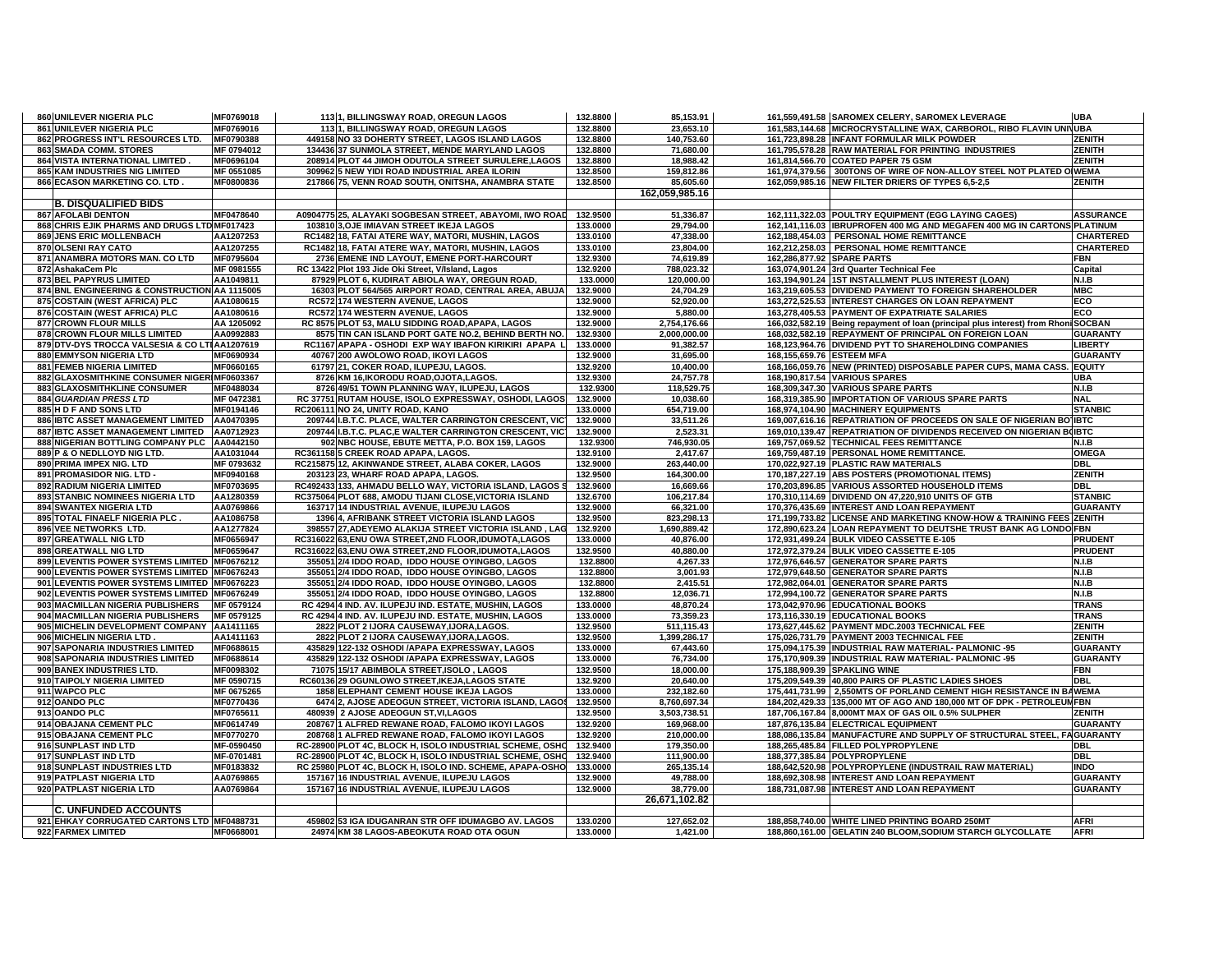## **AMOUNT OFFERED FOR SALE US\$125,000,000.00 1 INDIVIDUAL NOT COMPAN TOTAL AMOUNT DEMANDED US\$194,188,015.39 2 INCOMPLETE FORM 'M' NUMBER**

# **Y**

## **SUMMARY FOR AUCTION 99 OF 20 - 12 - 2004**

## **EXPLANATORY NOTES FOR UNSUCCESSFUL BIDS:**

| 923 FARMEX LIMITED                             | MF0668004  | 24974 KM 38 LAGOS-ABEOKUTA ROAD OTA OGUN                   | 133.0000 | 24,400.00      | 188,884,561.00 ORHEPTAL CAPSULES                                    | <b>AFRI</b>                |
|------------------------------------------------|------------|------------------------------------------------------------|----------|----------------|---------------------------------------------------------------------|----------------------------|
| 924 HOMAN INDUSTRIES LTD                       | MF0668089  | 37092 PLOT 15&16 BLOCK III IND EST. OTA OGUN               | 133.0000 | 661.972.50     | 189,546,533.50 FLAT ROLLED PRODUCTS IRON&NON ALLOYED STEEL          | <b>AFRI</b>                |
| 925 HAFFAR INDUSTRIAL COMPANY LTD MF0480246    |            | 6432 359/361 AGEGE MOTOR ROAD MUSHIN LAGOS                 | 132.9500 | 66,700.00      | 189.613.233.50 ACRYLIC FIBRE FOR SPINNING                           | <b>AFRI</b>                |
| 926 GMT NIGERIA LIMITED                        | MF0795606  | 333700 14 GERARD ROAD IKOYI LAGOS                          | 132.9300 | 57,297.00      | 189,670,530.50 FULL CREAM EVAPORATED MILK                           | <b>AFRI</b>                |
| 927 GMT NIGERIA LIMITED                        | MF0795571  | 333700 14 GERARD ROAD IKOYI LAGOS                          | 132.9300 | 332,725.93     | 190,003,256.43 FULL CREAM MILK POWDER                               | <b>AFRI</b>                |
| 928 BATTERY MANU. COY NIG LTD                  | MF0654884  | 6153 3 ADENIYI JONES AVENUE IKEJA                          | 132.9200 | 60,914.86      | 190,064,171.29 CHROMIUM COATED STEEL                                | <b>AFRI</b>                |
| 929 VEE NETWORKS LIMITED                       | MF0736496  | 398557 PLOT 1678 OFF SANUSI FAFUNWA STR V/ISLAND           | 132.9200 | 200,383.00     | 190,264,554.29 INDOOR DIPLEXER AND INDOOR DIPLEXER BRACKET          | <b>AFRI</b>                |
| 930 AINA CATHERINE ABIMBOLA                    | AA1325402  | A2466657 1 OLUWASEUN STR AGBADO AGEGE LAGOS                | 132.9100 | 1,338.38       | 190.265.892.67 LIVING EXPENSES                                      | <b>AFRI</b>                |
| 931 BEST COMMUNICATIONS LTD                    | AA1325997  | 365362 8 LAWANSON ROAD S/LERE LAGOS                        | 132.9100 | 17,875.00      | 190,283,767.67 VSAT SERVICE FEES                                    | <b>AFRI</b>                |
| 932 MRS O S EKUNDAYO                           | AA0925484  | A0979481 FACULTY OF LAW UNIV. OF IBADAN OYO                | 132.9100 | 7,872.80       | 190,291,640.47 SCHOOL FEES                                          | <b>AFRI</b>                |
| 933 NYCIL LIMITED                              | MF0711697  | 27148 24 TALABI STR ADENIYI JONES AV. IKEJA LAGOS          | 132.9100 | 74,100.00      | 190,365,740.47 PHTHALIC ANHYDRIDE                                   | <b>AFRI</b>                |
| 934 PZ INDUSTRIES PLC                          | MF0777561  | 693 45/47 TOWN PLANNING WAY ILUPEJU IKEJA LAGOS            | 132.9100 | 925,633.00     | 191,291,373.47 TALLOW GRADE 2 FOR MANUFACTURE OF SOAPS              | <b>AFRI</b>                |
| 935 DUNLOP NIGERIA PLC                         | MF0662309  | 2736 OBA AKRAN AVENUE IKEJA                                | 132.9000 | 4,307.76       | 191,295,681.23 EXTERNAL FILTERS AND ENGINE FILTERS                  | <b>AFRI</b>                |
| 936 DUNLOP NIGERIA PLC                         | MF0662310  | 2736 OBA AKRAN AVENUE IKEJA                                | 132.9000 | 314,317.00     | 191,609,998.23 7X40' CONTAINER DUNLOP BRAND TYRES                   | <b>AFRI</b>                |
| 937 DUNLOP NIGERIA PLC                         | MF0662302  | 2736 OBA AKRAN AVENUE IKEJA                                | 132.9000 | 51,500.00      | 191,661,498.23 NYLON FIBRE DIPPED &STRETCHED TO DUNLOP SPEC         | AFRI                       |
| 938 DUNLOP NIGERIA PLC                         | MF0662308  | 2736 OBA AKRAN AVENUE IKEJA                                | 132.9000 | 3,778.94       | 191,665,277.17 18' FILTER ELEMENTS 11-P421/1236/59                  | <b>AFRI</b>                |
| 939 DUNLOP NIGERIA PLC                         | MF0662320  | 2736 OBA AKRAN AVENUE IKEJA                                | 132.9000 | 64.540.00      | 191.729.817.17 MOR/MBS SANTOGARD                                    | <b>AFRI</b>                |
| 940 EAS AIRLINES LIMITED                       | AA1325451  | 59507 29 ADENIYI JONES AVENUE IKEJA                        | 132.9000 | 66,347.30      | 191,796,164.47 AIRCRAFT INSURANCE PREMIUMS                          | <b>AFRI</b>                |
| 941 EAS AIRLINES LIMITED                       | AA1325452  | 59507 29 ADENIYI JONES AVENUE IKEJA                        | 132.9000 | 45.000.00      | 191.841.164.47 AIRCRAFT LEASE RENTAL FOR NOVEMBER 2004              | <b>AFRI</b>                |
| 942 ETCO NIGERIA LIMITED                       | MF0468922  | 3457 14 CREEK ROAD APAPA                                   | 132.9000 | 13,412.79      | 191,854,577.26 OUTDOOR WMN, GC PXD A/C SPARE PARTS                  | <b>AFRI</b>                |
| 943 ETCO NIGERIA LIMITED                       | MF0468913  | 3457 14 CREEK ROAD APAPA                                   | 132.9000 | 27,276.28      | 191,881,853.54 TRANSFORMER                                          | <b>AFRI</b>                |
| 944 METOXIDE NIG LIMITED                       | MF0395680  | 19895 KM 8 ABEOKUTA-LAGOS RD ABEOKUTA OGUN                 | 132.9000 | 20,700.00      | 191,902,553.54 SULPHUR POWDER                                       | <b>AFRI</b>                |
| 945 ORFEMA PHARMACEUTICAL IND LTD MF0468106    |            | 76330 5 ATILADE ADEBOWALE STR. IJU AGEGE LAGOS             | 132.9000 | 42,525.00      | 191,945,078.54 METRONIDAZOLE POWDER BP,TRIMETHOPRIM ETC             | <b>AFRI</b>                |
|                                                |            |                                                            |          |                |                                                                     |                            |
| 946 POLYTHENE ENTERPRISES NIG LTD              | MF0523279  | 5759 4 OBASA ROAD OFF OBA AKRAN AVENUE IKEJA               | 132.9000 | 42,053.67      | 191,987,132.21 UNCOATED PAPER BOARD 60MT                            | <b>AFRI</b><br><b>AFRI</b> |
| 947 AFRIBANK NIG PLC                           | AA1325401  | 6260 51/55 BROAD STREET LAGOS                              | 132.8900 | 10,514.34      | 191,997,646.55 OFFSHORE CHARGES                                     | <b>NAL</b>                 |
| 948 TOMEZ NIGERIA LIMITED                      | MF 0472767 | RC 126236 2ND FLOOR, 5/7 QUEENS BARRACKS ROAD, OFF WARE    | 133.0500 | 189,674.00     | 192,187,320.55 IMPORTATION OF CKD BICYCLE COMPONENTS                |                            |
| 949 GUARDIAN PRESS LTD                         | MF 0472380 | RC 37751 RUTAM HOUSE, ISOLO EXPRESSWAY, OSHODI, LAGOS      | 132.9000 | 310,000.00     | 192,497,320.55 IMPORTATION OF 400 TONNES NEWSPRINT MATERIALS 32NAL  |                            |
| 950 MAZDA INDUSTRIES LIMITED                   | MF 0392407 | RC 33170 7TH FLR., LSDPC HOUSE, NMAMDI AZIKIWE STREET, LA  | 132.9000 | 5,250.00       | 192,502,570.55 IMPORTATION OF WHITE LIME                            | <b>NAL</b>                 |
| 951 NORMAN INDUSTRIES LIMITED                  | MF 0756773 | RC 9679 PLOT 8, BLOCK 'H', ISOLO INDUSTRIAL ESTATE, IKEJA, | 132.9000 | 75,580.40      | 192,578,150.95 IMPORTATION OF CKD PARTS - HEAT EXCHANGERS (NEWNAL   |                            |
| 952 OKUYEMI BABATUNDE                          | AA 1053306 | A1289738 30 AWOLOWO AVENUE, BODIJA ESTATE, IBADAN          | 132.9000 | 2,000.00       | 192,580,150.95 PERSONAL TRAVEL ALLOWANCE                            | <b>NAL</b>                 |
| 953 OKUYEMI OLABISI OLADUNNI                   | AA 1053307 | A0535954 17 OKOTIE-EBOH CLOSE, SOUTH WEST IKOYI, LAGOS     | 132.9000 | 2,000.00       | 192,582,150.95 PERSONAL TRAVEL ALLOWANCE                            | <b>NAL</b>                 |
| 954 TOMEZ NIGERIA LIMITED                      | MF 0474148 | RC 126236 2ND FLOOR, 5/7 QUEENS BARRACKS ROAD, OFF WARE    | 132.9000 | 98,834.00      | 192,680,984.95 IMPORTATION OF BICYCLE TYRE AND TOOLS                | <b>NAL</b>                 |
| 955 JAYKAY CARPET INDUSTRIES LIMITEDMF 0472686 |            | RC 202814 NO 38/39 SHARADA INDUSTRIAL ESTATE, PHASE 2, KAI | 132.8900 | 43,463.89      | 192,724,448.84 IMPORTATION OF BACKING MATERIAL FOR CARPETS          | <b>NAL</b>                 |
| 956 OLADOSU ELIJAH ADEBAYO                     | AA 1053313 | A0403592 2 CHEVRON DRIVE, LEKKI PENINSULA, LAGOS           | 132.8900 | 16,000.00      | 192,740,448.84 PAYMENT OF SCHOOL FEES IFO VALLEY CITY STATE UNIVAL  |                            |
| 957 AMIOUN STEEL LTD.                          | MF0802741  | RC470203 7, SEGUN IREFIN STREET, IKOTUN, EGBE, LAGOS       | 132.9100 | 2,491.62       | 192,742,940.46 1 WIRE DRAWING MACHINE.(SHORTFALL)                   | <b>OMEGA</b>               |
| 958 CROSS RIVER STATE GOVERNMENT.              | MF0581304  | N/A GOVERNMENT HOUSE, CALABAR, CROSS RIVER STATE           | 132.9100 | 101,678.79     | 192,844,619.25   DETACHABLE MONOCABLE GONDOLA TYPE 8-MGD ON F(OMEGA |                            |
| 959 OMEGABANK PLC                              | AA1031042  | RC43084 PC1 ENG. CLOSE, V/I LAGOS.                         | 132.9100 | 579.00         | 192.845.198.25 PAYMENT OF EQUANT CHARGES.                           | <b>OMEGA</b>               |
| 960 OMEGABANK PLC                              | AA1031041  | RC43084 PC1 ENG. CLOSE, V/I LAGOS.                         | 132.9100 | 579.00         | 192,845,777.25 PAYMENT OF EQUANT CHARGES.                           | <b>OMEGA</b>               |
| 961 OMEGABANK PLC                              | AA1031042  | RC43084 PC1 ENG. CLOSE, V/I LAGOS.                         | 132.9100 | 148.85         | 192,845,926.10 SWIFT PAYMENT.                                       | <b>OMEGA</b>               |
| 962 OMEGABANK PLC                              | AA1031043  | RC43084 PC1 ENG. CLOSE, V/I LAGOS.                         | 132.9100 | 244.23         | 192,846,170.33 SWIFT PAYMENT.                                       | <b>OMEGA</b>               |
| 963 OMEGABANK PLC                              | AA1031045  | RC43084 PC1 ENG. CLOSE, V/I LAGOS.                         | 132.9100 | 6,680.63       | 192,852,850.96 PAYMENT ON SUNSERVER UPGRADE.                        | <b>OMEGA</b>               |
| 964 GOLDEN ROCK INDUSTRIES LTD                 | MF0799305  | RC356190 ZONE 7, NO 77 NNEWI MAIN MARKET, NNEWI, ANAMBRA   | 133.0000 | 304,467.00     | 193,157,317.96 FAIRLY USED MOTORCYCLES                              | <b>PRUDENT</b>             |
| 965 GRAYDAN INDUSTRIES NIG LTD                 | MF0318927  | RC137870 15 M/M AIRPORT ROAD, MAFOLUKU, OSHODI, LAGOS      | 133.0000 | 47,600.00      | 193,204,917.96 NEW ULTIMATE SUPER STRONG BURGLARY SAFES             | <b>PRUDENT</b>             |
| 966 HAMZA USMAN                                | AA1061710  | A1976962 2.YAHAYA ROAD.KADUNA                              | 133.0000 | 8,000.00       | 193,212,917.96 SCHOOL FEES                                          | <b>PRUDENT</b>             |
| 967 OGUNTADE OLUWASEYI                         | AA1349617  | A2546247 NO 2B, LUGBE PHASE 2, F.A.A, LUGBE, ABUJA         | 133.0000 | 1,950.00       | 193,214,867.96 SCHOOL FEES                                          | <b>PRUDENT</b>             |
| 968 SUBINAR NIG LTD                            | MF0656132  | RC91599 11, EBIPEJEJO LANE, EREKO STREET, IDUMOTA, LAGOS   | 133.0000 | 40,907.00      | 193,255,774.96 BULK VIDEO CASSETTE E-105                            | <b>PRUDENT</b>             |
| 969 SURAJ IMPEX NIG LTD                        | MF0656943  | RC193562 52, SAM SHONIBARE STREET, SURULERE, LAGOS         | 133.0000 | 13,933.00      | 193,269,707.96 PVC SELF ADHESIVE INSULATION TAPE                    | <b>PRUDENT</b>             |
| 970 VIRGO INVESTMENT LTD                       | MF0658859  | RC255259 123 SUITE,EDO HOUSE, VICTORIA ISLAND, LAGOS       | 133.0000 | 111,647.00     | 193,381,354.96 INDUSTRIAL MACHINE AND SPARES                        | <b>PRUDENT</b>             |
| 971 VIRGO INVESTMENT LTD                       | MF0640747  | RC255259 123 SUITE,EDO HOUSE, VICTORIA ISLAND, LAGOS       | 133.0000 | 93,160.00      | 193,474,514.96 ARTIFICIAL RESINS                                    | <b>PRUDENT</b>             |
| 972 KENVEE (NIG) LTD                           | MF0567216  | RC28020 34,IDUMOGBO AVENUE,IDUMOTA,LAGOS                   | 132.9300 | 38,009.90      | 193,512,524.86 FLASK                                                | <b>PRUDENT</b>             |
| 973 UNITED PARCEL SERVICES LTD                 | AA0654644  | RC27329 PLOT 16, OWORONSOKI EXP.WAY, GBAGADA, LAGOS        | 132.9100 | 247,520.53     | 193,760,045.39 PAYMENT FOR COURIER SERVICES                         | <b>PRUDENT</b>             |
| 974 FATOKUN OYEDELE                            | AA1387429  | 702170122 PLOT 708/709 ADEOLA HOPEWELL STREET, VICTORIA IS | 132.9000 | 1,000.00       | 193,761,045.39 PTA                                                  | <b>PRUDENT</b>             |
| 975 THE BOOKHOUSE COMPANY LTD                  | AA1387417  | RC427416 27.ADEOLA ADELEYE STREET.ILUPEJU.LAGOS            | 132.9000 | 4.006.80       | 193,765,052.19 PAYMENT FOR MAGAZINES/PERIODICALS                    | <b>PRUDENT</b>             |
| 976 KEN MADUAKOR GROUP LTD                     | MF7799309  | RC486406 NO 5,GODWIN KRIS ROAD, UMUDIM NNEWI, ANAMBRA S    | 132.8500 | 300,000.00     | 194,065,052.19 USED MOTORCYCLES                                     | <b>PRUDENT</b>             |
| 977 IGELE GENERAL ENT. LTD.                    | MF 0579014 | RC 132363 6 GBANGBA STREET OFF SADIKU STREET, ILASAMAJA    | 133.0000 | 25,000.00      | 194,090,052.19 MENTHOL CRYSTAL (LONG GRAIN)                         | <b>TRANS</b>               |
| 978 P.Z. INDUSTRIES PLC                        | MF 0794556 | RC 693 45/47 TOW3N PLANNING WAY, ILUPEJU, LAGOS            | 132.9100 | 23,929.70      | 194.113.981.89 THERMOBONDED                                         | <b>TRANS</b>               |
| 979 ALLIED COMPUTERS                           | MF 0578996 | RC 185032 227 IKORODU ROAD, ILUPEJU LAGOS                  | 132.9000 | 74,033.50      | 194,188,015.39 HP COMPUTER MONITOR                                  | <b>TRANS</b>               |
|                                                |            |                                                            |          | 5,456,927.41   |                                                                     |                            |
| TOTAL $(A + B + C)$                            |            |                                                            |          | 194,188,015.39 |                                                                     |                            |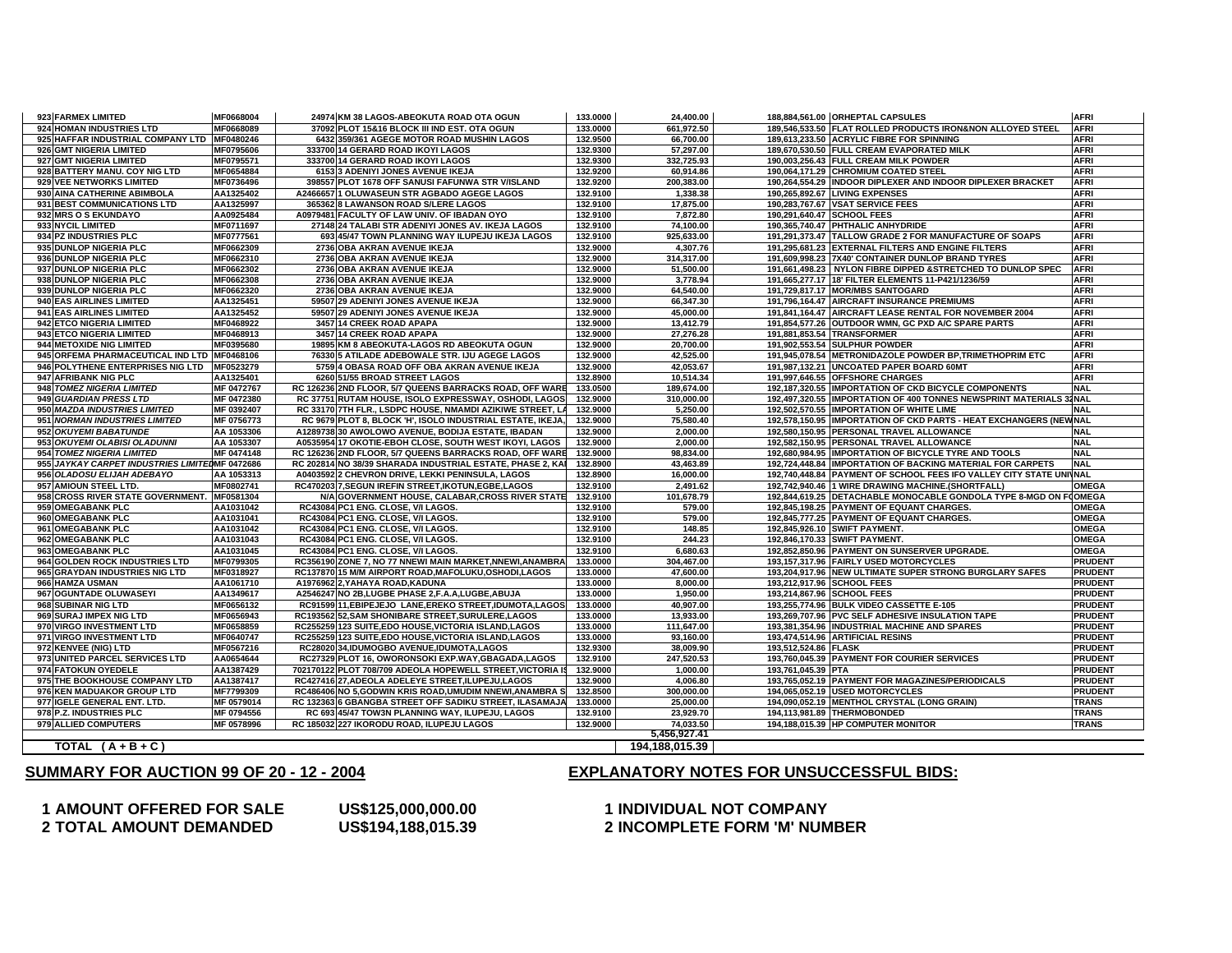| <b>3 QUALIFIED BIDS</b>    |     | US\$162,059,985.16 | <b>3 DIFFERENT COY SAME 'RC' NUMBER</b> |
|----------------------------|-----|--------------------|-----------------------------------------|
| <b>4 DISQUALIFIED BIDS</b> |     | US\$26,671,102.82  | <b>4 PURPOSE NOT EXPLICIT</b>           |
| <b>5 UNFUNDED ACCOUNT</b>  |     | US\$5,456,927.41   | <b>5 MULTIPLE BIDS</b>                  |
| <b>6 HIGHEST BID RATE</b>  |     | $=N=133.30/US$ \$  | <b>6 PROHIBITED ITEMS</b>               |
| 7 MARGINAL RATE            |     | $=N=132.85/US$ \$  | <b>7 SAME COY DIFFERENT 'RC' NUMBER</b> |
| <b>8 LOWEST BID RATE</b>   |     | $=N=132.67/US$ \$  | <b>8 UNFUNDED ACCOUNT</b>               |
| <b>9 NO. OF BANKS</b>      |     | 54 BANKS           |                                         |
| 10 Total NO, of Bids       | 976 |                    |                                         |
| 11 NO. Of Successful Bids  | 866 |                    |                                         |
|                            |     |                    |                                         |

 **NO. Of Unsuccessful Bids 110 \***

**Weighted 132.9407**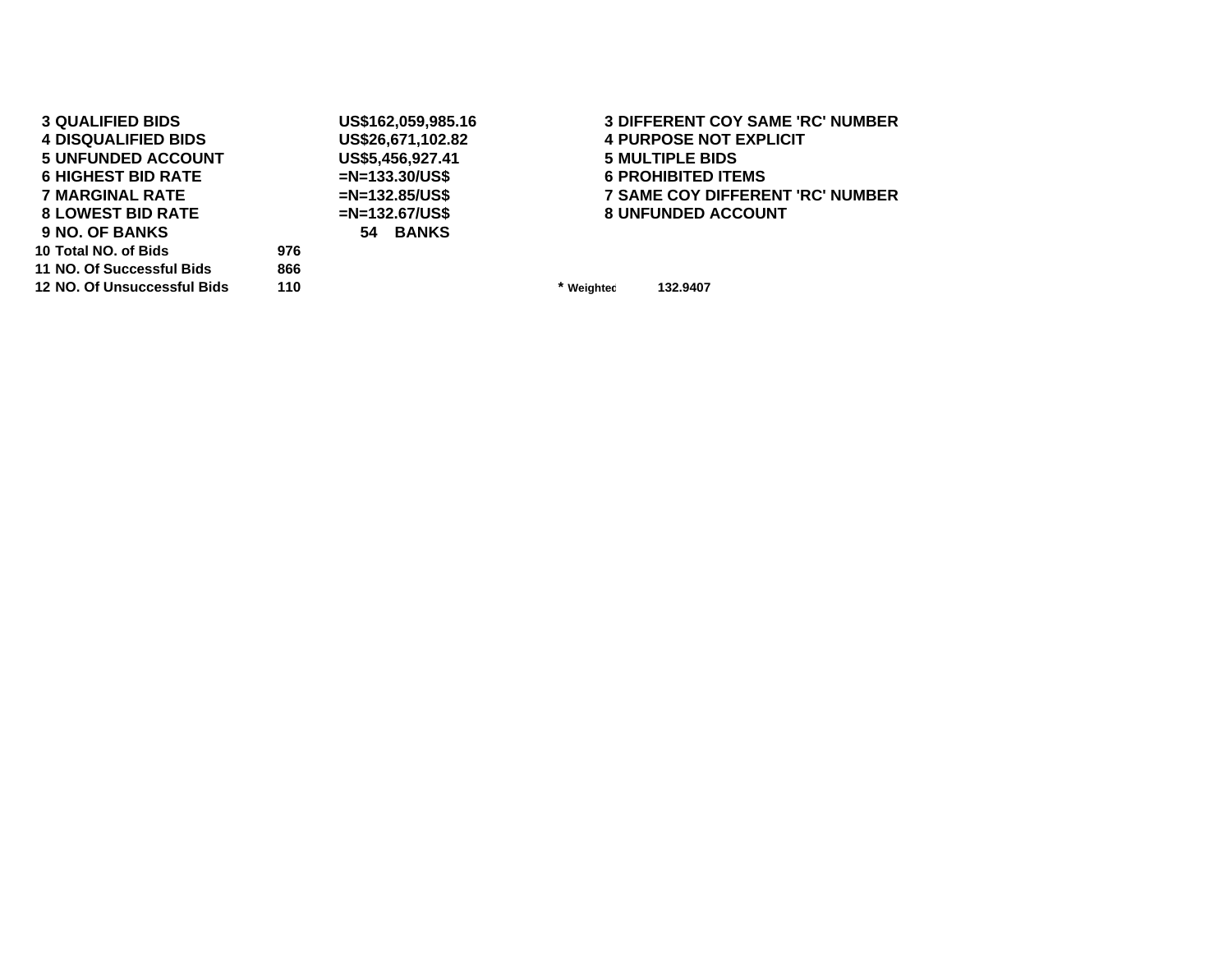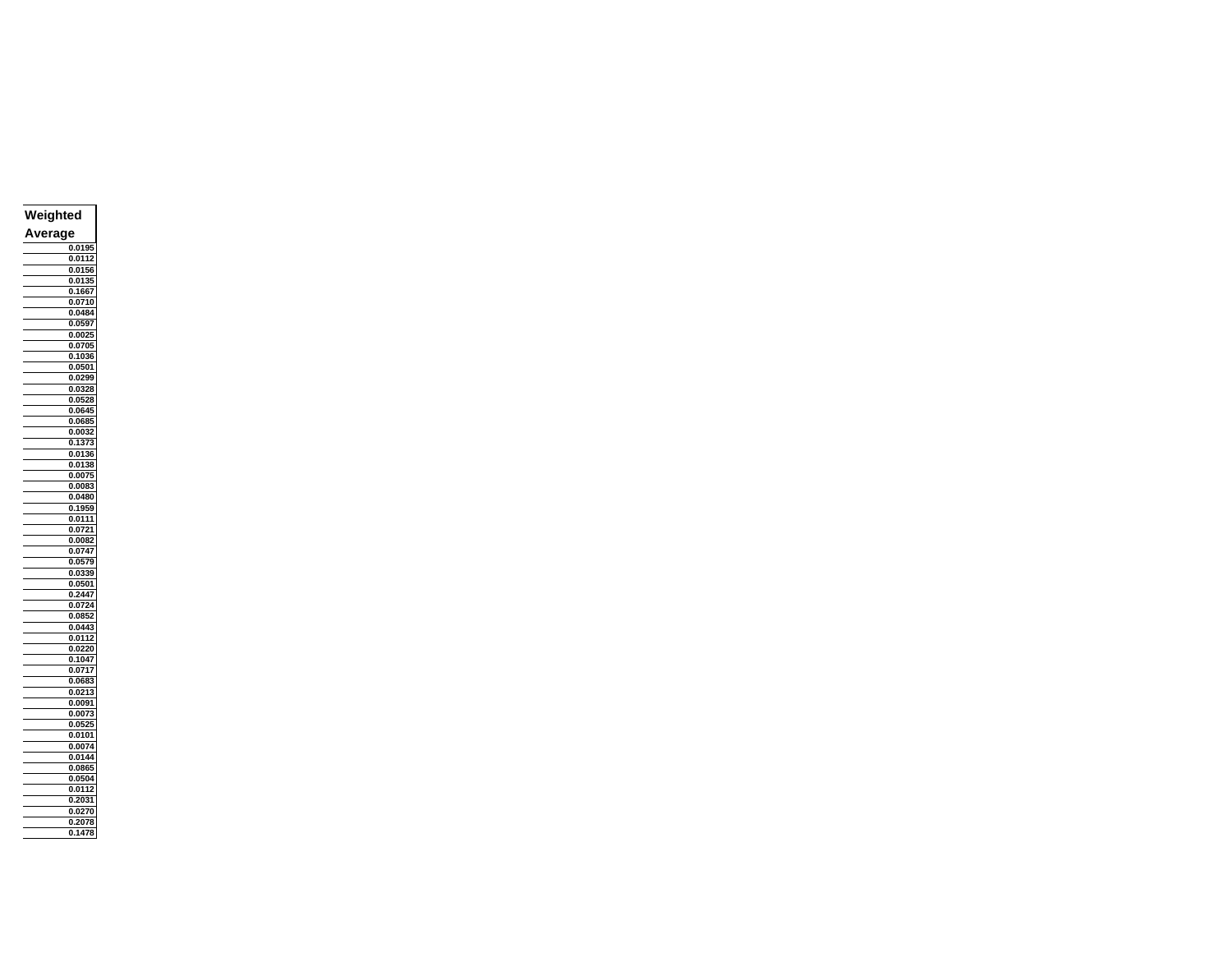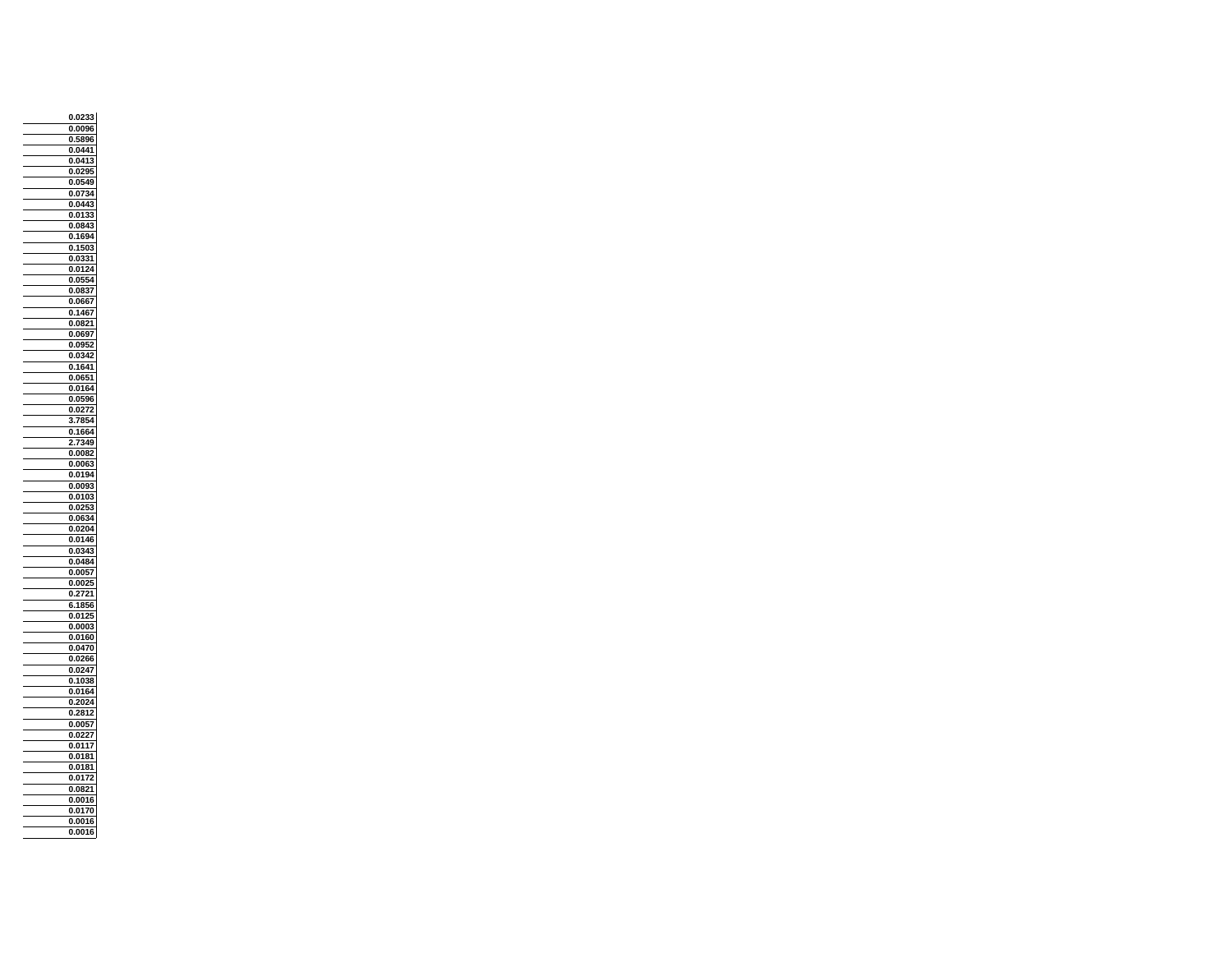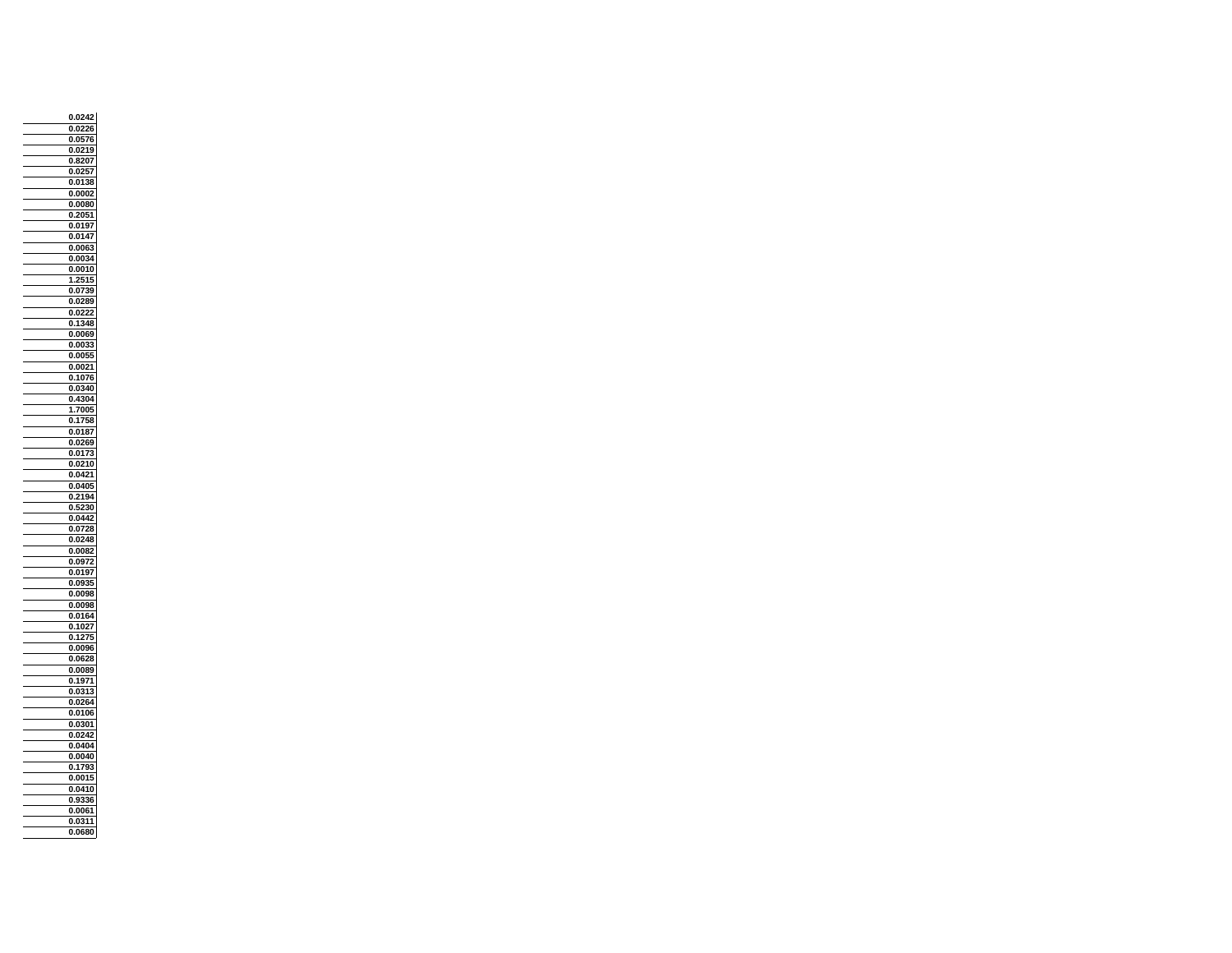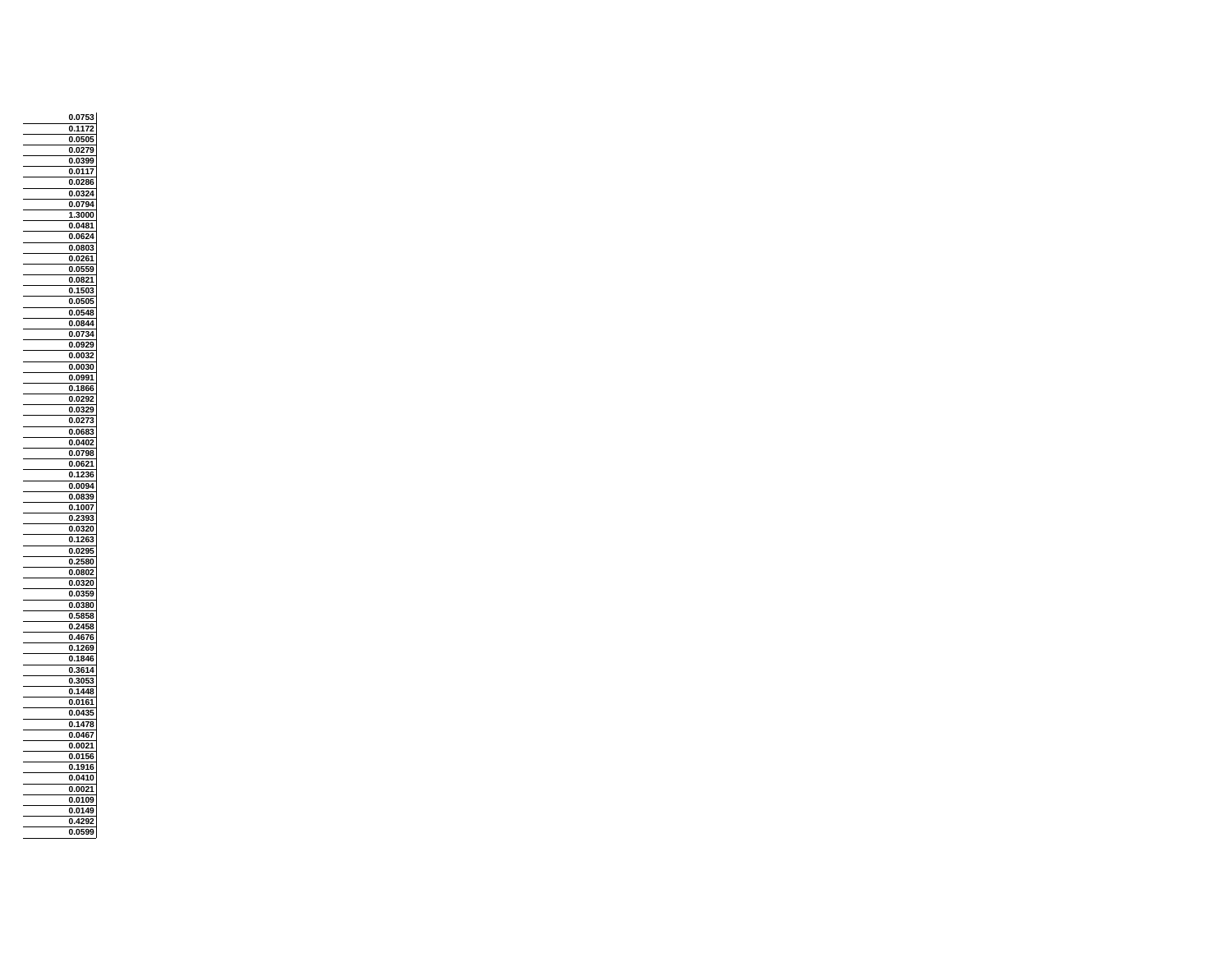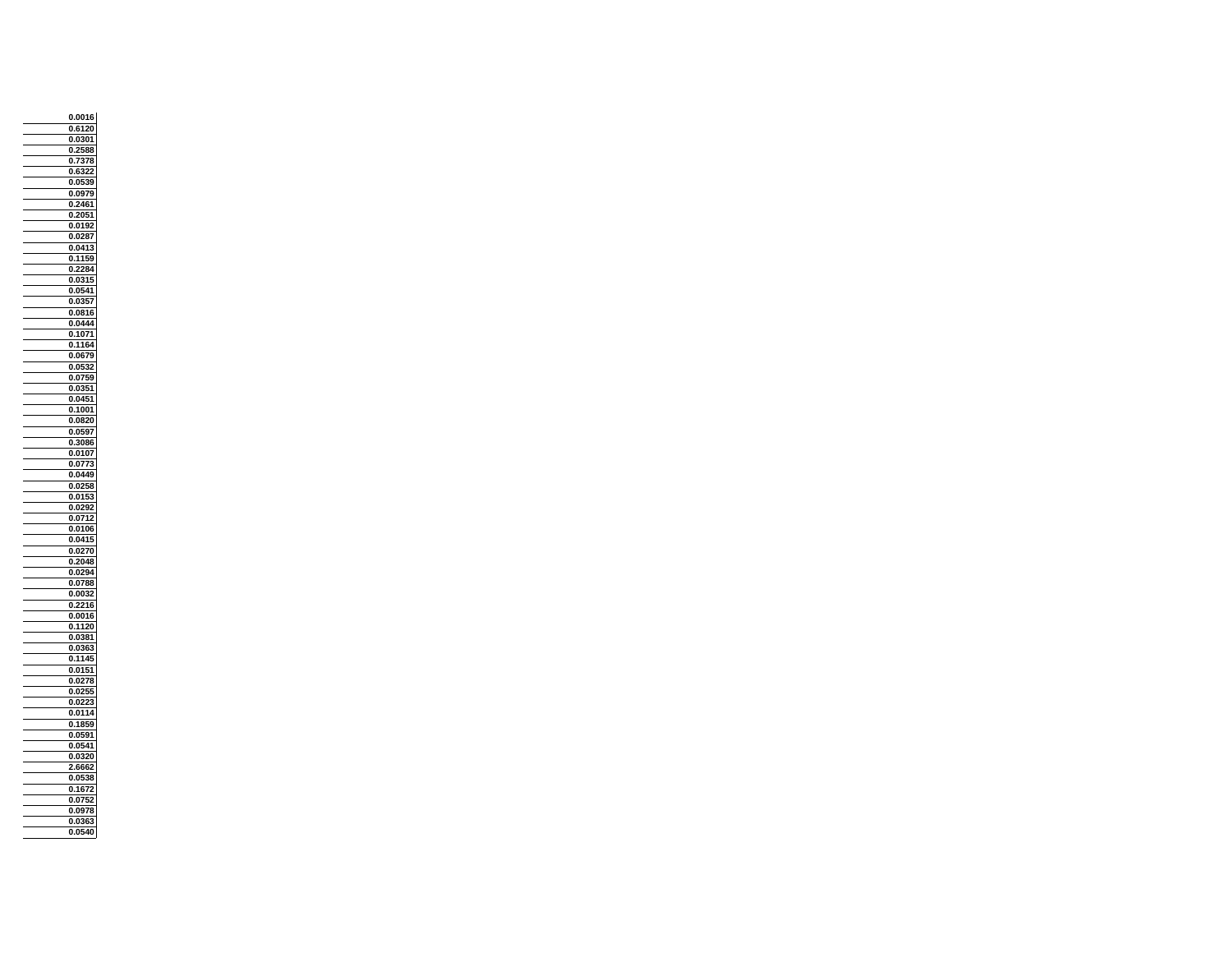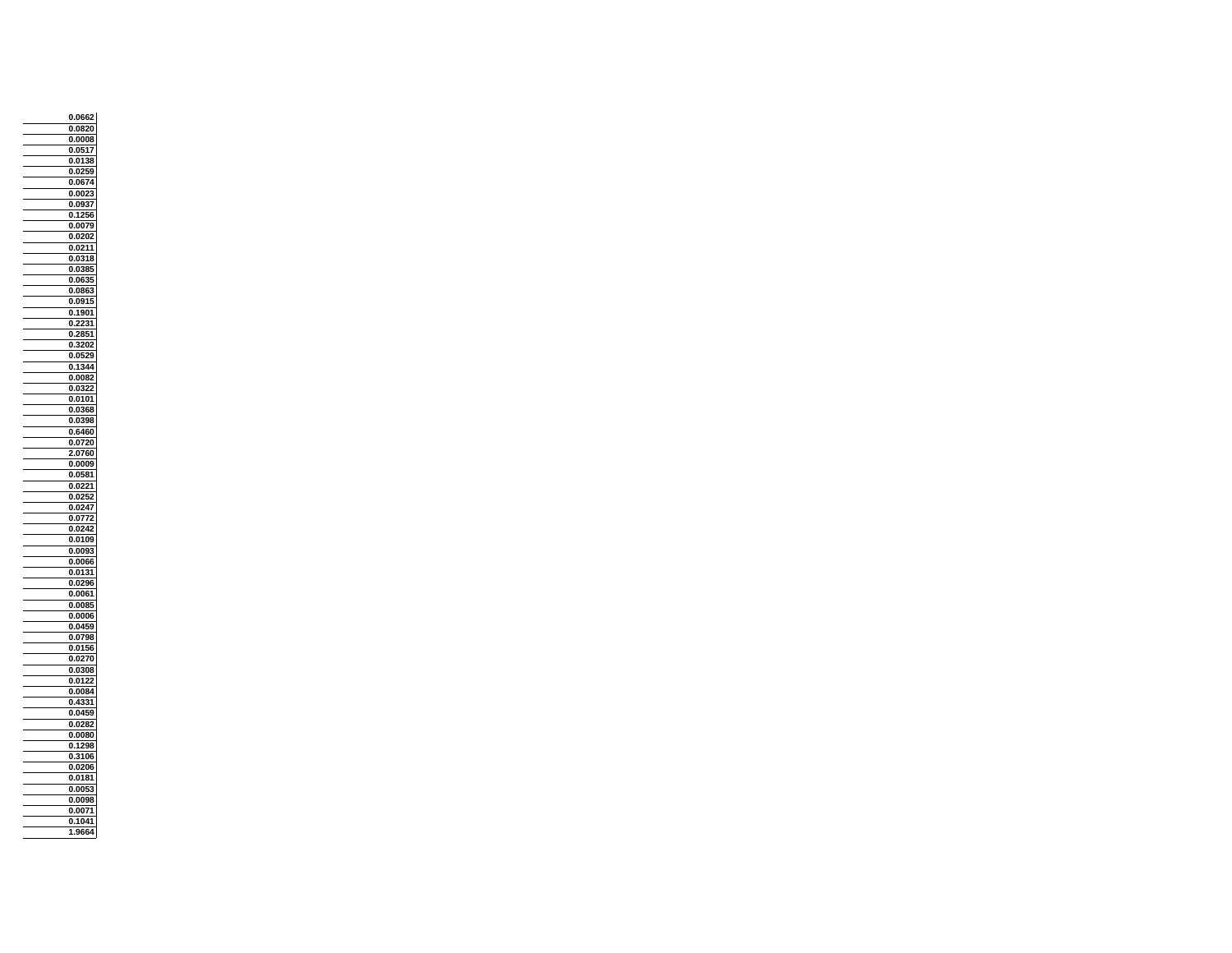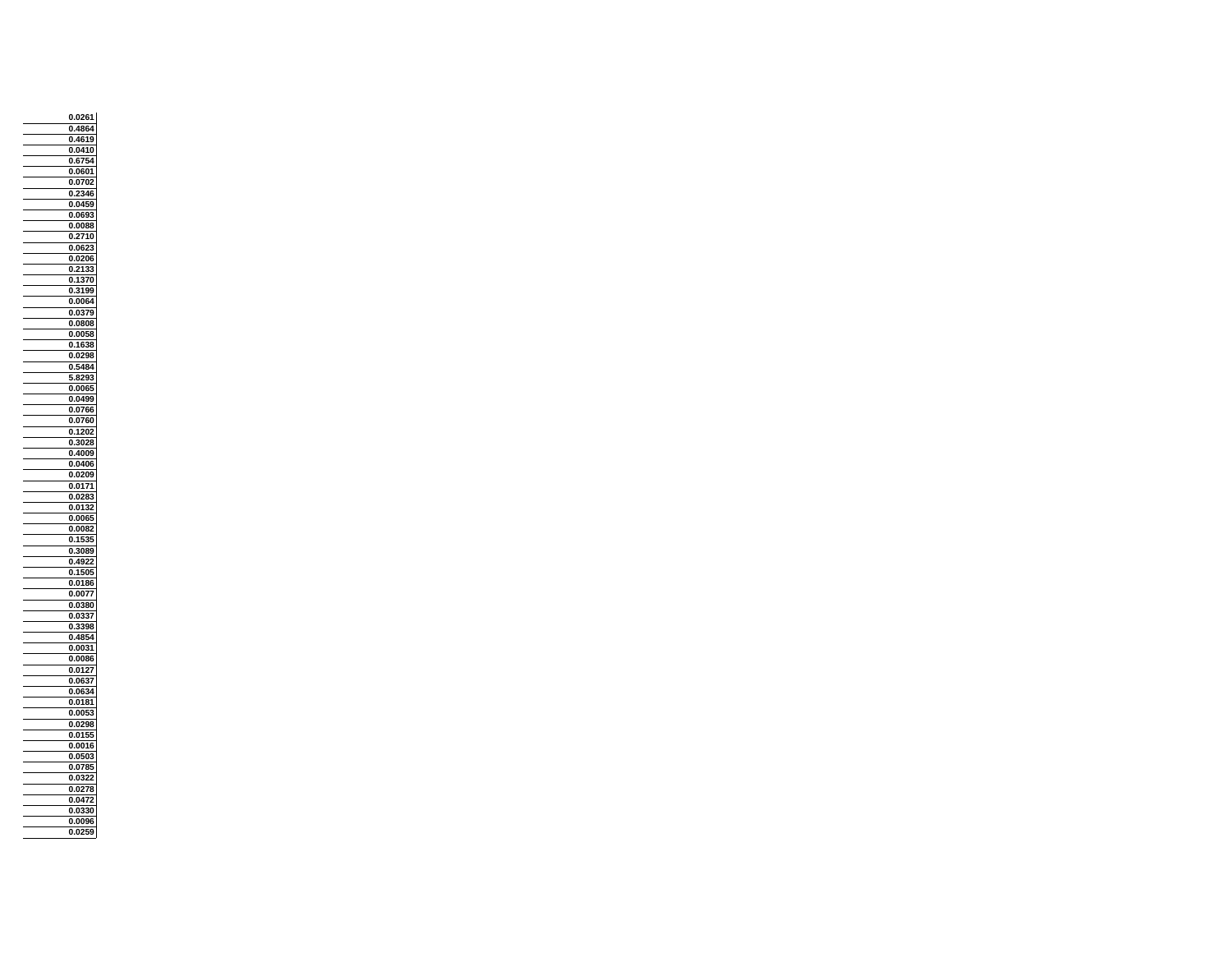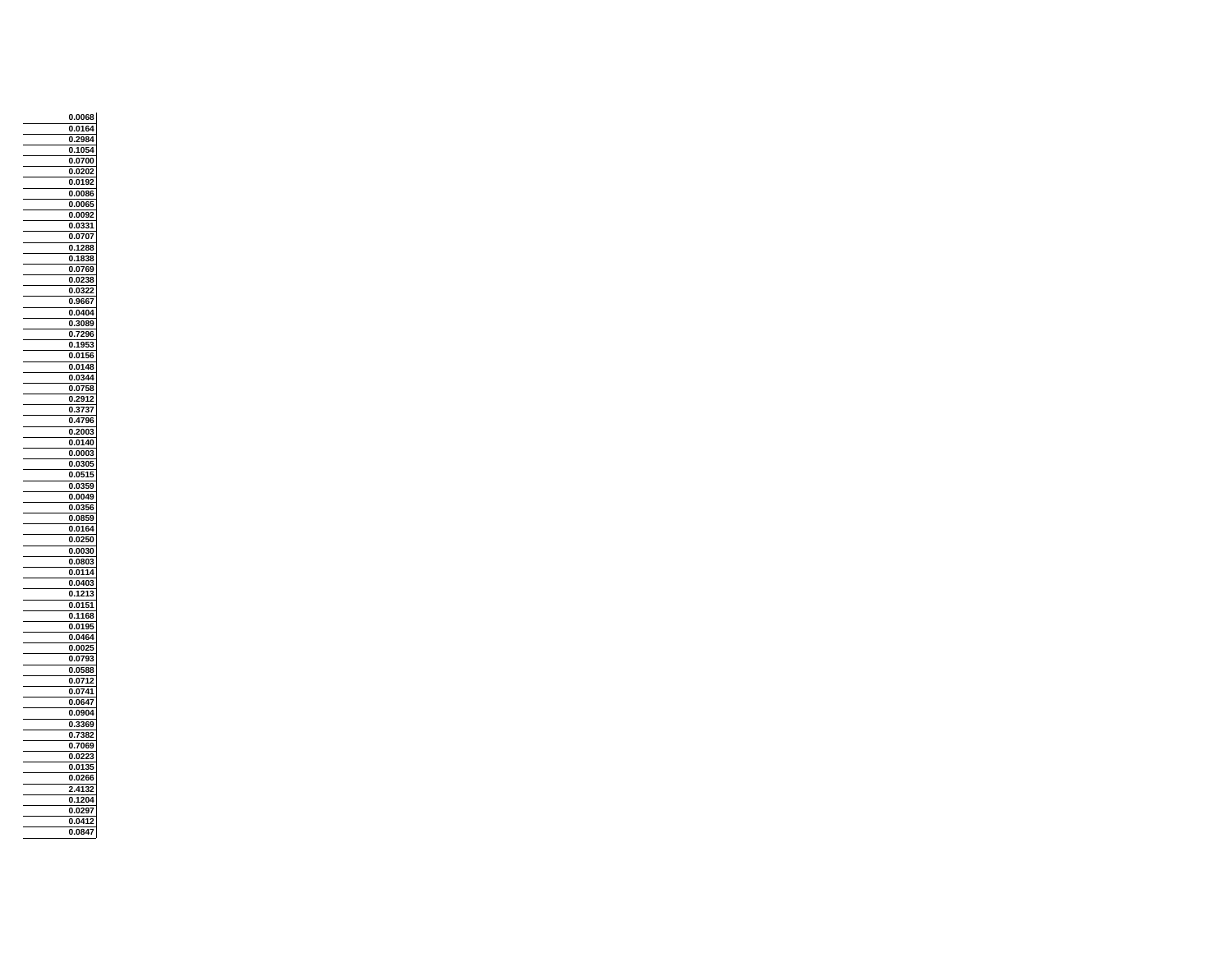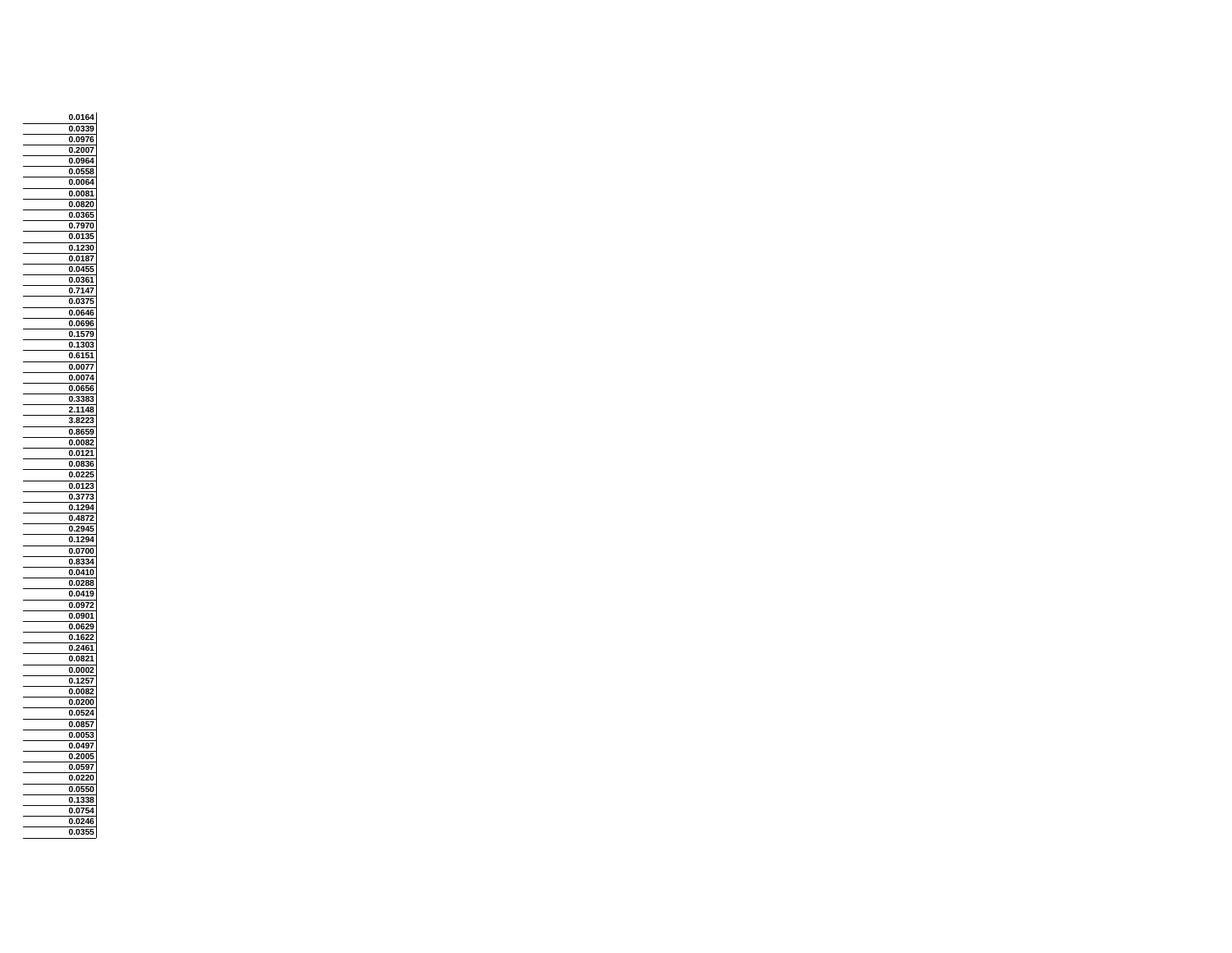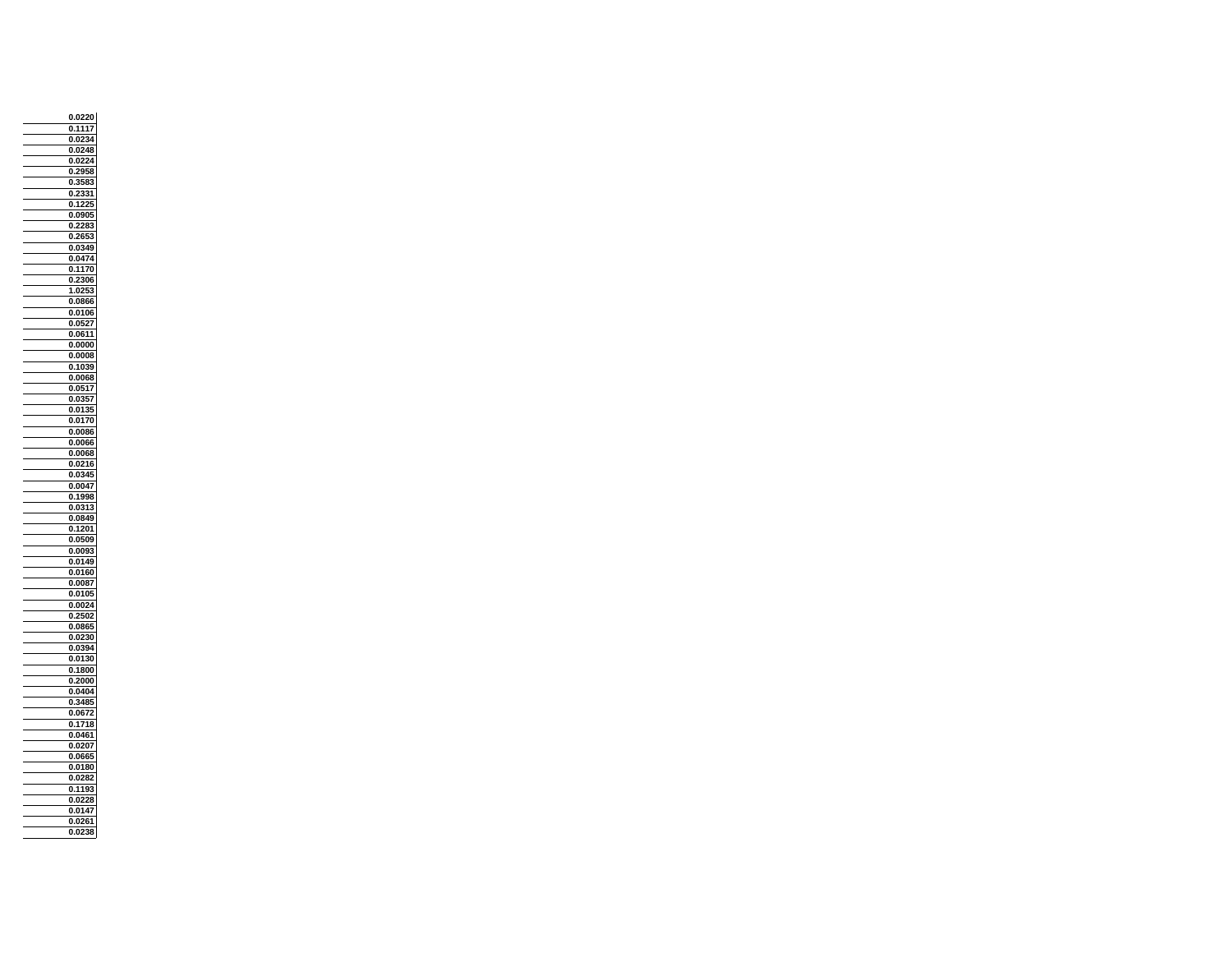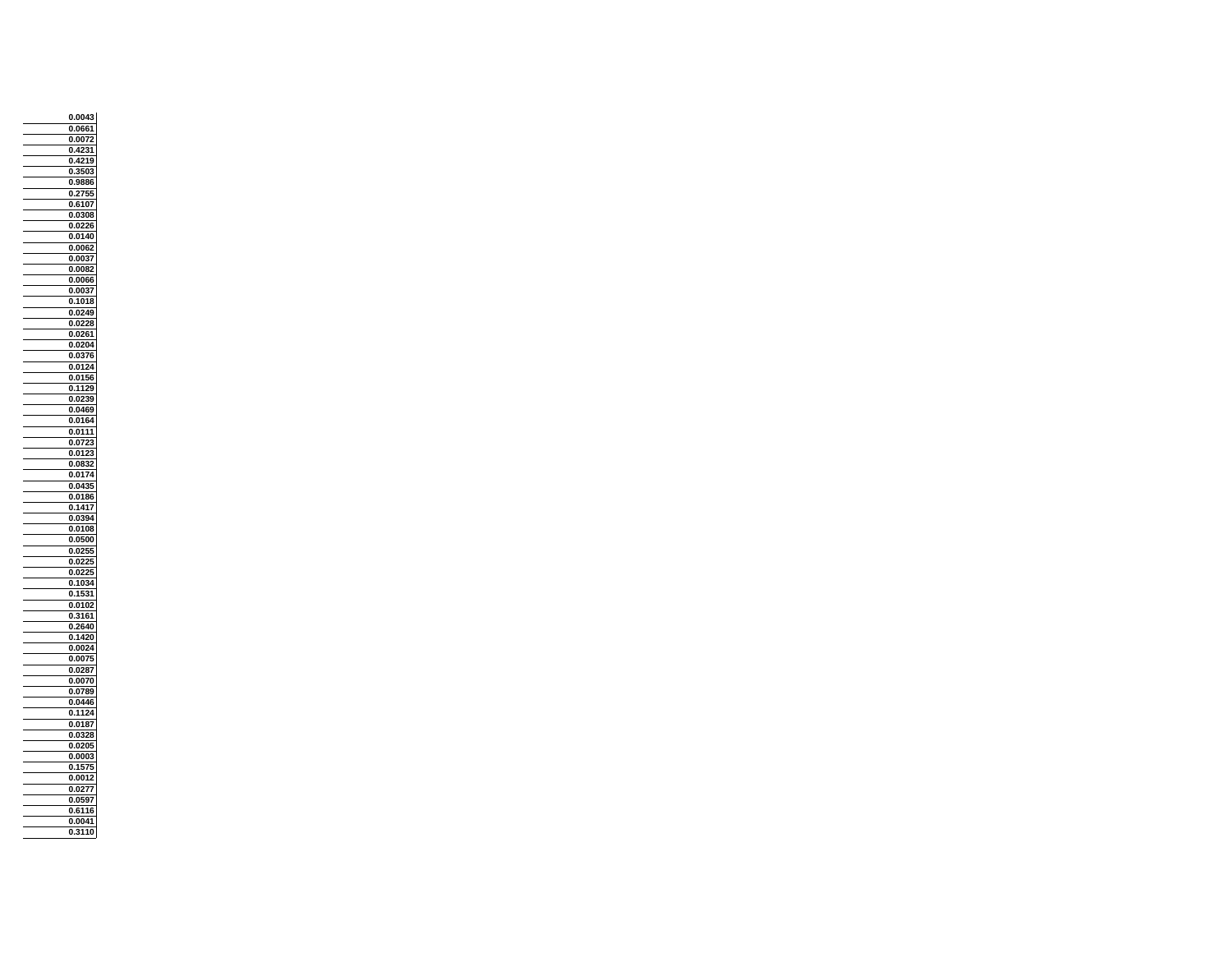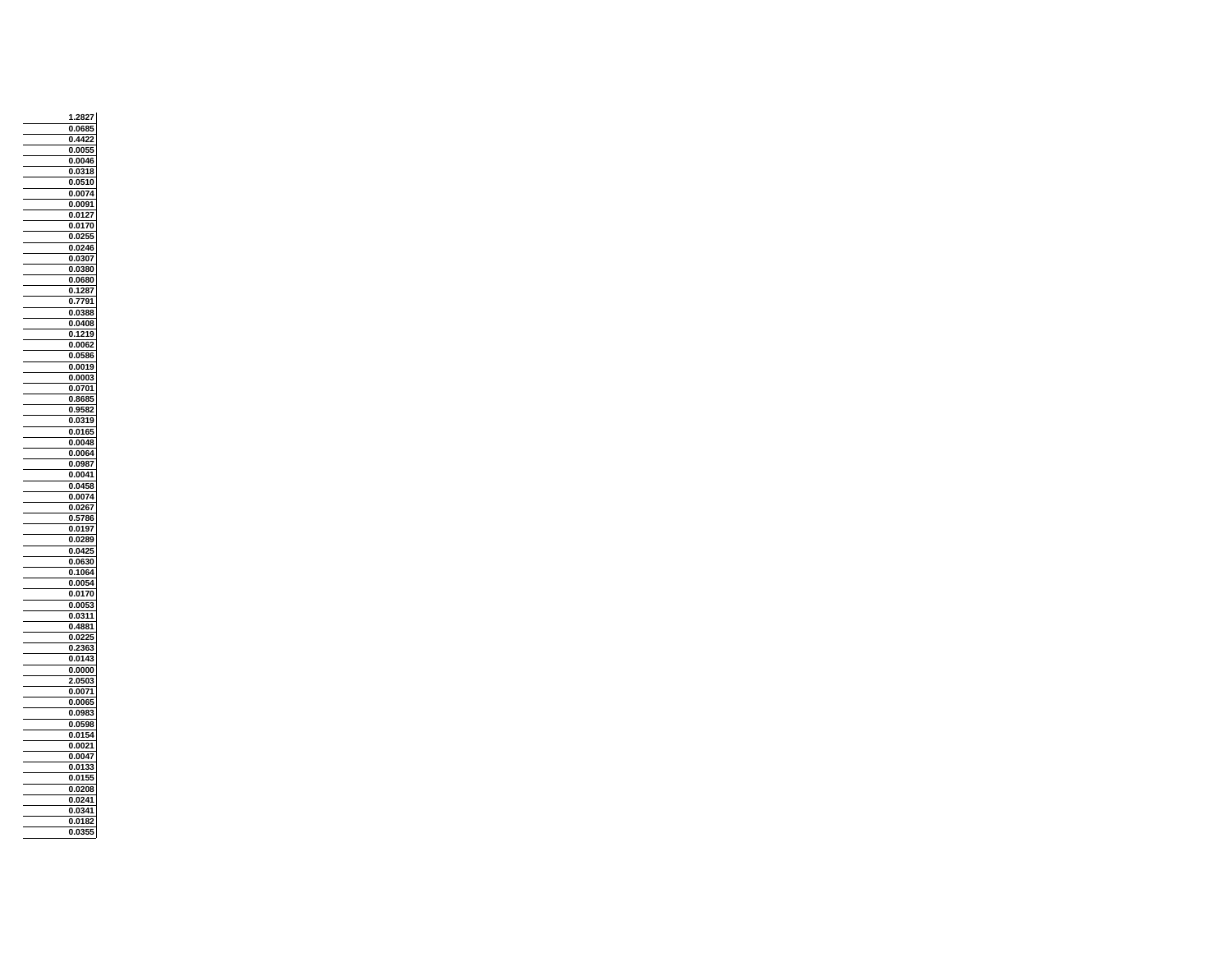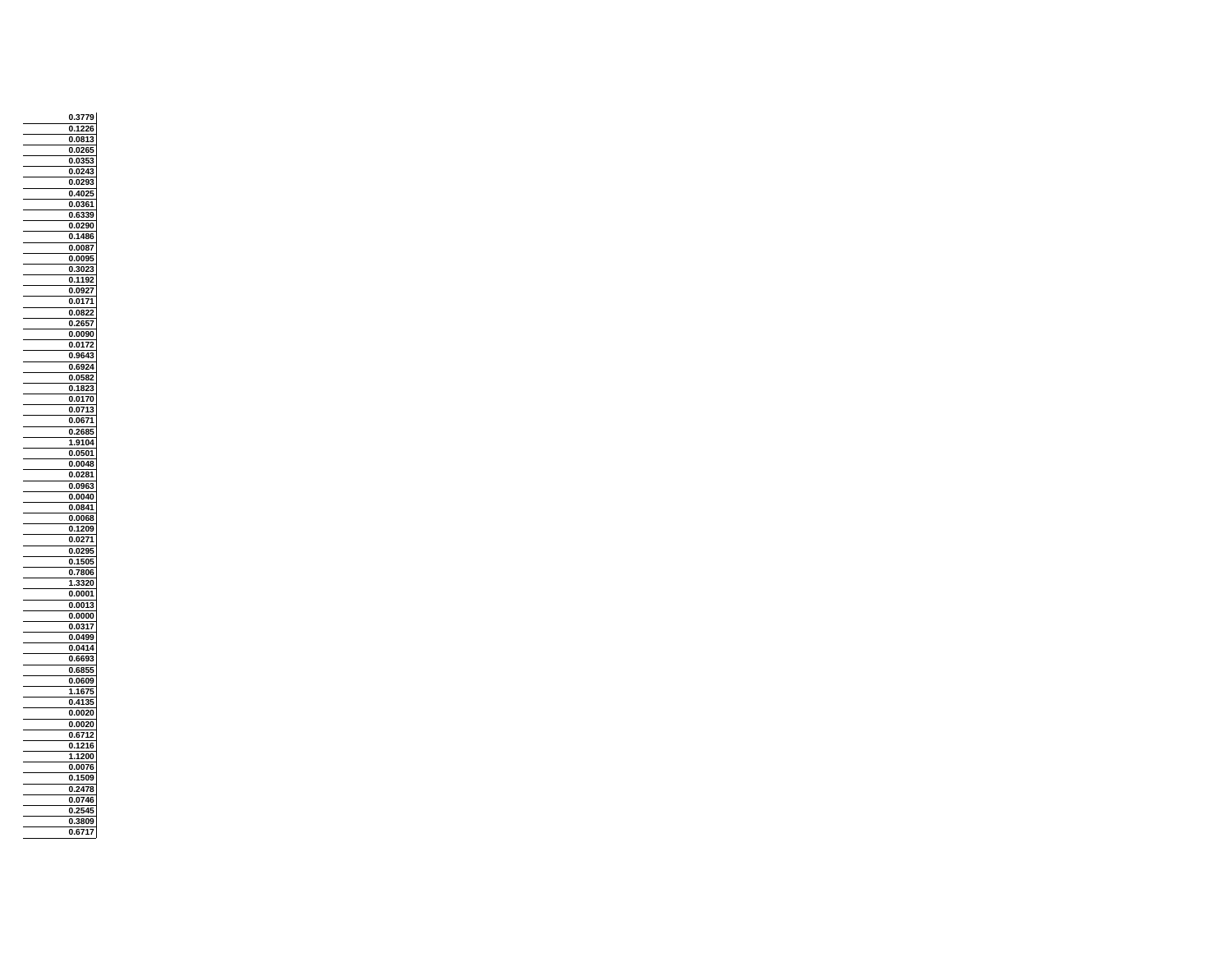

**8**

 **3**